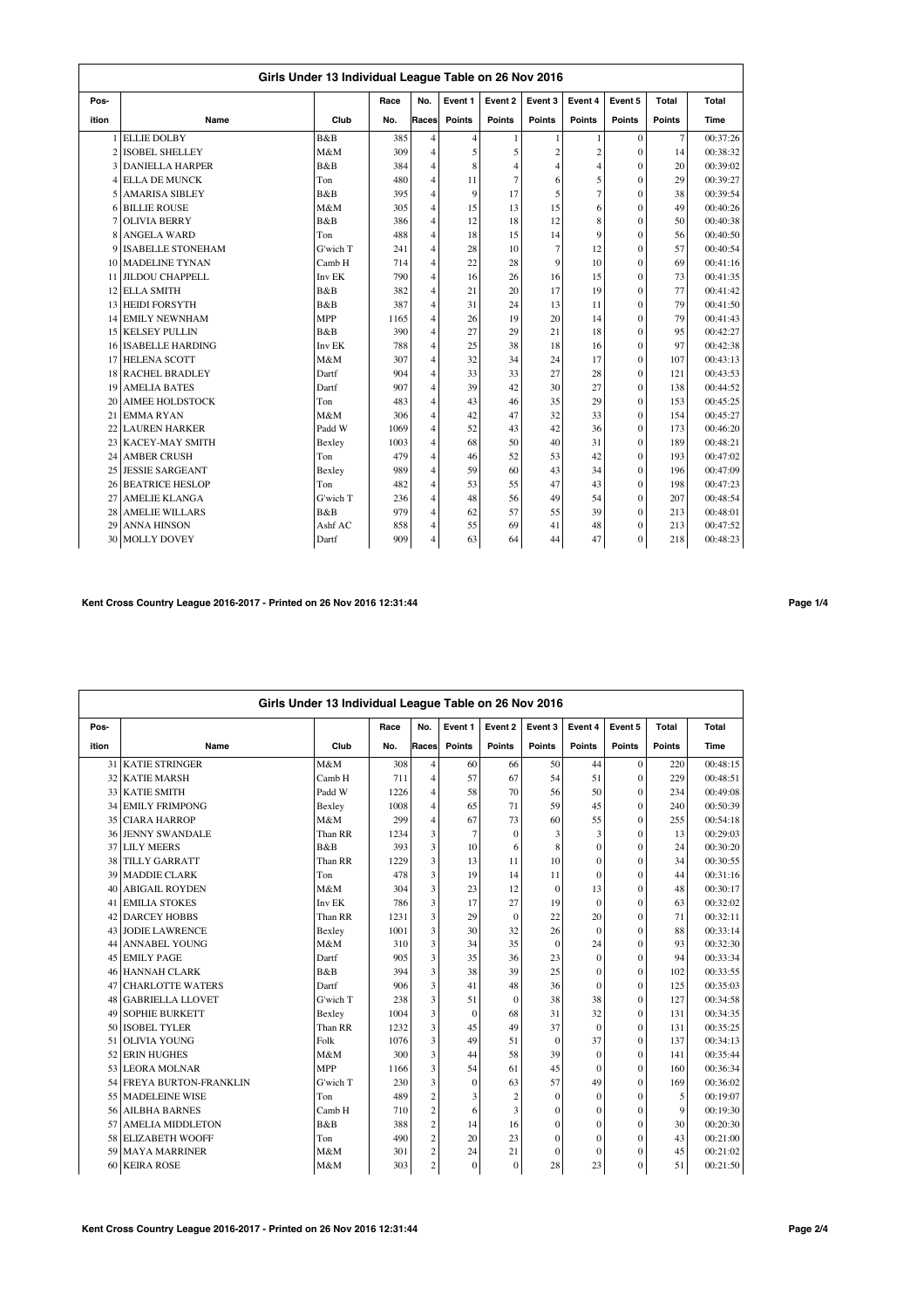|                 | Girls Under 13 Individual League Table on 26 Nov 2016 |            |      |                         |                |                |                  |          |              |                |          |  |  |  |
|-----------------|-------------------------------------------------------|------------|------|-------------------------|----------------|----------------|------------------|----------|--------------|----------------|----------|--|--|--|
| Pos-            |                                                       |            | Race | No.                     | Event 1        | Event 2        | Event 3          | Event 4  | Event 5      | Total          | Total    |  |  |  |
| ition           | Name                                                  | Club       | No.  | Races                   | Points         | Points         | Points           | Points   | Points       | <b>Points</b>  | Time     |  |  |  |
| 61 l            | ZARA ASLAM                                            | B&B        | 1283 | $\mathbf{2}$            | $\mathbf{0}$   | $\mathbf{0}$   | 29               | 25       | $\mathbf{0}$ | 54             | 00:22:02 |  |  |  |
| 62              | <b>MILLIE HENSON</b>                                  | Ton        | 481  | $\overline{c}$          | 37             | 25             | $\theta$         | $\Omega$ | $\theta$     | 62             | 00:21:54 |  |  |  |
| 63 <sup>1</sup> | <b>ISABELLA LOUTH</b>                                 | B&B        | 1316 | $\overline{c}$          | $\theta$       | $\theta$       | 33               | 30       | $\theta$     | 63             | 00:22:20 |  |  |  |
|                 | 64 ELIZA MILLS                                        | Inv EK     | 791  | $\overline{c}$          | $\theta$       | 40             | $\mathbf{0}$     | 26       | $\theta$     | 66             | 00:21:35 |  |  |  |
|                 | 65 ALICE COLEMAN                                      | Than RR    | 1255 | $\overline{c}$          | 36             | 31             | $\mathbf{0}$     | $\theta$ | $\theta$     | 67             | 00:22:10 |  |  |  |
|                 | 66 SARAH MITCHELL                                     | M&M        | 923  | $\overline{c}$          | 40             | 30             | $\mathbf{0}$     | $\theta$ | $\theta$     | 70             | 00:22:17 |  |  |  |
|                 | 67 LIBBY TURBUTT                                      | Folk       | 1096 | $\overline{c}$          | $\mathbf{0}$   | 44             | $\mathbf{0}$     | 40       | $\mathbf{0}$ | 84             | 00:22:14 |  |  |  |
| 68 l            | <b>SOFIA ELLIOTT</b>                                  | B&B        | 391  | $\overline{c}$          | $\mathbf{0}$   | $\mathbf{0}$   | 46               | 41       | $\mathbf{0}$ | 87             | 00:23:20 |  |  |  |
| 69              | <b>JAMIE SMITH</b>                                    | <b>MPP</b> | 1168 | $\overline{c}$          | $\theta$       | 45             | $\mathbf{0}$     | 46       | $\theta$     | 91             | 00:22:28 |  |  |  |
| 70              | <b>EMILIA PIGOTT</b>                                  | Camb H     | 713  | $\overline{c}$          | 47             | $\theta$       | 52               | $\theta$ | $\theta$     | 99             | 00:24:31 |  |  |  |
| 71              | <b>ENYA GIBBS</b>                                     | Med Tri    | 655  | $\overline{c}$          | $\theta$       | 53             | 48               | $\theta$ | $\theta$     | 101            | 00:24:20 |  |  |  |
|                 | 72 SOPHIA KIRKMAN                                     | G'wich T   | 235  | $\overline{c}$          | 50             | 59             | $\Omega$         | $\theta$ | $\theta$     | 109            | 00:23:51 |  |  |  |
| 731             | <b>GIULIA MITROI</b>                                  | Dartf      | 1308 | $\overline{c}$          | $\theta$       | $\theta$       | 61               | 53       | $\theta$     | 114            | 00:26:13 |  |  |  |
|                 | 74 BETHANY WAITE                                      | Inv EK     | 789  | $\overline{\mathbf{c}}$ | 61             | 54             | $\mathbf{0}$     | $\theta$ | $\theta$     | 115            | 00:24:18 |  |  |  |
|                 | <b>75 LAUREN BOWEN</b>                                | Dartf      | 908  | $\overline{c}$          | 66             | $\theta$       | $\Omega$         | 52       | $\theta$     | 118            | 00:24:43 |  |  |  |
|                 | 76 ALICE GYDE                                         | <b>MPP</b> | 1167 | $\overline{c}$          | $\mathbf{0}$   | 65             | 58               | $\Omega$ | $\mathbf{0}$ | 123            | 00:25:19 |  |  |  |
|                 | 77 NAOMI TOFT                                         | B&B        | 647  | 1                       | 1              | $\Omega$       | $\theta$         | $\theta$ | $\mathbf{0}$ | $\mathbf{1}$   | 00:09:25 |  |  |  |
| 78              | <b>ANWEN THOMAS</b>                                   | B&B        | 978  | $\mathbf{1}$            | $\overline{c}$ | $\theta$       | $\Omega$         | $\theta$ | $\theta$     | $\overline{c}$ | 00:09:26 |  |  |  |
| 79              | <b>SIENNA BATES</b>                                   | Ashf AC    | 857  | $\mathbf{1}$            | $\theta$       | 8              | $\Omega$         | $\theta$ | $\theta$     | 8              | 00:09:51 |  |  |  |
| 80              | <b>MAYAAN RADUS</b>                                   | B&B        | 389  | 1                       | $\theta$       | $\overline{9}$ | $\mathbf{0}$     | $\theta$ | $\Omega$     | $\overline{Q}$ | 00:09:58 |  |  |  |
| 81              | <b>CATRINA MACARTHUR</b>                              | Folk       | 1342 | 1                       | $\theta$       | $\theta$       | $\mathbf{0}$     | 21       | $\theta$     | 21             | 00:10:02 |  |  |  |
| 82              | <b>OLIVIA WITTENBERG</b>                              | Ton        | 1353 | 1                       | $\mathbf{0}$   | $\theta$       | $\mathbf{0}$     | 22       | $\theta$     | 22             | 00:10:10 |  |  |  |
|                 | 83 ELEANOR LAFFEY                                     | Inv EK     | 787  | 1                       | $\theta$       | 22             | $\Omega$         | $\Omega$ | $\theta$     | 22             | 00:10:27 |  |  |  |
|                 | 84 TALIYAH DAHDI                                      | Ton        | 1325 | $\mathbf{1}$            | $\Omega$       | $\theta$       | 34               | $\Omega$ | $\Omega$     | 34             | 00:12:00 |  |  |  |
| 85              | <b>CANDICE LITTELL</b>                                | Bexley     | 1002 | 1                       | $\mathbf{0}$   | $\mathbf{0}$   | $\mathbf{0}$     | 35       | $\Omega$     | 35             | 00:10:33 |  |  |  |
| 86 l            | <b>ELLIE MACAULEY</b>                                 | Ton        | 485  | 1                       | $\theta$       | 37             | $\mathbf{0}$     | $\theta$ | $\Omega$     | 37             | 00:11:07 |  |  |  |
| 87              | <b>ISABEL CONWAY</b>                                  | B&B        | 648  | 1                       | $\mathbf{0}$   | 41             | $\mathbf{0}$     | $\theta$ | $\mathbf{0}$ | 41             | 00:11:17 |  |  |  |
| 88              | <b>CLAUDIA TREMBLE</b>                                | Camb H     | 1284 | 1                       | $\Omega$       | $\theta$       | 51               | $\Omega$ | $\Omega$     | 51             | 00:12:38 |  |  |  |
| 89              | <b>EVIE TAPPER</b>                                    | Weald Tri  | 1216 | 1                       | 56             | $\theta$       | $\mathbf{0}$     | $\theta$ | $\Omega$     | 56             | 00:12:15 |  |  |  |
| 90 l            | <b>MARTHA TATNELL</b>                                 | Weald Tri  | 1213 | 1                       | $\Omega$       | 62             | $\boldsymbol{0}$ | $\theta$ | $\theta$     | 62             | 00:12:01 |  |  |  |

## **Kent Cross Country League 2016-2017 - Printed on 26 Nov 2016 12:31:44 Page 3/4**

|       |                                                                                                | Girls Under 13 Individual League Table on 26 Nov 2016 |      |       |          |                 |               |               |               |               |          |  |  |  |  |
|-------|------------------------------------------------------------------------------------------------|-------------------------------------------------------|------|-------|----------|-----------------|---------------|---------------|---------------|---------------|----------|--|--|--|--|
| Pos-  | Event $2 \mid$ Event $3 \mid$<br>Total<br>Total<br>Event 4   Event 5<br>Race<br>No.<br>Event 1 |                                                       |      |       |          |                 |               |               |               |               |          |  |  |  |  |
| ition | Name                                                                                           | Club                                                  | No.  | Races | Points   | Points          | <b>Points</b> | <b>Points</b> | <b>Points</b> | <b>Points</b> | Time     |  |  |  |  |
|       | 91 ISABELLA GIURALAROCCA                                                                       | Padd W                                                | 1070 |       | 64       |                 |               | 0             |               | 64            | 00:12:50 |  |  |  |  |
|       | 92 MIA COX                                                                                     | M&M                                                   | 833  |       | $\Omega$ | 72 <sub>1</sub> |               |               |               | 72            | 00:13:22 |  |  |  |  |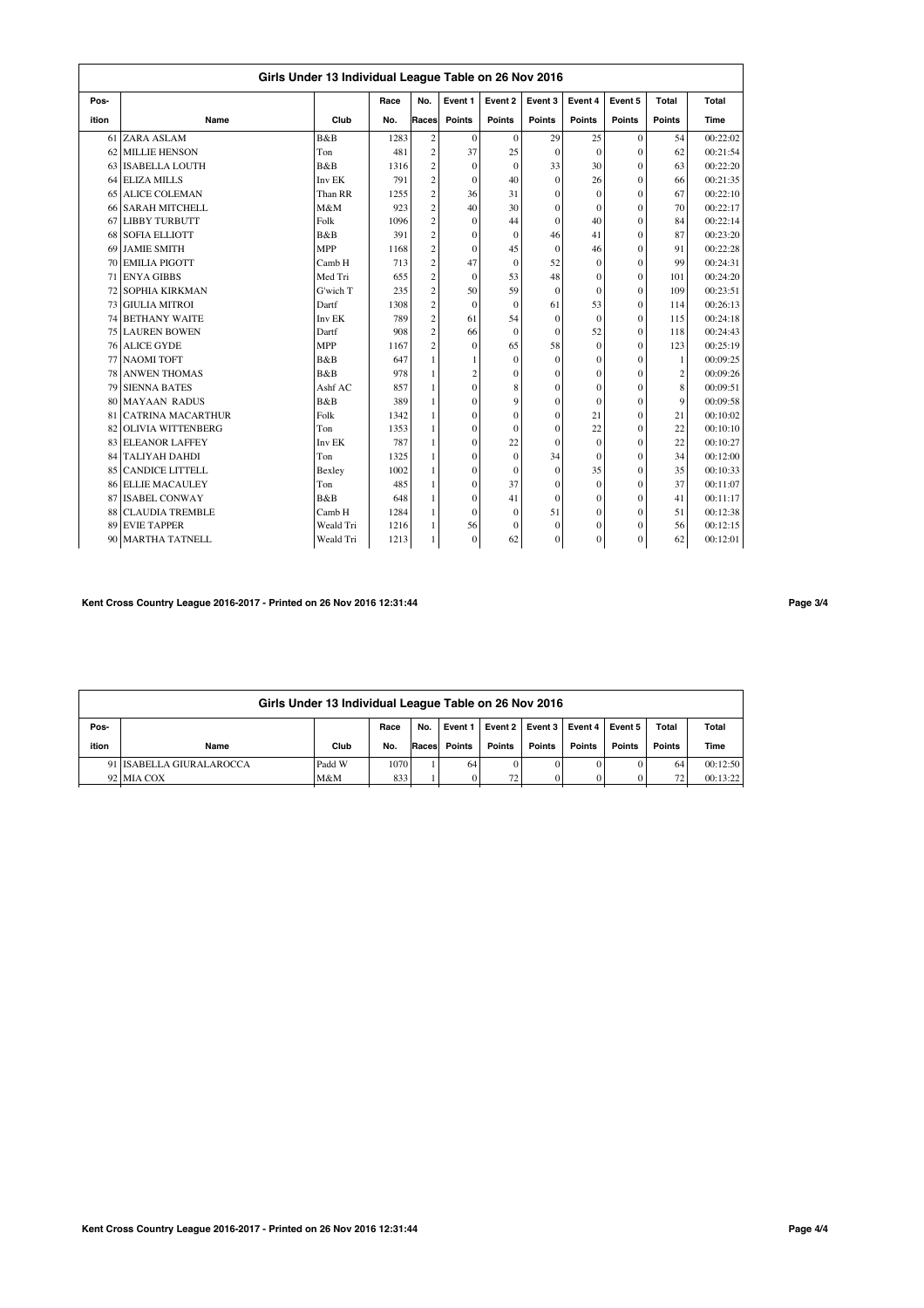|                | Boys Under 13 Individual League Table on 26 Nov 2016 |          |      |                |         |               |               |                |                |               |          |  |  |  |
|----------------|------------------------------------------------------|----------|------|----------------|---------|---------------|---------------|----------------|----------------|---------------|----------|--|--|--|
| Pos-           |                                                      |          | Race | No.            | Event 1 | Event 2       | Event 3       | Event 4        | Event 5        | Total         | Total    |  |  |  |
| ition          | Name                                                 | Club     | No.  | Races          | Points  | <b>Points</b> | <b>Points</b> | <b>Points</b>  | <b>Points</b>  | <b>Points</b> | Time     |  |  |  |
|                | <b>OLUKOREDE FASINA</b>                              | Ton      | 501  | $\overline{4}$ | 5       | 3             | 3             | $\overline{4}$ | $\mathbf{0}$   | 15            | 00:42:45 |  |  |  |
| $\overline{c}$ | <b>CAMERON DYMOND</b>                                | Ton      | 500  | $\overline{4}$ | 6       | 9             | 5             | $\overline{7}$ | $\theta$       | 27            | 00:43:52 |  |  |  |
|                | <b>3 THOMAS HUTTON</b>                               | Inv EK   | 805  | 4              | 10      | 7             | 8             | 11             | $\theta$       | 36            | 00:44:16 |  |  |  |
|                | <b>4 BEN CAMPBELL</b>                                | B&B      | 421  | $\overline{4}$ | 9       | 12            | 6             | 13             | $\theta$       | 40            | 00:44:27 |  |  |  |
|                | 5 ETHAN GEAR                                         | M&M      | 98   | 4              | 17      | 13            | 9             | 6              | $\theta$       | 45            | 00:44:40 |  |  |  |
|                | <b>6 HAYDN GAFFON</b>                                | Than RR  | 1236 | $\overline{4}$ | 15      | 11            | 11            | 10             | $\theta$       | 47            | 00:44:58 |  |  |  |
|                | <b>7 MAX GREGSON</b>                                 | B&B      | 425  | $\overline{4}$ | 12      | 20            | 7             | 14             | $\theta$       | 53            | 00:44:52 |  |  |  |
| 8              | <b>ETHAN FIORE</b>                                   | Camb H   | 838  | $\overline{4}$ | 13      | 18            | 13            | 9              | $\theta$       | 53            | 00:45:00 |  |  |  |
| 9              | <b>JOE HOLLANDS</b>                                  | M&M      | 97   | $\overline{4}$ | 25      | 10            | 10            | 15             | $\theta$       | 60            | 00:45:40 |  |  |  |
| 10             | <b>MICHAEL UZOZIE</b>                                | M&M      | 100  | $\overline{4}$ | 16      | 15            | 26            | 12             | $\theta$       | 69            | 00:45:52 |  |  |  |
|                | 11 MATTHEW SMITH                                     | B&B      | 434  | $\overline{4}$ | 19      | 22            | 12            | 17             | $\theta$       | 70            | 00:45:42 |  |  |  |
|                | 12 MAXIM BRAGIN                                      | Ton      | 599  | 4              | 22      | 23            | 16            | 19             | $\theta$       | 80            | 00:46:17 |  |  |  |
|                | 13 ETHAN SMITH                                       | Bexley   | 1013 | $\overline{4}$ | 26      | 14            | 22            | 28             | $\theta$       | 90            | 00:46:57 |  |  |  |
|                | 14 OLIVER ROBERTSON                                  | B&B      | 431  | 4              | 24      | 31            | 14            | 22             | $\theta$       | 91            | 00:46:46 |  |  |  |
| 15             | <b>CAMERON FEATHERSTONE</b>                          | M&M      | 120  | $\overline{4}$ | 21      | 24            | 23            | 23             | $\theta$       | 91            | 00:46:44 |  |  |  |
| 16             | <b>CAILAN TURNER</b>                                 | Dartf    | 768  | 4              | 27      | 32            | 18            | 21             | $\theta$       | 98            | 00:47:13 |  |  |  |
| 17             | <b>KELECHI RYAN</b>                                  | M&M      | 921  | $\overline{4}$ | 35      | 29            | 19            | 20             | $\theta$       | 103           | 00:47:18 |  |  |  |
|                | 18 ED HALL                                           | Judd Sch | 1189 | $\overline{4}$ | 41      | 41            | 21            | 35             | $\theta$       | 138           | 00:48:28 |  |  |  |
| 19             | <b>STEFANO BERTERO</b>                               | SFactor  | 982  | $\overline{4}$ | 45      | 43            | 27            | 31             | $\theta$       | 146           | 00:48:48 |  |  |  |
| 20             | <b>JAKE ANTHONY</b>                                  | B&B      | 418  | 4              | 40      | 39            | 33            | 40             | $\theta$       | 152           | 00:48:59 |  |  |  |
| 21             | <b>JOE BUTTERFIELD</b>                               | Ton      | 493  | $\overline{4}$ | 51      | 44            | 24            | 42             | $\theta$       | 161           | 00:49:04 |  |  |  |
| 22             | <b>OLES CHABAN</b>                                   | B&B      | 1198 | $\overline{4}$ | 46      | 53            | 38            | 34             | $\theta$       | 171           | 00:49:48 |  |  |  |
| 23             | <b>JAMES ANDREWS</b>                                 | Judd Sch | 1190 | $\overline{4}$ | 55      | 46            | 40            | 38             | $\theta$       | 179           | 00:49:36 |  |  |  |
| 24             | <b>LIAM CARR</b>                                     | Camb H   | 836  | $\overline{4}$ | 49      | 40            | 37            | 55             | $\theta$       | 181           | 00:49:35 |  |  |  |
| 25             | <b>DYLAN LEACH</b>                                   | Than RR  | 1235 | $\overline{4}$ | 39      | 48            | 44            | 52             | $\theta$       | 183           | 00:50:04 |  |  |  |
| 26             | NICHOLAS PADDINGTON                                  | B&B      | 427  | $\overline{4}$ | 52      | 58            | 39            | 46             | $\theta$       | 195           | 00:50:24 |  |  |  |
| 27             | <b>MATTHEW DUBERY</b>                                | Judd Sch | 1187 | $\overline{4}$ | 58      | 61            | 42            | 39             | $\theta$       | 200           | 00:50:35 |  |  |  |
| 28             | <b>ISAAC ARNOTT</b>                                  | Ton      | 491  | $\overline{4}$ | 61      | 50            | 47            | 56             | $\overline{0}$ | 214           | 00:50:52 |  |  |  |
| 29             | <b>SONNY BREEZE</b>                                  | SFactor  | 983  | 4              | 68      | 64            | 46            | 60             | $\theta$       | 238           | 00:52:06 |  |  |  |
| 30             | <b>ZAK AUSTIN</b>                                    | M&M      | 99   | 4              | 64      | 68            | 51            | 68             | $\theta$       | 251           | 00:53:16 |  |  |  |

# **Kent Cross Country League 2016-2017 - Printed on 26 Nov 2016 13:20:09 Page 1/4**

|       | Boys Under 13 Individual League Table on 26 Nov 2016 |          |      |                |                |                |                |               |               |        |          |  |  |
|-------|------------------------------------------------------|----------|------|----------------|----------------|----------------|----------------|---------------|---------------|--------|----------|--|--|
| Pos-  |                                                      |          | Race | No.            | Event 1        | Event 2        | Event 3        | Event 4       | Event 5       | Total  | Total    |  |  |
| ition | Name                                                 | Club     | No.  | Races          | Points         | Points         | Points         | <b>Points</b> | <b>Points</b> | Points | Time     |  |  |
| 31    | <b>EWAN BEET</b>                                     | Bexley   | 1010 | 4              | 65             | 73             | 52             | 63            | $\mathbf{0}$  | 253    | 00:53:15 |  |  |
| 32    | <b>HARRY SMITH</b>                                   | Padd W   | 1225 | 4              | 74             | 75             | 58             | 67            | $\mathbf{0}$  | 274    | 00:54:46 |  |  |
|       | <b>33 FRANK COATES</b>                               | Ton      | 495  | $\overline{4}$ | 76             | 71             | 61             | 69            | $\theta$      | 277    | 00:55:42 |  |  |
|       | 34 ETHAN TYLER                                       | Than RR  | 1237 | 4              | 78             | 76             | 59             | 73            | $\theta$      | 286    | 00:56:36 |  |  |
|       | 35 ABDUL SESSAY                                      | SFactor  | 988  | 4              | 82             | 78             | 64             | 70            | $\theta$      | 294    | 01:00:29 |  |  |
|       | <b>36 ALEX STONE</b>                                 | Padd W   | 1072 | $\overline{4}$ | 79             | 77             | 67             | 71            | $\theta$      | 294    | 00:59:36 |  |  |
|       | 37 LUKE NOFLU                                        | SFactor  | 987  | 4              | 81             | 74             | 66             | 74            | $\mathbf{0}$  | 295    | 00:59:45 |  |  |
| 38    | <b>MATTHEW TAYLOR</b>                                | Ton      | 507  | 3              | 1              | 1              | $\theta$       | 3             | $\theta$      | 5      | 00:31:37 |  |  |
| 39    | <b>SAMUEL REARDON</b>                                | B&B      | 430  | 3              | $\mathbf{0}$   | $\overline{4}$ | 1              | 1             | $\theta$      | 6      | 00:30:58 |  |  |
| 40    | <b>FIN CROLL</b>                                     | Ton      | 496  | 3              | $\overline{c}$ | $\overline{c}$ | $\mathbf{0}$   | $\mathbf{2}$  | $\theta$      | 6      | 00:31:54 |  |  |
| 41    | <b>TOM BRASH</b>                                     | B&B      | 419  | 3              | 3              | 6              | $\overline{c}$ | $\mathbf{0}$  | $\theta$      | 11     | 00:32:51 |  |  |
| 42    | <b>HENRY TAYLOR</b>                                  | Ton      | 506  | 3              | 4              | 5              | $\theta$       | 5             | $\theta$      | 14     | 00:32:38 |  |  |
|       | 43 FINLEY WEBSTER                                    | Ton      | 509  | 3              | 7              | 8              | $\Omega$       | 8             | $\theta$      | 23     | 00:33:07 |  |  |
| 44    | <b>THOMAS PENLINGTON</b>                             | B&B      | 429  | 3              | 14             | 16             | $\overline{4}$ | $\mathbf{0}$  | $\mathbf{0}$  | 34     | 00:34:11 |  |  |
|       | <b>45 MATTHEW HOWSON</b>                             | Med Tri  | 661  | 3              | 23             | 21             | 17             | $\theta$      | $\theta$      | 61     | 00:35:26 |  |  |
| 46    | <b>CALLUM CARLTON</b>                                | B&B      | 422  | 3              | 31             | $\theta$       | 30             | 33            | $\theta$      | 94     | 00:36:14 |  |  |
| 47    | <b>LUCA TREADWELL</b>                                | Camb H   | 842  | 3              | 37             | 35             | 25             | $\mathbf{0}$  | $\theta$      | 97     | 00:37:02 |  |  |
| 48    | <b>GEORGE BURBAGE</b>                                | Ton      | 492  | 3              | 30             | 26             | $\theta$       | 41            | $\theta$      | 97     | 00:36:14 |  |  |
| 49    | <b>WILLIAM ANDREWS</b>                               | B&B      | 477  | 3              | 32             | 36             | $\theta$       | 29            | $\theta$      | 97     | 00:36:21 |  |  |
|       | 50 MILES BRIERLEY                                    | Dartf    | 767  | 3              | 34             | 33             | $\mathbf{0}$   | 32            | $\mathbf{0}$  | 99     | 00:36:26 |  |  |
| 51    | <b>FINLAY HILLIER</b>                                | Ton      | 829  | 3              | 38             | 30             | $\theta$       | 37            | $\bf{0}$      | 105    | 00:36:35 |  |  |
| 52    | <b>HARVEY ELLIS</b>                                  | Judd Sch | 1180 | 3              | $\mathbf{0}$   | 55             | 35             | 24            | $\theta$      | 114    | 00:36:03 |  |  |
| 53    | <b>CALLUM FEATHERSTONE</b>                           | M&M      | 119  | 3              | 33             | 45             | 36             | $\mathbf{0}$  | $\theta$      | 114    | 00:37:23 |  |  |
| 54    | <b>ADAM SINGLETERRY</b>                              | Judd Sch | 1185 | 3              | 28             | 60             | $\theta$       | 50            | $\theta$      | 138    | 00:37:52 |  |  |
| 55    | <b>DERMATT O'BRIEN</b>                               | Than AC  | 1145 | 3              | 50             | 51             | $\theta$       | 43            | $\theta$      | 144    | 00:37:48 |  |  |
| 56    | <b>JOSH BUDDLE-SMITH</b>                             | B&B      | 420  | 3              | 53             | $\Omega$       | 45             | 48            | $\theta$      | 146    | 00:37:43 |  |  |
|       | 57 STEPHEN READ                                      | Dartf    | 764  | 3              | 56             | $\theta$       | 48             | 49            | $\theta$      | 153    | 00:37:57 |  |  |
| 58.   | <b>ANANJAN GANGULI</b>                               | Ton      | 1270 | 3              | $\mathbf{0}$   | 66             | 41             | 47            | $\theta$      | 154    | 00:37:32 |  |  |
|       | 59 HARRISON WHITE                                    | Inv EK   | 824  | 3              | 66             | $\Omega$       | 50             | 61            | $\Omega$      | 177    | 00:38:59 |  |  |
|       | 60 LIAM CARR                                         | Ton      | 494  | 3              | 70             | 57             | $\theta$       | 54            | $\theta$      | 181    | 00:39:13 |  |  |
|       |                                                      |          |      |                |                |                |                |               |               |        |          |  |  |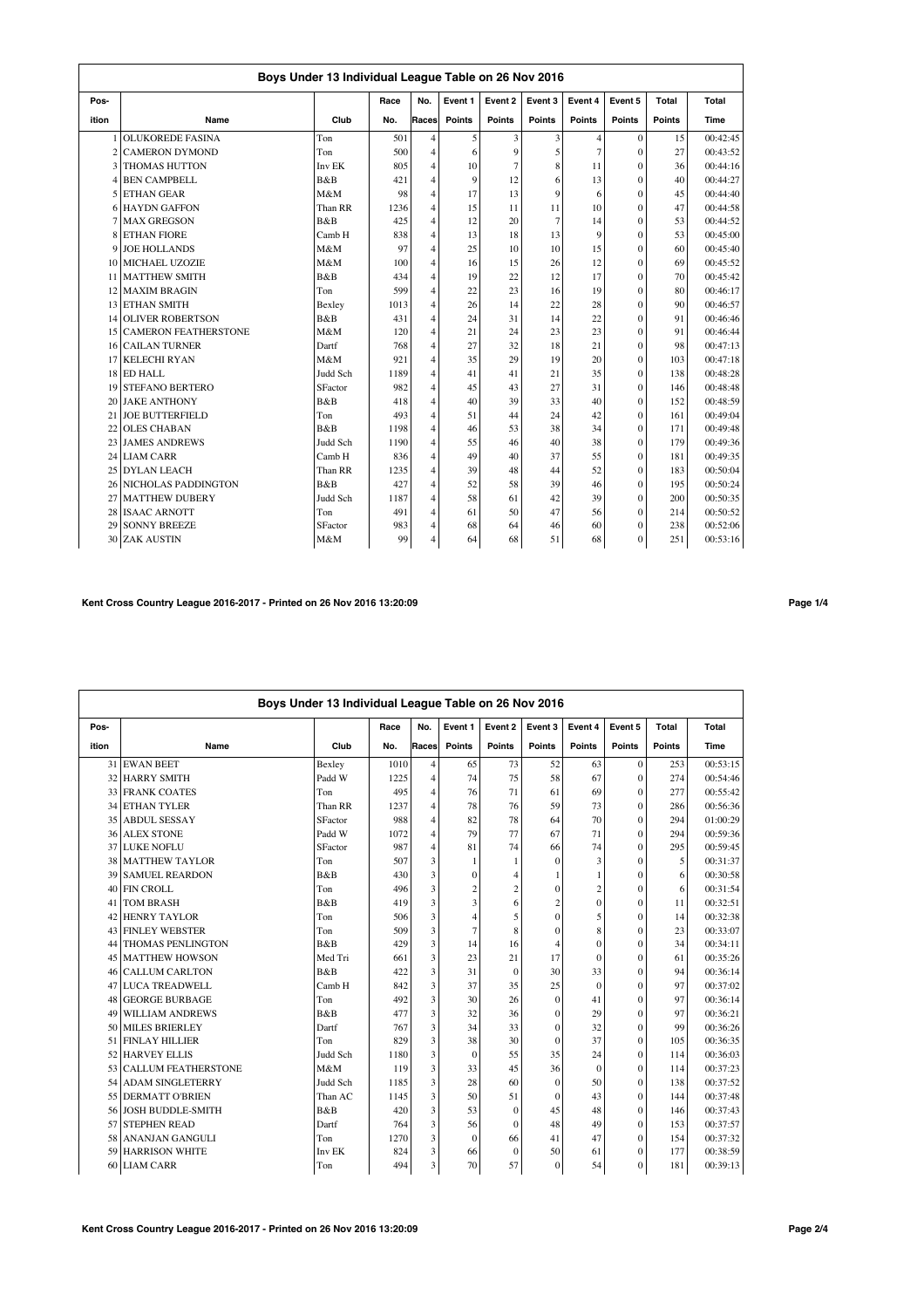|       | Boys Under 13 Individual League Table on 26 Nov 2016 |            |      |                         |              |          |               |              |          |               |          |  |  |  |
|-------|------------------------------------------------------|------------|------|-------------------------|--------------|----------|---------------|--------------|----------|---------------|----------|--|--|--|
| Pos-  |                                                      |            | Race | No.                     | Event 1      | Event 2  | Event 3       | Event 4      | Event 5  | Total         | Total    |  |  |  |
| ition | Name                                                 | Club       | No.  | Races                   | Points       | Points   | <b>Points</b> | Points       | Points   | <b>Points</b> | Time     |  |  |  |
| 61    | <b>JOE GLAZEBROOK</b>                                | Dartf      | 766  | 3                       | 63           | 62       | $\theta$      | 65           | $\theta$ | 190           | 00:39:40 |  |  |  |
| 62    | <b>ANDREW GATES</b>                                  | <b>MPP</b> | 1164 | 3                       | 75           | 63       | 54            | $\Omega$     | $\theta$ | 192           | 00:40:32 |  |  |  |
| 63    | <b>OLLIE RODWELL</b>                                 | M&M        | 129  | 3                       | 77           | $\Omega$ | 62            | 72           | $\Omega$ | 211           | 00:42:17 |  |  |  |
| 64    | <b>OLLIE CROLL</b>                                   | Ton        | 497  | $\overline{c}$          | 18           | 17       | $\theta$      | $\Omega$     | $\theta$ | 35            | 00:23:44 |  |  |  |
| 65    | <b>SAM KING</b>                                      | Than RR    | 1254 | $\overline{c}$          | $\mathbf{0}$ | 25       | 15            | $\mathbf{0}$ | $\theta$ | 40            | 00:22:54 |  |  |  |
|       | 66 HUXLEY CRUSH                                      | Ton        | 600  | $\overline{c}$          | $\mathbf{0}$ | 19       | $\mathbf{0}$  | 25           | $\theta$ | 44            | 00:22:29 |  |  |  |
| 67    | <b>JAMIE SEARS</b>                                   | B&B        | 436  | $\mathbf{2}$            | $\theta$     | 28       | 20            | $\Omega$     | $\theta$ | 48            | 00:23:18 |  |  |  |
| 68    | <b>SAMUEL STUART</b>                                 | B&B        | 435  | $\overline{c}$          | $\mathbf{0}$ | $\Omega$ | 28            | 26           | $\Omega$ | 54            | 00:23:01 |  |  |  |
| 69    | <b>DYLAN TUCKER</b>                                  | Bexley     | 1332 | $\overline{c}$          | $\theta$     | $\theta$ | 29            | 30           | $\theta$ | 59            | 00:23:10 |  |  |  |
| 70    | <b>ZAC DOUST</b>                                     | Folk       | 1328 | $\overline{\mathbf{c}}$ | $\theta$     | $\theta$ | 31            | 44           | $\Omega$ | 75            | 00:23:37 |  |  |  |
| 71    | <b>ANGUS CURRIE</b>                                  | Ton        | 499  | $\sqrt{2}$              | 44           | $\theta$ | 32            | $\Omega$     | $\Omega$ | 76            | 00:25:15 |  |  |  |
| 72    | <b>ARCHIE JONES</b>                                  | Folk       | 1326 | $\overline{c}$          | $\theta$     | $\theta$ | 34            | 45           | $\theta$ | 79            | 00:23:38 |  |  |  |
| 73    | <b>JOSHU JOHNSON</b>                                 | Bexley     | 1011 | $\overline{c}$          | 29           | $\Omega$ | $\mathbf{0}$  | 53           | $\theta$ | 82            | 00:24:46 |  |  |  |
| 74    | <b>ADAM PARKINSON</b>                                | B&B        | 428  | $\overline{\mathbf{c}}$ | 42           | 42       | $\theta$      | $\theta$     | $\theta$ | 84            | 00:25:35 |  |  |  |
| 75    | <b>TAYLOR OLDER</b>                                  | Than RR    | 1253 | $\overline{c}$          | 60           | 34       | $\theta$      | $\Omega$     | $\theta$ | 94            | 00:25:44 |  |  |  |
|       | <b>76 SEBASTIAN WRIGHT</b>                           | Judd Sch   | 1191 | $\overline{c}$          | 47           | 52       | $\mathbf{0}$  | $\theta$     | $\Omega$ | 99            | 00:26:09 |  |  |  |
| 77    | <b>OSCAR DE DARANYI</b>                              | Judd Sch   | 1193 | $\overline{c}$          | $\Omega$     | $\theta$ | 43            | 58           | $\Omega$ | 101           | 00:24:28 |  |  |  |
| 78    | <b>REUBEN CHANDLER</b>                               | Camb H     | 837  | $\overline{\mathbf{c}}$ | 48           | 56       | $\mathbf{0}$  | $\mathbf{0}$ | $\Omega$ | 104           | 00:26:26 |  |  |  |
| 79    | <b>ISAAC HANDLEY</b>                                 | Judd Sch   | 1182 | $\overline{c}$          | 43           | 65       | $\mathbf{0}$  | $\mathbf{0}$ | $\theta$ | 108           | 00:26:46 |  |  |  |
| 80    | <b>MAX GILCHRIST</b>                                 | Bexley     | 1012 | $\overline{c}$          | 59           | $\Omega$ | $\mathbf{0}$  | 51           | $\theta$ | 110           | 00:25:29 |  |  |  |
| 81    | <b>SAM LONG</b>                                      | SFactor    | 985  | $\overline{c}$          | 54           | $\Omega$ | $\mathbf{0}$  | 57           | $\theta$ | 111           | 00:25:26 |  |  |  |
| 82    | <b>MAX FORREST</b>                                   | Judd Sch   | 1188 | $\overline{\mathbf{c}}$ | $\Omega$     | 59       | 55            | $\Omega$     | $\theta$ | 114           | 00:26:04 |  |  |  |
| 83    | <b>FREDRIK NORDGREN</b>                              | Camb H     | 841  | $\overline{c}$          | $\theta$     | $\Omega$ | 53            | 62           | $\theta$ | 115           | 00:25:08 |  |  |  |
| 84    | <b>ADAM JEDDO</b>                                    | Ton        | 503  | $\overline{c}$          | 69           | 54       | $\mathbf{0}$  | $\Omega$     | $\theta$ | 123           | 00:27:07 |  |  |  |
| 85    | <b>FINN RODGERS</b>                                  | M&M        | 101  | $\overline{c}$          | $\Omega$     | $\Omega$ | 57            | 66           | $\theta$ | 123           | 00:25:54 |  |  |  |
| 86    | <b>JOSHUA DOHERTY</b>                                | G'wich T   | 232  | $\overline{c}$          | 71           | $\Omega$ | 60            | $\mathbf{0}$ | $\theta$ | 131           | 00:27:56 |  |  |  |
| 87    | <b>EDUARD CUMMINS</b>                                | Ton        | 498  | $\overline{c}$          | 73           | 69       | $\theta$      | $\mathbf{0}$ | $\theta$ | 142           | 00:28:07 |  |  |  |
| 88    | <b>TAMARI TAYLOR</b>                                 | SFactor    | 986  | $\overline{c}$          | 83           | $\Omega$ | 65            | $\Omega$     | $\theta$ | 148           | 00:32:27 |  |  |  |
| 89    | <b>LUCA THURLOW</b>                                  | B&B        | 1199 | $\mathbf{1}$            | 8            | $\theta$ | $\mathbf{0}$  | $\Omega$     | $\theta$ | 8             | 00:11:51 |  |  |  |
| 90    | <b>EDWARD SELLAR</b>                                 | B&B        | 432  | 1                       | 11           | $\Omega$ | $\mathbf{0}$  | $\Omega$     | $\theta$ | 11            | 00:12:00 |  |  |  |

# **Kent Cross Country League 2016-2017 - Printed on 26 Nov 2016 13:20:09 Page 3/4**

|       | Boys Under 13 Individual League Table on 26 Nov 2016 |            |      |       |               |              |              |               |               |               |          |  |  |  |
|-------|------------------------------------------------------|------------|------|-------|---------------|--------------|--------------|---------------|---------------|---------------|----------|--|--|--|
| Pos-  |                                                      |            | Race | No.   | Event 1       | Event 2      | Event 3      | Event 4       | Event 5       | Total         | Total    |  |  |  |
| ition | Name                                                 | Club       | No.  | Races | <b>Points</b> | Points       | Points       | <b>Points</b> | <b>Points</b> | <b>Points</b> | Time     |  |  |  |
| 91    | <b>MENO MANGAT</b>                                   | Judd Sch   | 1340 |       | $\mathbf{0}$  | $\Omega$     | $\mathbf{0}$ | 16            | $\Omega$      | 16            | 00:10:44 |  |  |  |
| 92    | <b>TYSON KITCHENS</b>                                | Judd Sch   | 1341 |       | $\Omega$      | $\Omega$     | $\Omega$     | 18            | $\Omega$      | 18            | 00:10:49 |  |  |  |
| 93    | <b>GEORGE THOMAS</b>                                 | Ton        | 508  | 1     | 20            | $\Omega$     | $\mathbf{0}$ | $\Omega$      | $\theta$      | 20            | 00:12:29 |  |  |  |
| 94    | <b>KAZIMIERZ GOGOL</b>                               | M&M        | 1343 |       | $\Omega$      | $\Omega$     | $\Omega$     | 27            | $\Omega$      | 27            | 00:11:10 |  |  |  |
| 95    | <b>JAMIE WITZ</b>                                    | Ton        | 510  |       | $\mathbf{0}$  | 27           | $\mathbf{0}$ | $\Omega$      | $\theta$      | 27            | 00:11:43 |  |  |  |
| 96    | <b>THOMAS CARBIN</b>                                 | Camb H     | 1336 |       | $\theta$      | $\Omega$     | $\mathbf{0}$ | 36            | $\theta$      | 36            | 00:11:27 |  |  |  |
| 97    | <b>ALEX SIBLEY</b>                                   | B&B        | 433  | 1     | 36            | $\theta$     | $\mathbf{0}$ | $\Omega$      | $\Omega$      | 36            | 00:13:04 |  |  |  |
| 98    | <b>KADO BATEMAN</b>                                  | Inv EK     | 1267 |       | $\Omega$      | 37           | $\mathbf{0}$ | $\theta$      | $\theta$      | 37            | 00:12:12 |  |  |  |
| 99    | <b>CHARLIE COSTELLO</b>                              | Judd Sch   | 1289 |       | $\mathbf{0}$  | 38           | $\mathbf{0}$ | $\mathbf{0}$  | $\Omega$      | 38            | 00:12:12 |  |  |  |
| 100   | <b>JOHNNY ROGERS</b>                                 | Judd Sch   | 1186 |       | $\Omega$      | 47           | $\mathbf{0}$ | $\Omega$      | $\theta$      | 47            | 00:12:28 |  |  |  |
| 101   | <b>BARNABY CORRY</b>                                 | B&B        | 424  |       | $\theta$      | 49           | $\Omega$     | $\theta$      | $\Omega$      | 49            | 00:12:33 |  |  |  |
| 102   | <b>CHRISTIAN HOPPER</b>                              | Camb H     | 839  |       | $\Omega$      | $\Omega$     | 49           | $\Omega$      | $\theta$      | 49            | 00:12:46 |  |  |  |
|       | 103 JACOB WOODHOUSE                                  | Dartf      | 1337 |       | $\theta$      | $\Omega$     | 56           | $\theta$      | $\theta$      | 56            | 00:13:02 |  |  |  |
|       | 104 ROBERT TUNE                                      | Judd Sch   | 1192 | 1     | 57            | $\theta$     | $\mathbf{0}$ | $\Omega$      | $\Omega$      | 57            | 00:13:33 |  |  |  |
|       | 105 JUDE TAYLOR                                      | Camb H     | 1346 |       | $\theta$      | $\Omega$     | $\mathbf{0}$ | 59            | $\Omega$      | 59            | 00:12:07 |  |  |  |
|       | 106 DECLAN CASS                                      | M&M        | 102  |       | 62            | $\Omega$     | $\Omega$     | $\Omega$      | $\theta$      | 62            | 00:13:50 |  |  |  |
| 107   | <b>ROBERT COSSEY</b>                                 | Ashf AC    | 1202 |       | $\theta$      | $\Omega$     | 63           | $\Omega$      | $\theta$      | 63            | 00:14:23 |  |  |  |
|       | 108 LEO NORWOOD                                      | Ashf AC    | 1200 |       | $\mathbf{0}$  | $\Omega$     | $\mathbf{0}$ | 64            | $\theta$      | 64            | 00:12:27 |  |  |  |
| 109   | <b>OLIVER MCCARTHY</b>                               | Ton        | 504  |       | $\theta$      | 67           | $\mathbf{0}$ | $\Omega$      | $\theta$      | 67            | 00:13:37 |  |  |  |
| 110   | <b>ROWAN TYLER</b>                                   | Than RR    | 1256 |       | 67            | $\Omega$     | $\mathbf{0}$ | $\Omega$      | $\theta$      | 67            | 00:13:59 |  |  |  |
| 111   | <b>WILLIAM SPOOR</b>                                 | Bexley     | 1151 | 1     | $\Omega$      | 70           | $\Omega$     | $\theta$      | $\theta$      | 70            | 00:13:51 |  |  |  |
|       | 112 KYLE BUCKLEY                                     | <b>MPP</b> | 1282 |       | $\Omega$      | 72           | $\mathbf{0}$ | $\theta$      | $\theta$      | 72            | 00:13:53 |  |  |  |
|       | 113 RYAN PETERS                                      | M&M        | 128  |       | 72            | $\theta$     | $\mathbf{0}$ | $\Omega$      | $\theta$      | 72            | 00:14:18 |  |  |  |
|       | 114 JAMES JUDGES                                     | Swale      | 188  |       | 80            | $\mathbf{0}$ | 0            | $\theta$      | 0             | 80            | 00:15:52 |  |  |  |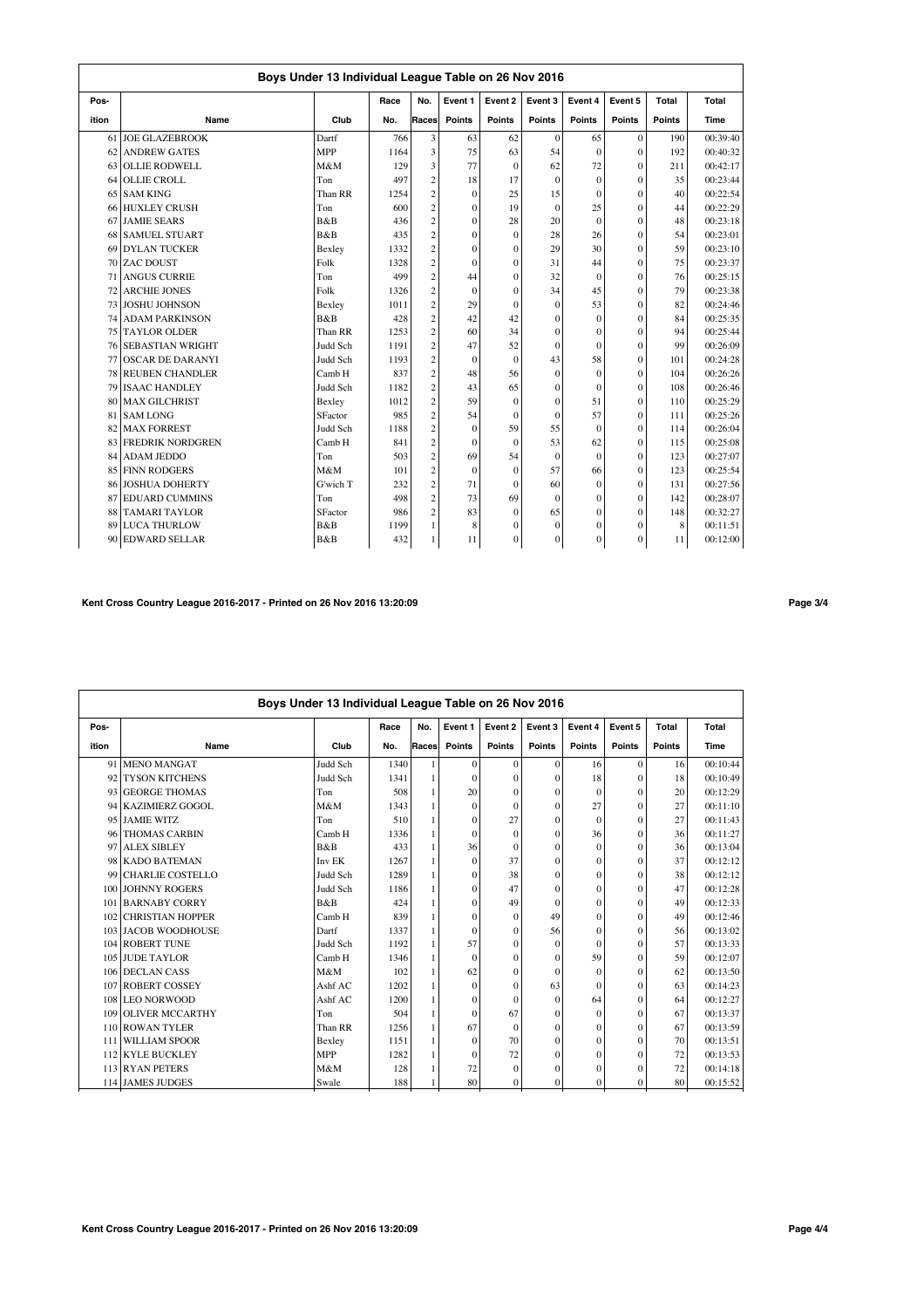|             | Girls Under 15 Individual League Table on 26 Nov 2016<br>Event 5<br>Race<br>No.<br>Event 1<br>Event 4<br>Total<br>Total<br>Event 2<br>Event 3 |          |      |                         |                |                |                |                         |                |                |          |  |  |  |
|-------------|-----------------------------------------------------------------------------------------------------------------------------------------------|----------|------|-------------------------|----------------|----------------|----------------|-------------------------|----------------|----------------|----------|--|--|--|
| Pos-        |                                                                                                                                               |          |      |                         |                |                |                |                         |                |                |          |  |  |  |
| ition       | Name                                                                                                                                          | Club     | No.  | Races                   | Points         | <b>Points</b>  | <b>Points</b>  | Points                  | <b>Points</b>  | <b>Points</b>  | Time     |  |  |  |
|             | <b>MORGAN SOUIBB</b>                                                                                                                          | B&B      | 379  | $\overline{4}$          |                | 5              | 1              |                         | $\mathbf{0}$   | 9              | 00:43:59 |  |  |  |
|             | <b>CHARLOTTE YOUNG</b>                                                                                                                        | M&M      | 298  | $\overline{4}$          | $\frac{2}{7}$  | 6              | 4              | $\overline{\mathbf{c}}$ | $\theta$       | 19             | 00:45:53 |  |  |  |
| 3           | <b>STEPHANIE PUXTY</b>                                                                                                                        | Ton      | 523  | $\overline{4}$          | $\mathbf{Q}$   | 8              | 5              | 3                       | $\theta$       | 25             | 00:46:57 |  |  |  |
|             | 4 ZOE WHITE                                                                                                                                   | B&B      | 371  | $\overline{4}$          | 13             | 14             | 6              | $\overline{4}$          | $\theta$       | 37             | 00:47:37 |  |  |  |
|             | 5 JEAN FOLEY                                                                                                                                  | Inv EK   | 795  | $\overline{4}$          | 12             | 12             | 11             | $\overline{7}$          | $\theta$       | 42             | 00:47:58 |  |  |  |
|             | <b>6 LILY TAPPENDEN</b>                                                                                                                       | B&B      | 366  | $\overline{4}$          | 15             | 16             | 9              | 8                       | $\theta$       | 48             | 00:48:09 |  |  |  |
|             | <b>7 LUCIANA ANDERSON</b>                                                                                                                     | Ton      | 511  | $\overline{4}$          | 16             | 13             | 15             | 9                       | $\theta$       | 53             | 00:48:28 |  |  |  |
|             | <b>BETHANY PANTON</b>                                                                                                                         | Dartf    | 898  | $\overline{4}$          | 17             | 21             | 8              | 10                      | $\theta$       | 56             | 00:48:47 |  |  |  |
| $\mathbf Q$ | <b>AMY PIPER</b>                                                                                                                              | Than RR  | 1239 | $\overline{4}$          | 25             | 18             | 10             | 12                      | $\overline{0}$ | 65             | 00:49:29 |  |  |  |
| 10          | <b>NIAMH MILMO</b>                                                                                                                            | B&B      | 373  | $\overline{4}$          | 24             | 19             | 17             | 13                      | $\theta$       | 73             | 00:49:48 |  |  |  |
| 11          | <b>LOUISE FLYNN</b>                                                                                                                           | Inv EK   | 794  | $\overline{4}$          | 27             | 26             | 19             | 16                      | $\theta$       | 88             | 00:50:36 |  |  |  |
|             | 12 ABIGAIL LEEVES                                                                                                                             | B&B      | 377  | $\overline{4}$          | 26             | 27             | 22             | 15                      | $\theta$       | 90             | 00:50:52 |  |  |  |
|             | 13 ISABELLE BRIDGE                                                                                                                            | B&B      | 363  | $\overline{4}$          | 29             | 23             | 25             | 18                      | $\theta$       | 95             | 00:51:14 |  |  |  |
|             | 14 ISABEL LLOYD                                                                                                                               | Dartf    | 900  | $\overline{4}$          | 32             | 31             | 20             | 14                      | $\overline{0}$ | 97             | 00:51:36 |  |  |  |
|             | 15 REBECCA LLOYD                                                                                                                              | Dartf    | 901  | $\overline{4}$          | 34             | 35             | 26             | 19                      | $\theta$       | 114            | 00:52:43 |  |  |  |
|             | <b>16 LUCY KINGSTON</b>                                                                                                                       | Ton      | 519  | $\overline{4}$          | 28             | 36             | 34             | 20                      | $\overline{0}$ | 118            | 00:53:00 |  |  |  |
| 17          | <b>SCARLET COATES</b>                                                                                                                         | Ton      | 513  | $\overline{4}$          | 30             | 32             | 30             | 26                      | $\overline{0}$ | 118            | 00:52:55 |  |  |  |
| 18          | <b>GEORGINA LLOVET</b>                                                                                                                        | G'wich T | 239  | $\overline{4}$          | 38             | 38             | 31             | 21                      | $\overline{0}$ | 128            | 00:53:24 |  |  |  |
| 19          | <b>CIARA MACKEY</b>                                                                                                                           | Ashf AC  | 861  | $\overline{4}$          | 35             | 40             | 32             | 22                      | $\theta$       | 129            | 00:53:40 |  |  |  |
| 20          | <b>AERYN STRETTON</b>                                                                                                                         | Than RR  | 1243 | $\overline{4}$          | 43             | 43             | 35             | 24                      | $\theta$       | 145            | 00:54:36 |  |  |  |
| 21          | <b>ALEX MILLARD</b>                                                                                                                           | Inv EK   | 793  | 3                       | $\overline{4}$ | 3              | $\overline{c}$ | $\theta$                | $\theta$       | $\overline{9}$ | 00:33:16 |  |  |  |
| 22          | <b>KATIE GOODGE</b>                                                                                                                           | Ton      | 516  | 3                       | 6              | $\overline{4}$ | 3              | $\theta$                | $\mathbf{0}$   | 13             | 00:34:23 |  |  |  |
|             | 23 KATIE BURGESS                                                                                                                              | Ton      | 512  | 3                       | 14             | 15             | $\overline{7}$ | $\theta$                | $\theta$       | 36             | 00:36:44 |  |  |  |
| 24          | <b>CAMILLE CERELY</b>                                                                                                                         | Dartf    | 897  | 3                       | 19             | $\mathbf{0}$   | 16             | 11                      | $\theta$       | 46             | 00:36:38 |  |  |  |
| 25          | <b>EMMA HILLIER</b>                                                                                                                           | Dartf    | 899  | $\overline{\mathbf{3}}$ | 22             | 17             | 13             | $\mathbf{0}$            | $\overline{0}$ | 52             | 00:37:43 |  |  |  |
| 26          | <b>ELENA JURY</b>                                                                                                                             | Swale    | 190  | 3                       | $\theta$       | 24             | 21             | 17                      | $\theta$       | 62             | 00:36:49 |  |  |  |
| 27          | <b>EMILY DAVIS</b>                                                                                                                            | B&B      | 378  | 3                       | 23             | 25             | 24             | $\theta$                | $\overline{0}$ | 72             | 00:38:56 |  |  |  |
| 28          | <b>BROOKE O'HARE</b>                                                                                                                          | Than RR  | 1241 | 3                       | 20             | 30             | 23             | $\theta$                | $\overline{0}$ | 73             | 00:38:55 |  |  |  |
| 29          | <b>ELIZABETH HESLOP</b>                                                                                                                       | Ton      | 518  | 3                       | 33             | $\theta$       | 28             | 23                      | $\theta$       | 84             | 00:39:32 |  |  |  |
|             | 30 ABIGAIL JORDAN                                                                                                                             | M&M      | 296  | 3                       | 31             | 29             | 27             | $\theta$                | $\theta$       | 87             | 00:39:45 |  |  |  |

## **Kent Cross Country League 2016-2017 - Printed on 26 Nov 2016 13:08:38 Page 1/3**

|       | Girls Under 15 Individual League Table on 26 Nov 2016 |          |      |                |                |                |                  |                |          |                |          |  |  |
|-------|-------------------------------------------------------|----------|------|----------------|----------------|----------------|------------------|----------------|----------|----------------|----------|--|--|
| Pos-  |                                                       |          | Race | No.            | Event 1        | Event 2        | Event 3          | Event 4        | Event 5  | Total          | Total    |  |  |
| ition | Name                                                  | Club     | No.  | Races          | Points         | <b>Points</b>  | Points           | Points         | Points   | <b>Points</b>  | Time     |  |  |
|       | 31 MOLLY GREEN                                        | M&M      | 295  | 3              | 36             | 34             | $\Omega$         | 29             | $\Omega$ | 99             | 00:41:35 |  |  |
| 32    | <b>AMIE HAWKINS</b>                                   | G'wich T | 234  | 3              | $\mathbf{0}$   | 44             | 36               | 25             | $\theta$ | 105            | 00:40:38 |  |  |
|       | 33 HANNA HOPPER                                       | Camb H   | 716  | 3              | $\mathbf{0}$   | 46             | 38               | 27             | $\theta$ | 111            | 00:41:40 |  |  |
| 34    | <b>TIFFANY FAPETU</b>                                 | Bexley   | 1005 | 3              | 37             | 41             | 39               | $\Omega$       | $\theta$ | 117            | 00:41:54 |  |  |
|       | <b>35 BEATRICE FURY</b>                               | M&M      | 294  | 3              | 47             | $\mathbf{0}$   | 41               | 30             | $\theta$ | 118            | 00:48:03 |  |  |
|       | <b>36 RENAY THOMAS</b>                                | Camb H   | 719  | 3              | 45             | 45             | 42               | $\mathbf{0}$   | $\theta$ | 132            | 00:47:24 |  |  |
| 37    | <b>BETH WILLIAMS</b>                                  | Than RR  | 1240 | $\overline{c}$ | 5              | $\overline{c}$ | $\mathbf{0}$     | $\mathbf{0}$   | $\theta$ | $\overline{7}$ | 00:22:51 |  |  |
| 38    | <b>MATILDA HALL</b>                                   | Ton      | 517  | $\overline{c}$ | 8              | $\overline{9}$ | $\mathbf{0}$     | $\mathbf{0}$   | $\theta$ | 17             | 00:24:39 |  |  |
| 39    | <b>MEGHAN WATSON</b>                                  | Ton      | 525  | $\overline{2}$ | 10             | 11             | $\theta$         | $\mathbf{0}$   | $\theta$ | 21             | 00:24:49 |  |  |
| 40    | <b>JESSICA NEAL</b>                                   | B&B      | 374  | $\overline{c}$ | $\mathbf{0}$   | $\mathbf{0}$   | 18               | 5              | $\theta$ | 23             | 00:23:03 |  |  |
|       | <b>41 EMILY HEASMAN</b>                               | Inv EK   | 792  | $\overline{c}$ | $\mathbf{0}$   | 22             | 12               | $\overline{0}$ | $\theta$ | 34             | 00:24:25 |  |  |
|       | 42 LILLY GIBBS                                        | Med Tri  | 654  | $\overline{c}$ | 21             | 20             | $\theta$         | $\theta$       | $\theta$ | 41             | 00:26:10 |  |  |
|       | 43 REBEKAH O'BRIEN                                    | Ton      | 522  | $\overline{2}$ | 40             | $\mathbf{0}$   | $\theta$         | 6              | $\theta$ | 46             | 00:25:46 |  |  |
|       | 44 REBECCA HALES                                      | Than RR  | 1238 | $\overline{c}$ | $\theta$       | 37             | 29               | $\mathbf{0}$   | $\theta$ | 66             | 00:26:31 |  |  |
|       | 45 MADELEINE CRABB                                    | Ton      | 514  | $\overline{c}$ | 39             | 28             | $\theta$         | $\theta$       | $\theta$ | 67             | 00:27:28 |  |  |
| 46    | <b>MATILDA WHITE</b>                                  | Ton      | 1324 | $\overline{c}$ | $\mathbf{0}$   | $\theta$       | 40               | 28             | $\theta$ | 68             | 00:27:32 |  |  |
| 47    | <b>KERRY DEWBERRY</b>                                 | M&M      | 834  | $\overline{c}$ | $\mathbf{0}$   | 42             | 33               | $\theta$       | $\theta$ | 75             | 00:26:48 |  |  |
|       | 48 LUCY RANDALL                                       | Ton      | 524  | $\overline{c}$ | 42             | 33             | $\theta$         | $\mathbf{0}$   | $\theta$ | 75             | 00:27:58 |  |  |
|       | 49 JAMAICA WILLIAMS                                   | Camb H   | 1299 | $\overline{c}$ | $\mathbf{0}$   | 47             | 43               | $\mathbf{0}$   | $\theta$ | 90             | 00:34:17 |  |  |
|       | 50 LIA RADUS                                          | B&B      | 360  | 1              | $\mathbf{0}$   | 1              | $\mathbf{0}$     | $\mathbf{0}$   | $\theta$ | $\mathbf{1}$   | 00:10:52 |  |  |
|       | 51 YASMIN MARGINI                                     | B&B      | 364  | 1              | 1              | $\mathbf{0}$   | $\mathbf{0}$     | $\mathbf{0}$   | $\theta$ | $\mathbf{1}$   | 00:11:26 |  |  |
|       | 52 TOLA PEARSE                                        | B&B      | 375  |                | 3              | $\mathbf{0}$   | $\mathbf{0}$     | $\mathbf{0}$   | $\theta$ | 3              | 00:11:35 |  |  |
|       | 53 AMY MILLER                                         | B&B      | 372  |                | $\mathbf{0}$   | $\overline{7}$ | $\theta$         | $\Omega$       | $\theta$ | $\overline{7}$ | 00:11:46 |  |  |
| 54    | <b>VITA MILANA</b>                                    | Ton      | 520  | 1              | $\overline{0}$ | 10             | $\mathbf{0}$     | $\mathbf{0}$   | $\theta$ | 10             | 00:12:00 |  |  |
| 55    | <b>ELIZABETH MILLER</b>                               | Ton      | 521  |                | 11             | $\Omega$       | $\theta$         | $\theta$       | $\theta$ | 11             | 00:12:54 |  |  |
| 56    | <b>ALEXANDRIA BAKER-JONES</b>                         | M&M      | 293  |                | $\mathbf{0}$   | $\mathbf{0}$   | 14               | $\mathbf{0}$   | $\theta$ | 14             | 00:11:46 |  |  |
|       | 57 ROSANNA ALLAN                                      | B&B      | 376  |                | 18             | $\mathbf{0}$   | $\theta$         | $\mathbf{0}$   | $\theta$ | 18             | 00:13:11 |  |  |
|       | 58 FLORA CURRIE                                       | Ton      | 1323 | 1              | $\mathbf{0}$   | $\Omega$       | 37               | $\mathbf{0}$   | $\theta$ | 37             | 00:13:28 |  |  |
|       | 59 ISOBEL YOUNG                                       | Folk     | 1105 | 1              | $\mathbf{0}$   | 39             | $\mathbf{0}$     | $\mathbf{0}$   | 0        | 39             | 00:13:47 |  |  |
| 60    | <b>GEORGIE EXTON</b>                                  | Ton      | 515  | 1              | 41             | $\mathbf{0}$   | $\boldsymbol{0}$ | $\mathbf{0}$   | $\theta$ | 41             | 00:14:33 |  |  |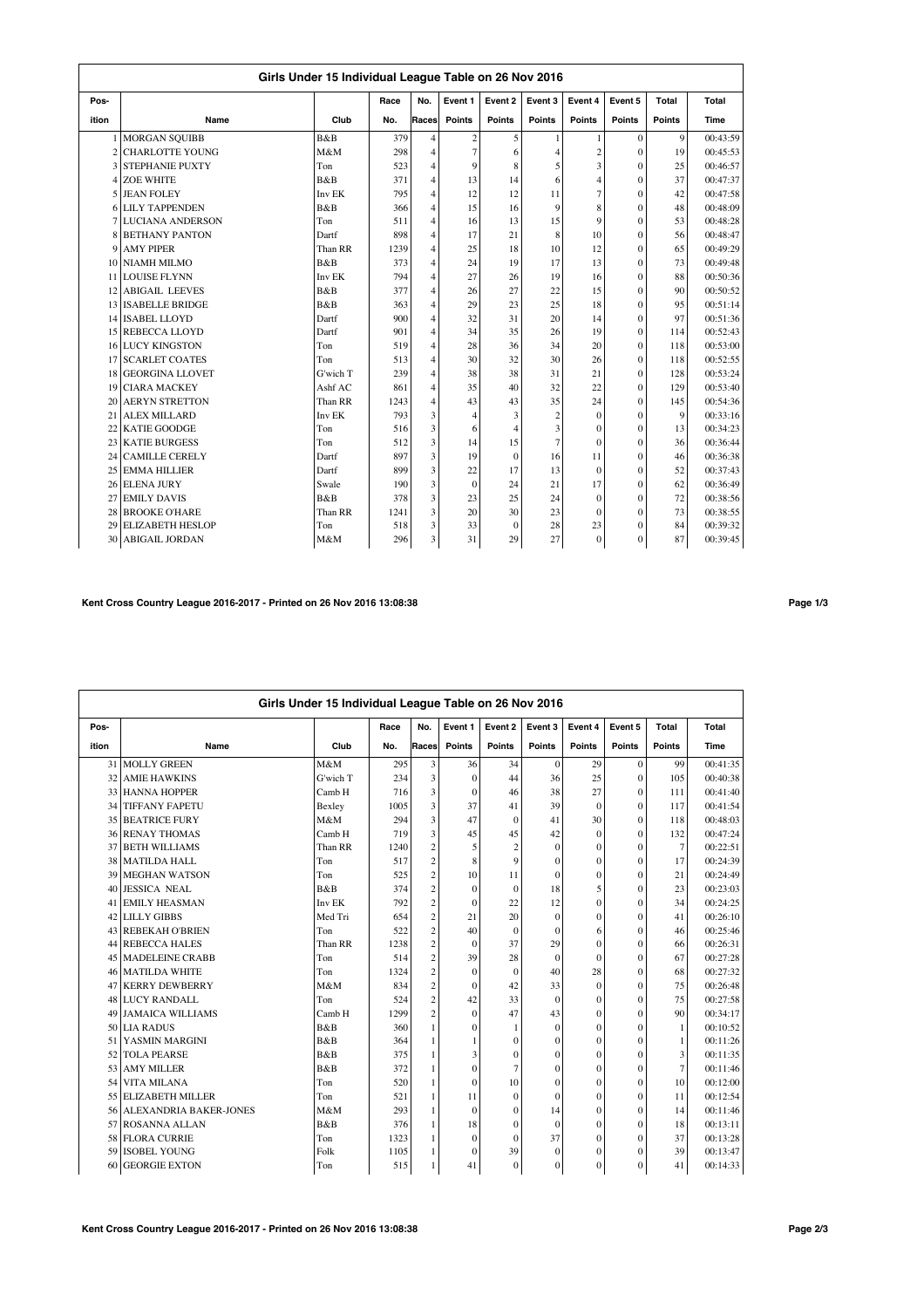|       | Girls Under 15 Individual League Table on 26 Nov 2016                                 |         |      |       |        |          |        |          |               |        |          |  |  |  |
|-------|---------------------------------------------------------------------------------------|---------|------|-------|--------|----------|--------|----------|---------------|--------|----------|--|--|--|
| Pos-  | No.<br>Event 2<br>Total<br>Total<br>Race<br>Event 3   Event 4  <br>Event 5<br>Event 1 |         |      |       |        |          |        |          |               |        |          |  |  |  |
| ition | Name                                                                                  | Club    | No.  | Races | Points | Points   | Points | Points   | <b>Points</b> | Points | Time     |  |  |  |
|       | <b>61 LUCY CULLEN</b>                                                                 | Folk    | 1108 |       | 44     | $\Omega$ |        | $\Omega$ | 0             | 44     | 00:15:57 |  |  |  |
|       | 62 MADELINE STIRK                                                                     | Than RR | 1227 |       | 46     | 0        | 0      | $\Omega$ | 0             | 46     | 00:16:21 |  |  |  |
|       | 63 LANA SEABROOK                                                                      | Camb H  | 718  |       | 48     |          |        |          |               | 48     | 00:18:47 |  |  |  |

**Kent Cross Country League 2016-2017 - Printed on 26 Nov 2016 13:08:38 Page 3/3**

|       | Boys Under 15 Individual League Table on 26 Nov 2016 |            |      |                |                |               |                |                |                |               |          |  |  |
|-------|------------------------------------------------------|------------|------|----------------|----------------|---------------|----------------|----------------|----------------|---------------|----------|--|--|
| Pos-  |                                                      |            | Race | No.            | Event 1        | Event 2       | Event 3        | Event 4        | Event 5        | Total         | Total    |  |  |
| ition | Name                                                 | Club       | No.  | Races          | <b>Points</b>  | <b>Points</b> | Points         | Points         | Points         | <b>Points</b> | Time     |  |  |
|       | <b>CHARLIE BRISLEY</b>                               | Inv EK     | 808  | 4              | -1             | 3             |                |                | $\Omega$       | 6             | 00:53:38 |  |  |
|       | 2 PETER GUY                                          | B&B        | 441  | $\overline{4}$ | 9              | 17            | 5              | 8              | $\theta$       | 39            | 00:55:56 |  |  |
|       | <b>3 CAMERON MACRAE</b>                              | Than RR    | 1246 | $\overline{4}$ | 19             | 14            | 11             | 6              | $\theta$       | 50            | 00:56:25 |  |  |
| 4     | <b>BENJAMIN GARDINER</b>                             | B&B        | 439  | $\overline{4}$ | 20             | 23            | 16             | 12             | $\theta$       | 71            | 00:58:39 |  |  |
| 5     | <b>CALEB MEIER</b>                                   | <b>BGA</b> | 37   | $\overline{4}$ | 21             | 18            | 13             | 20             | $\theta$       | 72            | 00:58:10 |  |  |
| 6     | <b>LESTER HINE</b>                                   | <b>BGA</b> | 33   | $\overline{4}$ | 25             | 20            | 14             | 14             | $\theta$       | 73            | 00:58:25 |  |  |
|       | 7 DANIEL MCGLYNN                                     | M&M        | 113  | $\overline{4}$ | 24             | 27            | 17             | 13             | $\theta$       | 81            | 00:59:28 |  |  |
| 8     | <b>CAMERON SWATTON</b>                               | B&B        | 451  | $\overline{4}$ | 29             | 26            | 22             | 15             | $\theta$       | 92            | 00:59:59 |  |  |
|       | 9 SAM NEWSON                                         | Inv EK     | 809  | $\overline{4}$ | 23             | 32            | 18             | 21             | $\theta$       | 94            | 01:00:11 |  |  |
|       | 10 REECE PERKINS                                     | M&M        | 105  | $\overline{4}$ | 30             | 29            | 25             | 19             | $\theta$       | 103           | 01:00:40 |  |  |
|       | 11 TOBY ROSS                                         | Ton        | 536  | 4              | 47             | 28            | 21             | 18             | $\theta$       | 114           | 01:00:49 |  |  |
|       | 12 DANIEL SEATON                                     | Judd Sch   | 1176 | $\overline{4}$ | 39             | 35            | 33             | 26             | $\overline{0}$ | 133           | 01:02:24 |  |  |
|       | 13 ALEX DONNELLY                                     | M&M        | 104  | $\overline{4}$ | 43             | 43            | 28             | 23             | $\theta$       | 137           | 01:02:22 |  |  |
|       | <b>14 LUKE STRINGER</b>                              | M&M        | 116  | $\overline{4}$ | 46             | 39            | 29             | 24             | $\theta$       | 138           | 01:02:12 |  |  |
|       | <b>15 JACK CHILDS</b>                                | M&M        | 111  | $\overline{4}$ | 48             | 45            | 31             | 33             | $\theta$       | 157           | 01:04:24 |  |  |
|       | <b>16 SPENCER ELPHICK</b>                            | Padd W     | 1073 | $\overline{4}$ | 61             | 48            | 39             | 31             | $\theta$       | 179           | 01:06:46 |  |  |
|       | 17 GARETH KOPPSCHALL                                 | <b>BGA</b> | 35   | 4              | 60             | 49            | 38             | 32             | $\theta$       | 179           | 01:06:42 |  |  |
|       | 18 ISAAC THOMAS                                      | <b>MPP</b> | 1162 | $\overline{4}$ | 59             | 50            | 40             | 38             | $\theta$       | 187           | 01:07:36 |  |  |
| 19    | <b>CHARLES WINTON</b>                                | B&B        | 452  | $\overline{4}$ | 77             | 53            | 37             | 29             | $\theta$       | 196           | 01:08:13 |  |  |
|       | 20 RONNIE DAY                                        | Judd Sch   | 1171 | 4              | 68             | 60            | 44             | 40             | $\theta$       | 212           | 01:09:36 |  |  |
| 21    | WILLIAM BUTTERWORTH                                  | Bexley     | 1017 | $\overline{4}$ | 69             | 62            | 45             | 41             | $\theta$       | 217           | 01:09:59 |  |  |
|       | 22 FREDDIE BAYNHAM                                   | Judd Sch   | 1175 | 4              | 73             | 65            | 47             | 42             | $\theta$       | 227           | 01:11:05 |  |  |
|       | 23 WILL KINGSWOOD                                    | Judd Sch   | 1173 | $\overline{4}$ | 71             | 66            | 46             | 44             | $\theta$       | 227           | 01:11:11 |  |  |
|       | 24 SAMMY GOSLING                                     | <b>MPP</b> | 1163 | $\overline{4}$ | 74             | 67            | 50             | 48             | $\theta$       | 239           | 01:14:24 |  |  |
|       | 25 OLIVER SIMPSON                                    | <b>MPP</b> | 706  | $\overline{4}$ | 81             | 72            | 55             | 50             | $\theta$       | 258           | 01:29:09 |  |  |
|       | 26 MATTHEW FRANCIS                                   | Camb H     | 846  | 3              | $\overline{2}$ | 1             | $\overline{c}$ | $\mathbf{0}$   | $\mathbf{0}$   | 5             | 00:40:49 |  |  |
| 27    | <b>FINN HARVEY</b>                                   | Ton        | 532  | 3              | $\overline{4}$ | 7             | 3              | $\Omega$       | $\theta$       | 14            | 00:41:49 |  |  |
| 28    | <b>MATTHEW STONIER</b>                               | Inv EK     | 971  | 3              | 5              | 5             | $\overline{7}$ | $\Omega$       | $\theta$       | 17            | 00:42:00 |  |  |
| 29    | <b>HAMISH REILLY</b>                                 | M&M        | 114  | 3              | 10             | $\Omega$      | 9              | $\overline{c}$ | $\theta$       | 21            | 00:40:40 |  |  |
| 30    | <b>TOBY EMM</b>                                      | Ton        | 528  | 3              | 6              | 12            | $\mathbf{0}$   | 5              | $\theta$       | 23            | 00:41:34 |  |  |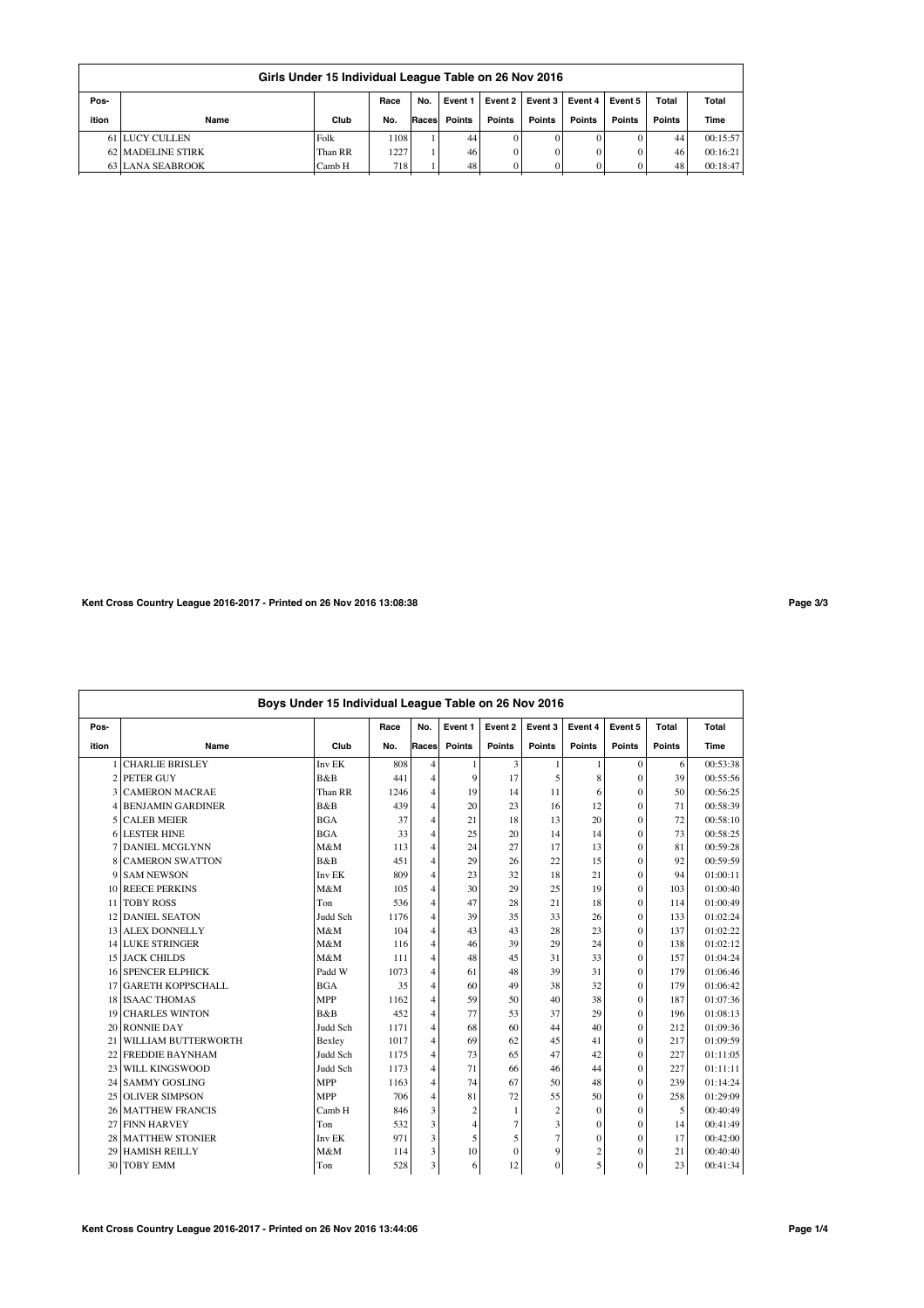|       | Boys Under 15 Individual League Table on 26 Nov 2016 |          |      |                         |                |                |                |                |          |               |          |  |  |
|-------|------------------------------------------------------|----------|------|-------------------------|----------------|----------------|----------------|----------------|----------|---------------|----------|--|--|
| Pos-  |                                                      |          | Race | No.                     | Event 1        | Event 2        | Event 3        | Event 4        | Event 5  | Total         | Total    |  |  |
| ition | Name                                                 | Club     | No.  | Races                   | <b>Points</b>  | <b>Points</b>  | <b>Points</b>  | Points         | Points   | <b>Points</b> | Time     |  |  |
| 31    | <b>FRASER GORDON</b>                                 | Ton      | 529  | 3                       | 8              | 4              | 12             | $\theta$       | $\theta$ | 24            | 00:42:18 |  |  |
| 32    | <b>TED HIGGINS</b>                                   | Bexley   | 1019 | $\overline{\mathbf{3}}$ | 11             | 8              | 6              | $\theta$       | $\theta$ | 25            | 00:42:30 |  |  |
|       | 33 JACK HIGGINS                                      | Bexley   | 1018 | 3                       | 15             | 9              | 4              | $\mathbf{0}$   | $\theta$ | 28            | 00:42:44 |  |  |
|       | 34 ADAM VAN DER PLAS                                 | Ton      | 538  | 3                       | 12             | 16             | $\mathbf{0}$   | $\overline{4}$ | $\theta$ | 32            | 00:42:00 |  |  |
| 35    | <b>BEN HUGHES</b>                                    | M&M      | 108  | 3                       | $\mathbf{0}$   | 13             | 10             | 10             | $\theta$ | 33            | 00:42:24 |  |  |
| 361   | <b>RONNIE STOWELL</b>                                | Bexley   | 1020 | 3                       | 16             | 10             | 8              | $\theta$       | $\Omega$ | 34            | 00:42:55 |  |  |
| 37    | <b>ROBERT SUCKLING</b>                               | B&B      | 450  | 3                       | $\theta$       | 24             | 20             | 11             | $\theta$ | 55            | 00:44:35 |  |  |
| 38    | <b>JOHANNES SADLER</b>                               | M&M      | 106  | 3                       | 18             | 42             | 15             | $\theta$       | $\theta$ | 75            | 00:46:05 |  |  |
| 39    | <b>MATTHEW CRANE</b>                                 | Bexley   | 1021 | 3                       | 32             | 33             | 19             | $\theta$       | $\Omega$ | 84            | 00:46:17 |  |  |
| 40    | <b>KEIR LUNDY</b>                                    | B&B      | 446  | 3                       | 27             | 37             | 23             | $\Omega$       | $\theta$ | 87            | 00:46:29 |  |  |
| 41    | <b>TOM GRAY</b>                                      | Ton      | 530  | 3                       | 31             | 30             | 27             | $\Omega$       | $\theta$ | 88            | 00:46:34 |  |  |
| 42    | <b>SAMUEL MONACO</b>                                 | Camb H   | 848  | 3                       | 38             | 36             | $\mathbf{0}$   | 17             | $\theta$ | 91            | 00:45:31 |  |  |
| 43    | <b>ALEX THOMPSON</b>                                 | Ton      | 1156 | 3                       | 40             | 34             | $\mathbf{0}$   | 22             | $\theta$ | 96            | 00:46:01 |  |  |
| 44    | <b>JUSTIN STROVER</b>                                | B&B      | 449  | 3                       | 37             | 38             | $\theta$       | 25             | $\theta$ | 100           | 00:46:21 |  |  |
| 45    | <b>ALEX HOLLIDAY</b>                                 | Inv EK   | 810  | 3                       | 53             | 44             | 32             | $\Omega$       | $\Omega$ | 129           | 00:49:02 |  |  |
| 46    | <b>LUKE SIMPSON</b>                                  | B&B      | 448  | 3                       | 55             | 47             | 35             | $\theta$       | $\theta$ | 137           | 00:50:18 |  |  |
| 47    | <b>WILLIAM CLARK</b>                                 | Ton      | 527  | 3                       | 57             | 46             | $\mathbf{0}$   | 35             | $\Omega$ | 138           | 00:49:34 |  |  |
|       | <b>48 JAMES ACKHURST</b>                             | Inv EK   | 826  | 3                       | 65             | $\Omega$       | 42             | 34             | $\Omega$ | 141           | 00:50:08 |  |  |
| 49    | <b>JAKE LENG</b>                                     | B&B      | 445  | 3                       | 49             | 63             | 34             | $\mathbf{0}$   | $\Omega$ | 146           | 00:51:04 |  |  |
| 50    | <b>JOSEPH FOX</b>                                    | Inv EK   | 807  | 3                       | 56             | 55             | 36             | $\Omega$       | $\theta$ | 147           | 00:51:27 |  |  |
| 51    | <b>BOBBY ROGERS</b>                                  | Judd Sch | 1174 | 3                       | 70             | $\Omega$       | 41             | 39             | $\theta$ | 150           | 00:50:31 |  |  |
| 52    | <b>AMEN EGUAVOEN</b>                                 | Camb H   | 844  | 3                       | 80             | $\theta$       | 54             | 49             | $\theta$ | 183           | 01:03:21 |  |  |
| 53    | <b>ARCHIE MAY</b>                                    | Dartf    | 769  | $\overline{c}$          | 3              | $\overline{2}$ | $\theta$       | $\theta$       | $\theta$ | 5             | 00:27:12 |  |  |
| 54    | <b>BASHIRI RYAN</b>                                  | M&M      | 115  | $\overline{c}$          | $\overline{7}$ | 11             | $\mathbf{0}$   | $\mathbf{0}$   | $\Omega$ | 18            | 00:28:24 |  |  |
| 55    | <b>ROWAN FUSS</b>                                    | B&B      | 438  | $\overline{\mathbf{c}}$ | 13             | 6              | $\mathbf{0}$   | $\theta$       | $\theta$ | 19            | 00:28:33 |  |  |
| 56    | <b>JAMES KINGSTON</b>                                | Ton      | 533  | $\overline{c}$          | $\mathbf{0}$   | 19             | $\overline{0}$ | 3              | $\theta$ | 22            | 00:28:11 |  |  |
| 57    | <b>INGMAR GUNN</b>                                   | Ton      | 531  | $\overline{\mathbf{c}}$ | $\theta$       | 15             | $\theta$       | $\overline{7}$ | $\theta$ | 22            | 00:28:07 |  |  |
| 58    | <b>JOSEPH GEORGIADIS</b>                             | B&B      | 440  | $\overline{c}$          | 14             | $\Omega$       | $\mathbf{0}$   | $\mathbf Q$    | $\theta$ | 23            | 00:27:22 |  |  |
| 59    | <b>JOSHUA O'BRIEN</b>                                | Ton      | 534  | $\mathbf{2}$            | 28             | $\Omega$       | $\theta$       | 16             | $\theta$ | 44            | 00:28:45 |  |  |
| 60    | <b>BRETT BAKER</b>                                   | G'wich T | 229  | $\overline{c}$          | 26             | $\theta$       | 26             | $\mathbf{0}$   | $\theta$ | 52            | 00:30:10 |  |  |

# **Kent Cross Country League 2016-2017 - Printed on 26 Nov 2016 13:44:06 Page 2/4**

|       | Boys Under 15 Individual League Table on 26 Nov 2016 |            |      |                |               |               |                |               |               |               |          |  |  |
|-------|------------------------------------------------------|------------|------|----------------|---------------|---------------|----------------|---------------|---------------|---------------|----------|--|--|
| Pos-  |                                                      |            | Race | No.            | Event 1       | Event 2       | Event 3        | Event 4       | Event 5       | Total         | Total    |  |  |
| ition | Name                                                 | Club       | No.  | Races          | <b>Points</b> | <b>Points</b> | <b>Points</b>  | <b>Points</b> | <b>Points</b> | <b>Points</b> | Time     |  |  |
| 61    | <b>GEORGE SEERY</b>                                  | Than AC    | 1144 | $\overline{c}$ | 34            | $\mathbf{0}$  | 30             | $\mathbf{0}$  | $\mathbf{0}$  | 64            | 00:30:52 |  |  |
| 62    | <b>ALEX SANDBERG</b>                                 | Ton        | 537  | $\overline{c}$ | 36            | 31            | $\theta$       | $\mathbf{0}$  | $\theta$      | 67            | 00:31:22 |  |  |
| 63    | <b>BEN MCNALLY</b>                                   | Dartf      | 754  | $\overline{c}$ | 33            | 40            | $\theta$       | $\mathbf{0}$  | $\theta$      | 73            | 00:31:50 |  |  |
| 64    | <b>BEN BLAKE</b>                                     | M&M        | 118  | $\overline{c}$ | 50            | $\Omega$      | 24             | $\mathbf{0}$  | $\theta$      | 74            | 00:30:55 |  |  |
| 65    | <b>LUCAS BEGHEIN</b>                                 | Judd Sch   | 1318 | $\overline{c}$ | $\mathbf{0}$  | $\Omega$      | 43             | 37            | $\theta$      | 80            | 00:33:13 |  |  |
| 66    | <b>JACK BENSON</b>                                   | Ton        | 526  | $\overline{c}$ | 51            | $\Omega$      | $\mathbf{0}$   | 30            | $\theta$      | 81            | 00:30:56 |  |  |
| 67    | <b>ARCHIE POTTS</b>                                  | Judd Sch   | 1172 | $\overline{c}$ | 54            | $\Omega$      | $\mathbf{0}$   | 36            | $\theta$      | 90            | 00:31:53 |  |  |
| 68    | <b>TORIN AUSTIN-MACRAE</b>                           | Judd Sch   | 1317 | $\overline{c}$ | $\mathbf{0}$  | $\mathbf{0}$  | 52             | 46            | $\mathbf{0}$  | 98            | 00:38:13 |  |  |
| 69    | <b>ANTONAY THOMAS</b>                                | Camb H     | 849  | $\overline{c}$ | $\mathbf{0}$  | $\Omega$      | 53             | 47            | $\theta$      | 100           | 00:38:50 |  |  |
| 70    | <b>LOUIS KLANGA</b>                                  | G'wich T   | 237  | $\overline{c}$ | $\mathbf{0}$  | 57            | 51             | $\mathbf{0}$  | $\mathbf{0}$  | 108           | 00:38:56 |  |  |
| 71    | <b>JOE TURNBULL</b>                                  | Weald Tri  | 629  | $\overline{c}$ | 58            | 54            | $\theta$       | $\theta$      | $\theta$      | 112           | 00:34:53 |  |  |
| 72    | <b>LIAM LOCKWOOD</b>                                 | G'wich T   | 240  | $\overline{c}$ | $\mathbf{0}$  | 68            | $\mathbf{0}$   | 45            | $\theta$      | 113           | 00:37:27 |  |  |
| 73    | <b>ADAM MITCHELL</b>                                 | M&M        | 922  | $\overline{c}$ | 66            | 51            | $\Omega$       | $\Omega$      | $\theta$      | 117           | 00:35:12 |  |  |
|       | 74 JACOB MURRAY                                      | <b>MPP</b> | 1161 | $\overline{c}$ | 75            | $\mathbf{0}$  | 48             | $\mathbf{0}$  | $\mathbf{0}$  | 123           | 00:35:59 |  |  |
| 75    | <b>JOHN MULFORD</b>                                  | Judd Sch   | 1179 | $\overline{c}$ | 67            | 56            | $\mathbf{0}$   | $\mathbf{0}$  | $\mathbf{0}$  | 123           | 00:35:45 |  |  |
| 76    | <b>SEB LARGE</b>                                     | B&B        | 444  | $\overline{c}$ | 64            | 59            | $\mathbf{0}$   | $\mathbf{0}$  | $\theta$      | 123           | 00:35:46 |  |  |
| 77    | <b>ETHAN KITTERIDGE</b>                              | B&B        | 443  | $\overline{c}$ | 72            | 61            | $\mathbf{0}$   | $\theta$      | $\theta$      | 133           | 00:36:42 |  |  |
| 78    | <b>JOSEPH HRABE</b>                                  | Dartf      | 1067 | $\overline{c}$ | 79            | 69            | $\mathbf{0}$   | $\mathbf{0}$  | $\theta$      | 148           | 00:42:06 |  |  |
| 79    | <b>SCOTT PAIGE</b>                                   | Ton        | 535  | $\overline{c}$ | 78            | 70            | $\overline{0}$ | $\mathbf{0}$  | $\theta$      | 148           | 00:39:41 |  |  |
| 80    | <b>OSCAR PARRICK</b>                                 | Inv EK     | 811  | $\mathbf{1}$   | 17            | $\Omega$      | $\mathbf{0}$   | $\theta$      | $\theta$      | 17            | 00:14:13 |  |  |
| 81    | <b>ADAM WOOD</b>                                     | Ashf AC    | 868  | $\mathbf{1}$   | $\mathbf{0}$  | 21            | $\mathbf{0}$   | $\mathbf{0}$  | $\mathbf{0}$  | 21            | 00:15:25 |  |  |
| 82    | <b>OSCAR HEANEY-BRUFAL</b>                           | B&B        | 442  | 1              | 22            | $\mathbf{0}$  | $\mathbf{0}$   | $\mathbf{0}$  | $\Omega$      | 22            | 00:14:21 |  |  |
| 83    | <b>BENJAMIN TYNAN</b>                                | Camb H     | 850  | $\mathbf{1}$   | $\mathbf{0}$  | 22            | $\mathbf{0}$   | $\mathbf{0}$  | $\Omega$      | 22            | 00:15:42 |  |  |
| 84    | <b>JOE LAFFEY</b>                                    | Inv EK     | 806  | 1              | $\mathbf{0}$  | 25            | $\theta$       | $\theta$      | $\theta$      | 25            | 00:16:04 |  |  |
| 85    | <b>DANIEL FITCH</b>                                  | Ashf AC    | 1351 | 1              | $\mathbf{0}$  | $\theta$      | $\overline{0}$ | 27            | $\theta$      | 27            | 00:14:51 |  |  |
| 86    | <b>SEAN BERRY</b>                                    | M&M        | 109  | $\mathbf{1}$   | $\mathbf{0}$  | $\theta$      | $\mathbf{0}$   | 28            | $\theta$      | 28            | 00:15:04 |  |  |
| 87    | <b>ELLIOT WRAIGHT</b>                                | Inv EK     | 813  | $\mathbf{1}$   | 35            | $\Omega$      | $\theta$       | $\mathbf{0}$  | $\theta$      | 35            | 00:15:04 |  |  |
| 88    | <b>CAMERON SHARP</b>                                 | Dartf      | 759  | 1              | 41            | $\Omega$      | $\mathbf{0}$   | $\mathbf{0}$  | $\theta$      | 41            | 00:15:13 |  |  |
| 89    | <b>ETHAN BURLING</b>                                 | M&M        | 110  | 1              | $\mathbf{0}$  | 41            | $\mathbf{0}$   | $\mathbf{0}$  | $\theta$      | 41            | 00:16:53 |  |  |
| 90    | <b>OLIVER BURGESS</b>                                | Dartf      | 762  | 1              | 42            | $\mathbf{0}$  | $\mathbf{0}$   | $\mathbf{0}$  | $\theta$      | 42            | 00:15:13 |  |  |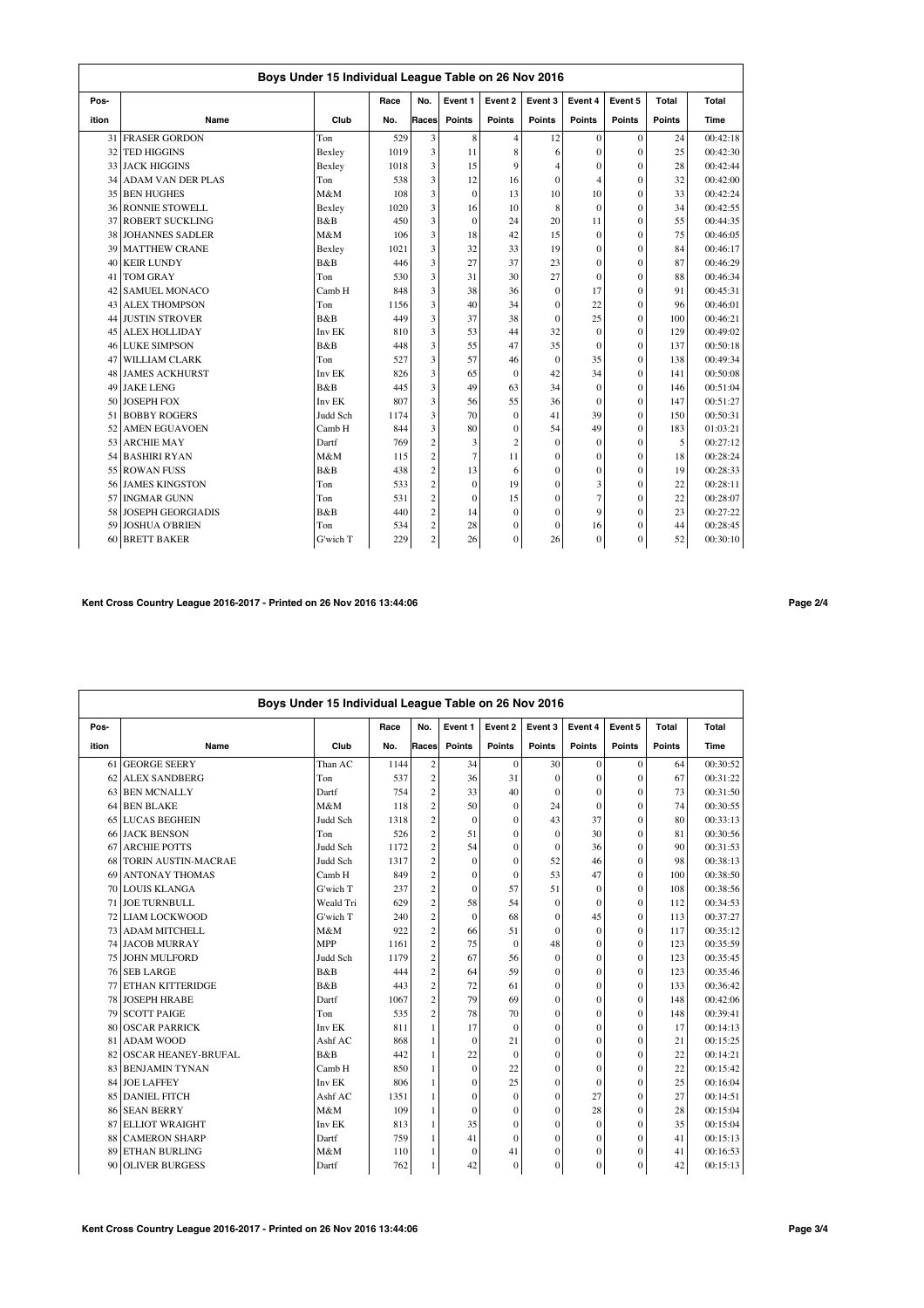|       | Boys Under 15 Individual League Table on 26 Nov 2016 |          |      |       |               |          |               |               |               |        |          |  |  |  |
|-------|------------------------------------------------------|----------|------|-------|---------------|----------|---------------|---------------|---------------|--------|----------|--|--|--|
| Pos-  |                                                      |          | Race | No.   | Event 1       | Event 2  | Event 3       | Event 4       | Event 5       | Total  | Total    |  |  |  |
| ition | Name                                                 | Club     | No.  | Races | <b>Points</b> | Points   | <b>Points</b> | <b>Points</b> | <b>Points</b> | Points | Time     |  |  |  |
|       | 91 JACOB CALVERT                                     | Bexley   | 1306 |       | $\Omega$      | $\Omega$ | $\Omega$      | 43            | $\Omega$      | 43     | 00:16:26 |  |  |  |
|       | 92 OLIVER WESTON                                     | Inv EK   | 812  |       | 44            | $\Omega$ |               | $\Omega$      | $\Omega$      | 44     | 00:15:27 |  |  |  |
|       | 93 TOBY EVANS                                        | Camb H   | 845  |       | 45            | $\Omega$ | $\Omega$      | $\Omega$      | $\Omega$      | 45     | 00:15:28 |  |  |  |
|       | 94 ZAK BLANCHARD                                     | Judd Sch | 1290 |       | $\Omega$      | $\Omega$ | 49            | $\Omega$      | $\Omega$      | 49     | 00:17:54 |  |  |  |
|       | 95 MATTHEW POND                                      | B&B      | 447  |       | 52            | $\Omega$ | $\Omega$      | $\Omega$      | $\Omega$      | 52     | 00:15:46 |  |  |  |
|       | 96 HARRY IVES                                        | Dartf    | 755  |       | $\Omega$      | 52       | 0             | $\Omega$      | $\Omega$      | 52     | 00:18:10 |  |  |  |
|       | 97 DILLON CLARKE                                     | Than RR  | 1251 |       |               | 58       |               | $\Omega$      | $\Omega$      | 58     | 00:18:39 |  |  |  |
|       | 98 LEO BRADEN                                        | B&B      | 437  |       | 62            | $\Omega$ | $\Omega$      | $\Omega$      | $\Omega$      | 62     | 00:16:47 |  |  |  |
|       | 99 NATE OLDFIELD                                     | Bexley   | 1022 |       | 63            | $\Omega$ |               | $\Omega$      | $\Omega$      | 63     | 00:16:52 |  |  |  |
|       | 100 TOBY CLARKE                                      | Than RR  | 1250 |       | $\Omega$      | 64       | $\Omega$      | $\Omega$      | $\Omega$      | 64     | 00:19:21 |  |  |  |
|       | 101 JONATHAN HOPPER                                  | Camb H   | 847  |       | $\Omega$      | 71       | $\Omega$      | $\Omega$      | $\Omega$      | 71     | 00:23:27 |  |  |  |
|       | 102 JAMES ENGLISH                                    | Swale    | 187  |       | 76            | $\Omega$ | 0             | $\mathbf{0}$  |               | 76     | 00:18:13 |  |  |  |

## **Kent Cross Country League 2016-2017 - Printed on 26 Nov 2016 13:44:06 Page 4/4**

|                          | Women Under 17 Individual League Table on 26 Nov 2016 |          |      |                         |                |               |                |              |                |               |          |  |  |
|--------------------------|-------------------------------------------------------|----------|------|-------------------------|----------------|---------------|----------------|--------------|----------------|---------------|----------|--|--|
| Pos-                     |                                                       |          | Race | No.                     | Event 1        | Event 2       | Event 3        | Event 4      | Event 5        | Total         | Total    |  |  |
| ition                    | Name                                                  | Club     | No.  | Races                   | <b>Points</b>  | <b>Points</b> | <b>Points</b>  | Points       | <b>Points</b>  | <b>Points</b> | Time     |  |  |
|                          | <b>LOLA WHEELER</b>                                   | M&M      | 321  | $\overline{4}$          | 3              | 2             |                | 2            | $\mathbf{0}$   | 8             | 00:56:46 |  |  |
|                          | <b>LARA ATKINSON</b>                                  | Camb H   | 720  | 4                       | $\overline{4}$ | 4             | 3              |              | $\theta$       | 12            | 00:57:50 |  |  |
| 3                        | MILLIE SMITH                                          | B&B      | 359  | 4                       | 6              | 3             | 6              | 4            | $\theta$       | 19            | 00:58:57 |  |  |
| 4                        | <b>ELLA FOX</b>                                       | Inv EK   | 799  | 4                       | $\tau$         | 5             | 5              | 3            | $\theta$       | 20            | 00:58:47 |  |  |
| $\overline{\phantom{0}}$ | <b>AMY LEACH</b>                                      | B&B      | 349  | 4                       | 9              | 12            | $\overline{4}$ | 7            | $\theta$       | 32            | 01:00:18 |  |  |
| 6                        | <b>GRACE FLEMING</b>                                  | Ton      | 544  | 4                       | 13             | 9             | 11             | 8            | $\theta$       | 41            | 01:01:19 |  |  |
|                          | <b>ABIANNE COATES</b>                                 | Ton      | 540  | 4                       | 18             | 18            | 14             | 11           | $\theta$       | 61            | 01:05:36 |  |  |
|                          | <b>KARRIANNE BELL</b>                                 | M&M      | 320  | $\overline{4}$          | 17             | 19            | 17             | 12           | $\mathbf{0}$   | 65            | 01:07:28 |  |  |
| 9                        | <b>HANNAH CAPEY</b>                                   | G'wich T | 231  | 4                       | 25             | 23            | 16             | 13           | $\theta$       | 77            | 01:10:05 |  |  |
| 10                       | PHOEBE COOPER                                         | Bexley   | 1006 | $\overline{4}$          | 26             | 25            | 21             | 16           | $\theta$       | 88            | 01:12:16 |  |  |
| 11                       | <b>ANNABEL FIELD</b>                                  | Dartf    | 894  | 3                       | $\Omega$       | 10            | 8              | 5            | $\theta$       | 23            | 00:47:01 |  |  |
| 12                       | CARLOTTA WEITZEL                                      | B&B      | 348  | 3                       | 12             | $\theta$      | 7              | 6            | $\theta$       | 25            | 00:42:57 |  |  |
|                          | 13 GRACE SCOPES                                       | B&B      | 355  | 3                       | 8              | 7             | 10             | 0            | $\theta$       | 25            | 00:47:13 |  |  |
|                          | 14 REBECCA BURFORD                                    | Dartf    | 889  | 3                       | 10             | 11            | 9              | $\Omega$     | $\theta$       | 30            | 00:47:46 |  |  |
|                          | 15 JESSICA CARLEY                                     | Inv EK   | 797  | $\overline{\mathbf{3}}$ | $\Omega$       | 13            | 12             | 10           | $\theta$       | 35            | 00:48:26 |  |  |
|                          | <b>16 JESSICA SELLAR</b>                              | B&B      | 356  | 3                       | 15             | $\Omega$      | 13             | 9            | $\theta$       | 37            | 00:44:58 |  |  |
| 17                       | <b>ALICE MOUNT</b>                                    | Inv EK   | 796  | 3                       | 16             | 15            | 15             | $\Omega$     | $\theta$       | 46            | 00:50:07 |  |  |
|                          | 18 CLAUDIA BATES                                      | Dartf    | 893  | 3                       | 23             | $\theta$      | 18             | 14           | $\theta$       | 55            | 00:49:37 |  |  |
| 19                       | CIARA MITCHELL                                        | Camb H   | 722  | 3                       | 28             | $\Omega$      | 22             | 17           | $\theta$       | 67            | 00:52:09 |  |  |
|                          | 20 ELIZA LAWRENCE                                     | Bexley   | 1007 | 3                       | 24             | 24            | 19             | $\Omega$     | $\theta$       | 67            | 00:55:29 |  |  |
|                          | 21 JASMINE FAIRMAN                                    | Dartf    | 895  | 3                       | 27             | 26            | $\mathbf{0}$   | 18           | $\theta$       | 71            | 00:54:10 |  |  |
| 22                       | <b>CLARA TYLER</b>                                    | Ton      | 547  | $\overline{c}$          | 11             | 6             | $\mathbf{0}$   | $\mathbf{0}$ | $\overline{0}$ | 17            | 00:30:44 |  |  |
|                          | 23 HOLLY GORDON                                       | Ton      | 545  | $\overline{c}$          | 19             | 17            | $\mathbf{0}$   | $\Omega$     | $\theta$       | 36            | 00:33:24 |  |  |
| 24                       | <b>CHARLOTTE FAIRIES</b>                              | B&B      | 351  | $\overline{c}$          | $\mathbf{0}$   | $\mathbf{0}$  | 23             | 15           | $\theta$       | 38            | 00:35:31 |  |  |
| 25                       | <b>MONAY THOMAS</b>                                   | Camb H   | 724  | $\overline{\mathbf{c}}$ | 21             | 20            | $\Omega$       | $\Omega$     | $\theta$       | 41            | 00:34:56 |  |  |
|                          | <b>26 BETH HAWKINS</b>                                | G'wich T | 233  | $\overline{c}$          | $\mathbf{0}$   | 22            | 20             | $\Omega$     | $\theta$       | 42            | 00:39:37 |  |  |
| 27                       | <b>ALICE ENGLISH</b>                                  | Swale    | 186  | $\overline{c}$          | 31             | $\Omega$      | $\theta$       | 19           | $\theta$       | 50            | 00:35:16 |  |  |
| 28                       | <b>GABI STANNARD</b>                                  | Ashf AC  | 862  | $\mathbf{2}$            | 30             | $\theta$      | 24             | $\Omega$     | $\theta$       | 54            | 00:42:08 |  |  |
| 29                       | <b>PHOEBE BARKER</b>                                  | Ton      | 539  | 1                       | -1             | $\Omega$      | $\mathbf{0}$   | 0            | $\theta$       | 1             | 00:11:42 |  |  |
|                          | 30 HOLLY PAGE                                         | Dartf    | 891  | 1                       | $\mathbf{0}$   | 1             | $\bf{0}$       | 0            | $\overline{0}$ | $\mathbf{1}$  | 00:16:01 |  |  |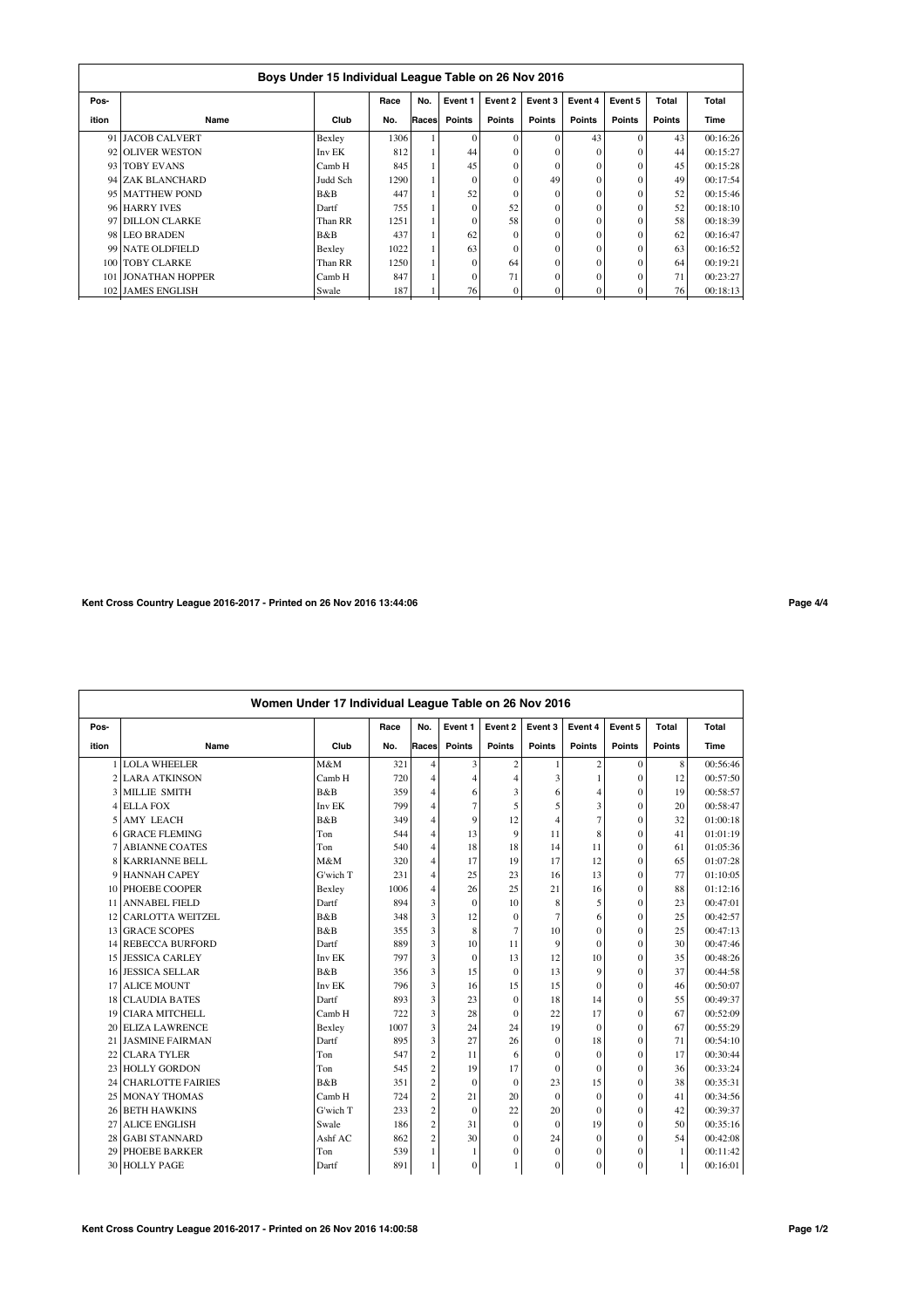| Women Under 17 Individual League Table on 26 Nov 2016 |                            |           |      |       |                |          |               |          |               |                |          |  |  |
|-------------------------------------------------------|----------------------------|-----------|------|-------|----------------|----------|---------------|----------|---------------|----------------|----------|--|--|
| Pos-                                                  |                            |           | Race | No.   | Event 1        | Event 2  | Event 3       | Event 4  | Event 5       | Total          | Total    |  |  |
| ition                                                 | Name                       | Club      | No.  | Races | <b>Points</b>  | Points   | <b>Points</b> | Points   | <b>Points</b> | Points         | Time     |  |  |
|                                                       | 31 CHLOE SHARP             | Dartf     | 890  |       | $\overline{c}$ | $\Omega$ | $\Omega$      | $\Omega$ | $\Omega$      | $\overline{2}$ | 00:12:09 |  |  |
|                                                       | <b>32 ELLA NEWTON</b>      | Camb H    | 725  |       | $\theta$       | $\Omega$ |               | $\Omega$ |               | 2              | 00:15:37 |  |  |
|                                                       | 33 MADALINA SAMOLIA        | B&B       | 357  |       | 5              | $\Omega$ | $\Omega$      | $\Omega$ | $\Omega$      | 5              | 00:12:52 |  |  |
|                                                       | 34 YASMIN AUSTRIDGE        | B&B       | 352  |       | $\theta$       | 8        | $\theta$      | $\Omega$ | $\Omega$      | 8              | 00:17:24 |  |  |
|                                                       | 35 GENEVIEVE ALLAN         | B&B       | 346  |       | 14             | $\Omega$ | $\Omega$      | $\theta$ | $\Omega$      | 14             | 00:14:00 |  |  |
|                                                       | <b>36 EVIE BUTLER</b>      | Ton       | 1276 |       | $\Omega$       | 14       | $\Omega$      | $\theta$ | $\Omega$      | 14             | 00:18:07 |  |  |
|                                                       | 37 JESSE OLIVER            | Camb H    | 723  |       | $\theta$       | 16       | $\Omega$      | $\Omega$ | $\theta$      | 16             | 00:18:34 |  |  |
|                                                       | <b>38 STEPHANIE TAYLOR</b> | B&B       | 358  |       | 20             | $\Omega$ | $\theta$      | $\theta$ | $\theta$      | 20             | 00:15:08 |  |  |
|                                                       | 39 GEORGIE CRAWLEY         | Ton       | 542  |       | $\Omega$       | 21       | $\Omega$      | $\theta$ | $\theta$      | 21             | 00:20:02 |  |  |
|                                                       | 40 ELIZABETH CLARKE        | Weald Tri | 1214 |       | 22             | $\Omega$ | $\theta$      | $\Omega$ | $\Omega$      | 22             | 00:15:27 |  |  |
|                                                       | 41 CARY KWARAMBA-DOWNS     | Dartf     | 896  |       | $\Omega$       | 27       | $\theta$      | $\Omega$ | $\Omega$      | 27             | 00:24:03 |  |  |
|                                                       | 42 JADE SMITH              | Dartf     | 892  |       | 29             | $\theta$ | $\Omega$      | 0        |               | 29             | 00:16:54 |  |  |

**Kent Cross Country League 2016-2017 - Printed on 26 Nov 2016 14:00:58 Page 2/2**

| Men Under 17 Individual League Table on 26 Nov 2016 |                              |            |      |                |                |                |                |                 |               |        |          |  |
|-----------------------------------------------------|------------------------------|------------|------|----------------|----------------|----------------|----------------|-----------------|---------------|--------|----------|--|
| Pos-                                                |                              |            | Race | No.            | Event 1        | Event 2        | Event 3        | Event 4         | Event 5       | Total  | Total    |  |
| ition                                               | Name                         | Club       | No.  | Races          | <b>Points</b>  | <b>Points</b>  | <b>Points</b>  | <b>Points</b>   | <b>Points</b> | Points | Time     |  |
|                                                     | 1 BEDE PITCAIRN-KNOWLES      | Ton        | 558  | $\overline{4}$ | 5              |                | $\overline{c}$ | $\overline{c}$  | $\theta$      | 10     | 01:07:12 |  |
|                                                     | 2 DANIEL BLADES              | Ton        | 548  | $\overline{4}$ | 4              | $\overline{2}$ | 3              | 6               | $\theta$      | 15     | 01:08:04 |  |
|                                                     | 3 LEWIS MILLS                | B&B        | 460  | $\overline{4}$ | 13             | $\overline{4}$ | $\overline{7}$ | 5               | $\theta$      | 29     | 01:09:06 |  |
|                                                     | 4 MARSHALL SMITH             | Ashf AC    | 866  | $\overline{4}$ | 14             | 5              | 6              | 12              | $\theta$      | 37     | 01:09:37 |  |
|                                                     | 5 JAMES STONEY               | Ton        | 564  | $\overline{4}$ | 11             | 9              | 10             | 9               | $\theta$      | 39     | 01:09:32 |  |
|                                                     | 6 JOSHUA OLAWUNMI            | Camb H     | 855  | $\overline{4}$ | 9              | 8              | 18             | $7\phantom{.0}$ | $\theta$      | 42     | 01:09:49 |  |
|                                                     | 7 JACQUES CUNNINGHAM-MARSH   | M&M        | 125  | $\overline{4}$ | 12             | 11             | 9              | 10              | $\theta$      | 42     | 01:09:45 |  |
|                                                     | 8 JOSEPH GRIFFITHS           | Inv EK     | 815  | $\overline{4}$ | 10             | 19             | 11             | 15              | $\theta$      | 55     | 01:10:47 |  |
| 9                                                   | <b>TOM MANNING</b>           | Dartf      | 758  | $\overline{4}$ | 18             | 10             | 16             | 11              | $\theta$      | 55     | 01:10:26 |  |
|                                                     | 10 OSCAR HUSSEY              | B&B        | 459  | $\overline{4}$ | 16             | 15             | 14             | 14              | $\theta$      | 59     | 01:11:12 |  |
|                                                     | 11 CALLUM MYATT              | B&B        | 461  | $\overline{4}$ | 19             | 13             | 22             | 16              | $\theta$      | 70     | 01:11:48 |  |
|                                                     | 12 MARCUS ETHERIDGE          | Inv EK     | 816  | $\overline{4}$ | 17             | 14             | 20             | 19              | $\theta$      | 70     | 01:11:56 |  |
|                                                     | 13 JAMES ROLLS               | Dartf      | 760  | $\overline{4}$ | 23             | 17             | 17             | 23              | $\theta$      | 80     | 01:12:25 |  |
|                                                     | 14 OUINN AUSTIN              | M&M        | 123  | $\overline{4}$ | 15             | 18             | 15             | 33              | $\mathbf{0}$  | 81     | 01:12:53 |  |
|                                                     | <b>15 LUKE REEVES</b>        | Ton        | 561  | $\overline{4}$ | 24             | 16             | 23             | 20              | $\theta$      | 83     | 01:12:50 |  |
|                                                     | <b>16 CHARLES ANDREWS</b>    | B&B        | 454  | $\overline{4}$ | 31             | 22             | 29             | 18              | $\theta$      | 100    | 01:14:04 |  |
|                                                     | 17 EVAN HINE                 | <b>BGA</b> | 32   | $\overline{4}$ | 33             | 24             | 28             | 24              | $\theta$      | 109    | 01:14:44 |  |
|                                                     | <b>18 JAEDEN KLEINSASSER</b> | <b>BGA</b> | 34   | $\overline{4}$ | 30             | 23             | 31             | 28              | $\theta$      | 112    | 01:14:33 |  |
|                                                     | 19 OWEN FEATHERSTONE         | M&M        | 122  | $\overline{4}$ | 32             | 25             | 27             | 30              | $\theta$      | 114    | 01:15:09 |  |
|                                                     | 20 LANCE BLOUGH              | <b>BGA</b> | 31   | $\overline{4}$ | 29             | 20             | 35             | 38              | $\theta$      | 122    | 01:16:19 |  |
|                                                     | 21 ZEKE MAENDEL              | <b>BGA</b> | 36   | $\overline{4}$ | 35             | 26             | 32             | 29              | $\theta$      | 122    | 01:15:27 |  |
|                                                     | 22 TERRENCE MEIER            | <b>BGA</b> | 38   | $\overline{4}$ | 49             | 40             | 43             | 41              | $\theta$      | 173    | 01:26:39 |  |
|                                                     | 23 ADAM WINNIFRITH           | Judd Sch   | 1169 | $\overline{4}$ | 47             | 41             | 47             | 40              | $\theta$      | 175    | 01:27:46 |  |
|                                                     | 24 MOHAMMED ELMI             | SFactor    | 984  | $\overline{4}$ | 50             | 42             | 48             | 42              | $\theta$      | 182    | 01:37:47 |  |
|                                                     | 25 JAMES PUXTY               | Ton        | 559  | 3              | 1              | $\Omega$       | 1              | -1              | $\theta$      | 3      | 00:49:25 |  |
|                                                     | 26 DAN SEAGROVE              | Ton        | 563  | 3              | $\overline{c}$ | $\theta$       | 5              | 3               | $\theta$      | 10     | 00:50:36 |  |
| 27                                                  | <b>CHARLIE LINDSAY</b>       | Ton        | 556  | 3              | $\overline{7}$ | 7              | 4              | $\theta$        | $\theta$      | 18     | 00:52:38 |  |
|                                                     | 28 SAM CRICK                 | Ton        | 551  | 3              | $\theta$       | 6              | 12             | 4               | $\theta$      | 22     | 00:51:08 |  |
| 29                                                  | <b>MICHAEL EAGLING</b>       | B&B        | 457  | 3              | 8              | $\Omega$       | 8              | 8               | $\theta$      | 24     | 00:51:44 |  |
|                                                     | 30 ISAAC HARDING             | Ton        | 554  | 3              | 20             | 12             | 13             | $\Omega$        | $\theta$      | 45     | 00:54:23 |  |
|                                                     |                              |            |      |                |                |                |                |                 |               |        |          |  |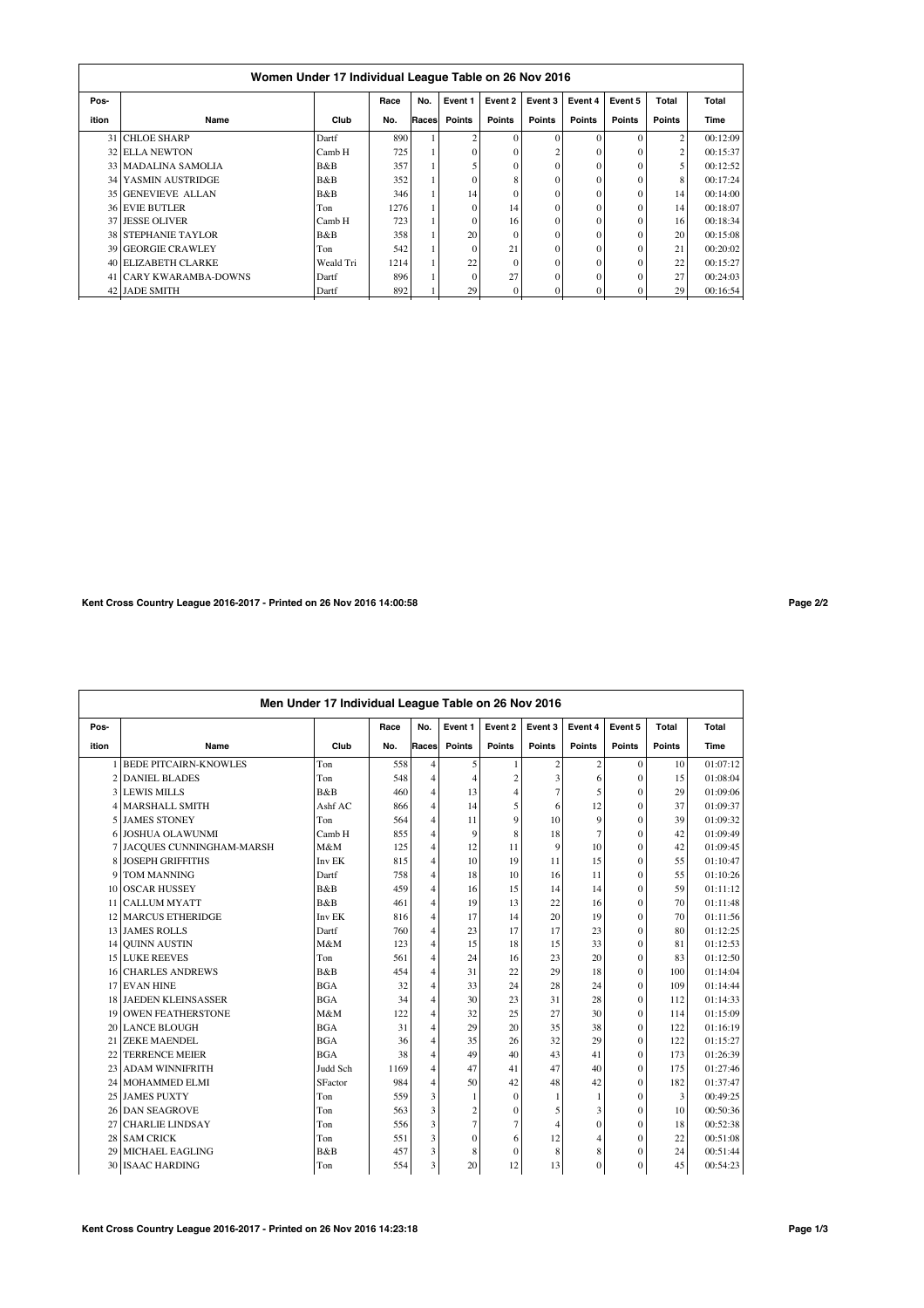|       | Men Under 17 Individual League Table on 26 Nov 2016<br>Event 5<br>No.<br>Event 1<br>Event 4<br>Total<br>Total<br>Race<br>Event 2<br>Event 3 |           |      |                         |              |               |               |               |                |        |          |  |  |  |
|-------|---------------------------------------------------------------------------------------------------------------------------------------------|-----------|------|-------------------------|--------------|---------------|---------------|---------------|----------------|--------|----------|--|--|--|
| Pos-  |                                                                                                                                             |           |      |                         |              |               |               |               |                |        |          |  |  |  |
| ition | Name                                                                                                                                        | Club      | No.  | Races                   | Points       | <b>Points</b> | <b>Points</b> | <b>Points</b> | <b>Points</b>  | Points | Time     |  |  |  |
| 31    | <b>TOM SIMPSON</b>                                                                                                                          | Camb H    | 856  | 3                       | 26           | $\mathbf{0}$  | 21            | 13            | $\mathbf{0}$   | 60     | 00:54:02 |  |  |  |
| 32    | <b>COLE GIBBENS</b>                                                                                                                         | Inv EK    | 818  | 3                       | 21           | 30            | 19            | $\theta$      | $\theta$       | 70     | 00:56:36 |  |  |  |
| 33    | <b>CHARLES GEORGE</b>                                                                                                                       | Padd W    | 1075 | 3                       | $\Omega$     | 27            | 26            | 26            | $\theta$       | 79     | 00:55:15 |  |  |  |
|       | 34 NOAH ROBERTSON                                                                                                                           | Bexley    | 1026 | 3                       | 39           | 21            | 24            | $\theta$      | $\theta$       | 84     | 00:58:05 |  |  |  |
|       | 35 BEN BROOKS                                                                                                                               | Ton       | 549  | 3                       | 27           | $\theta$      | 34            | 25            | $\theta$       | 86     | 00:55:54 |  |  |  |
|       | <b>36 HARRY YOUNG</b>                                                                                                                       | Padd W    | 1068 | 3                       | 36           | 32            | $\mathbf{0}$  | 34            | $\theta$       | 102    | 00:58:28 |  |  |  |
|       | 37 LEWIS WARREN                                                                                                                             | B&B       | 453  | 3                       | 38           | $\mathbf{0}$  | 37            | 32            | $\theta$       | 107    | 00:58:28 |  |  |  |
| 38    | <b>AARON ROWLAND</b>                                                                                                                        | Padd W    | 1074 | 3                       | 37           | $\theta$      | 39            | 35            | $\theta$       | 111    | 00:58:48 |  |  |  |
| 39    | <b>JOSEPH WHITBY</b>                                                                                                                        | Inv EK    | 814  | 3                       | $\theta$     | 34            | 45            | 37            | $\theta$       | 116    | 01:01:11 |  |  |  |
| 40    | <b>HENRY SWANDALE</b>                                                                                                                       | Than RR   | 1252 | 3                       | 43           | $\theta$      | 42            | 36            | $\theta$       | 121    | 01:01:16 |  |  |  |
| 41    | <b>JULIUS MOSS</b>                                                                                                                          | Judd Sch  | 1170 | 3                       | 44           | 38            | $\Omega$      | 39            | $\theta$       | 121    | 01:02:04 |  |  |  |
| 42    | <b>NOAH ARMITAGE-HOOKES</b>                                                                                                                 | Camb H    | 851  | $\overline{c}$          | 6            | 3             | $\mathbf{0}$  | $\theta$      | $\theta$       | 9      | 00:35:02 |  |  |  |
|       | 43 HARRY BROWN                                                                                                                              | Ton       | 1158 | $\overline{c}$          | $\theta$     | $\theta$      | 25            | 22            | $\theta$       | 47     | 00:35:35 |  |  |  |
|       | 44 FINLAY BRANNAN                                                                                                                           | B&B       | 1300 | $\overline{\mathbf{c}}$ | $\theta$     | $\theta$      | 30            | 21            | $\theta$       | 51     | 00:35:44 |  |  |  |
|       | 45 LUCAS TAYLOR-COSTIN                                                                                                                      | Dartf     | 757  | $\overline{c}$          | 25           | 33            | $\Omega$      | $\theta$      | $\theta$       | 58     | 00:39:38 |  |  |  |
|       | 46 REECE MILES                                                                                                                              | Camb H    | 854  | $\overline{c}$          | $\theta$     | $\theta$      | 33            | 27            | $\theta$       | 60     | 00:36:23 |  |  |  |
| 47    | <b>MATHEW RANDALL</b>                                                                                                                       | Ton       | 560  | $\overline{c}$          | 34           | 29            | $\Omega$      | $\theta$      | $\theta$       | 63     | 00:39:31 |  |  |  |
| 48    | <b>EVAN CHANDLER</b>                                                                                                                        | Camb H    | 1281 | $\overline{c}$          | $\theta$     | 36            | 38            | $\Omega$      | $\theta$       | 74     | 00:41:21 |  |  |  |
| 49    | <b>ALFIE COSSEY</b>                                                                                                                         | Ashf AC   | 1201 | $\overline{\mathbf{c}}$ | $\theta$     | $\theta$      | 44            | 31            | $\theta$       | 75     | 00:39:12 |  |  |  |
| 50    | <b>THOMAS CLARK</b>                                                                                                                         | Weald Tri | 637  | $\overline{c}$          | 42           | 37            | $\Omega$      | $\theta$      | $\theta$       | 79     | 00:43:06 |  |  |  |
| 51    | <b>CHRIS SWINFEN</b>                                                                                                                        | B&B       | 463  | $\overline{c}$          | 51           | 43            | $\theta$      | $\theta$      | $\theta$       | 94     | 00:48:46 |  |  |  |
| 52    | <b>SIMON COPPARD</b>                                                                                                                        | Ton       | 550  | 1                       | 3            | $\theta$      | $\mathbf{0}$  | $\theta$      | $\theta$       | 3      | 00:17:32 |  |  |  |
|       | 53 JAMES ELGAR                                                                                                                              | Ton       | 552  | 1                       | $\theta$     | $\theta$      | $\theta$      | 17            | $\theta$       | 17     | 00:16:50 |  |  |  |
|       | 54 JAMIE BINGHAM                                                                                                                            | Ton       | 1157 | 1                       | 22           | $\theta$      | $\Omega$      | $\theta$      | $\theta$       | 22     | 00:18:56 |  |  |  |
| 55    | <b>MATTHEW EMMERSON</b>                                                                                                                     | Ton       | 553  | 1                       | 28           | $\theta$      | $\Omega$      | $\theta$      | $\theta$       | 28     | 00:19:22 |  |  |  |
|       | 56 DAN SCHOFIELD                                                                                                                            | Ton       | 562  | 1                       | $\mathbf{0}$ | 28            | $\Omega$      | $\theta$      | $\theta$       | 28     | 00:19:23 |  |  |  |
| 57    | <b>KIERAN HARMSWORTH</b>                                                                                                                    | Camb H    | 853  | 1                       | $\mathbf{0}$ | 31            | $\mathbf{0}$  | $\theta$      | $\overline{0}$ | 31     | 00:19:53 |  |  |  |
| 58    | <b>COLEMAN CORRY</b>                                                                                                                        | B&B       | 455  | 1                       | $\theta$     | 35            | $\Omega$      | $\theta$      | $\theta$       | 35     | 00:20:36 |  |  |  |
| 59    | <b>GEORGE BLAKE</b>                                                                                                                         | M&M       | 126  | 1                       | $\Omega$     | $\theta$      | 36            | $\theta$      | $\theta$       | 36     | 00:19:47 |  |  |  |
| 60    | <b>LUKE BOYTON-MATTHEW</b>                                                                                                                  | G'wich T  | 1286 | 1                       | $\Omega$     | 39            | $\mathbf{0}$  | $\theta$      | $\theta$       | 39     | 00:21:56 |  |  |  |

## **Kent Cross Country League 2016-2017 - Printed on 26 Nov 2016 14:23:18 Page 2/3**

|       | Men Under 17 Individual League Table on 26 Nov 2016 |          |      |        |          |               |               |          |               |        |          |  |  |  |
|-------|-----------------------------------------------------|----------|------|--------|----------|---------------|---------------|----------|---------------|--------|----------|--|--|--|
| Pos-  |                                                     |          | Race | No.    | Event 1  | Event 2       | Event 3       | Event 4  | Event 5       | Total  | Total    |  |  |  |
| ition | Name                                                | Club     | No.  | Racesl | Points   | <b>Points</b> | <b>Points</b> | Points   | <b>Points</b> | Points | Time     |  |  |  |
|       | 61 CARL ELDRED                                      | M&M      | 124  |        | $\Omega$ |               | 40            | $\theta$ |               | 40     | 00:20:32 |  |  |  |
|       | 62 JAMIE THOMPSON                                   | Ton      | 565  |        | 40       | $\Omega$      |               | $\theta$ |               | 40     | 00:21:02 |  |  |  |
|       | 63 NATHAN LINDSAY                                   | Swale    | 189  |        | $\Omega$ | $\theta$      | 41            | $\theta$ |               | 41     | 00:20:33 |  |  |  |
|       | 64 REGAN THOMAS                                     | Bexley   | 1023 |        | 41       | 0             |               | $\theta$ |               | 41     | 00:21:13 |  |  |  |
|       | 65 TAIT LAMB                                        | Dartf    | 753  |        | 45       | $\theta$      |               | $\theta$ |               | 45     | 00:21:59 |  |  |  |
|       | 66 TOM HICKSON                                      | G'wich T | 1302 |        | $\Omega$ | $\Omega$      | 46            | $\theta$ |               | 46     | 00:22:22 |  |  |  |
|       | 67 SAM HALLETT                                      | M&M      | 1257 |        | 46       | $\Omega$      |               | $\theta$ |               | 46     | 00:22:24 |  |  |  |
|       | 68 JAMES LONG                                       | Folk     | 1099 |        | 48       |               |               | $\theta$ |               | 48     | 00:22:43 |  |  |  |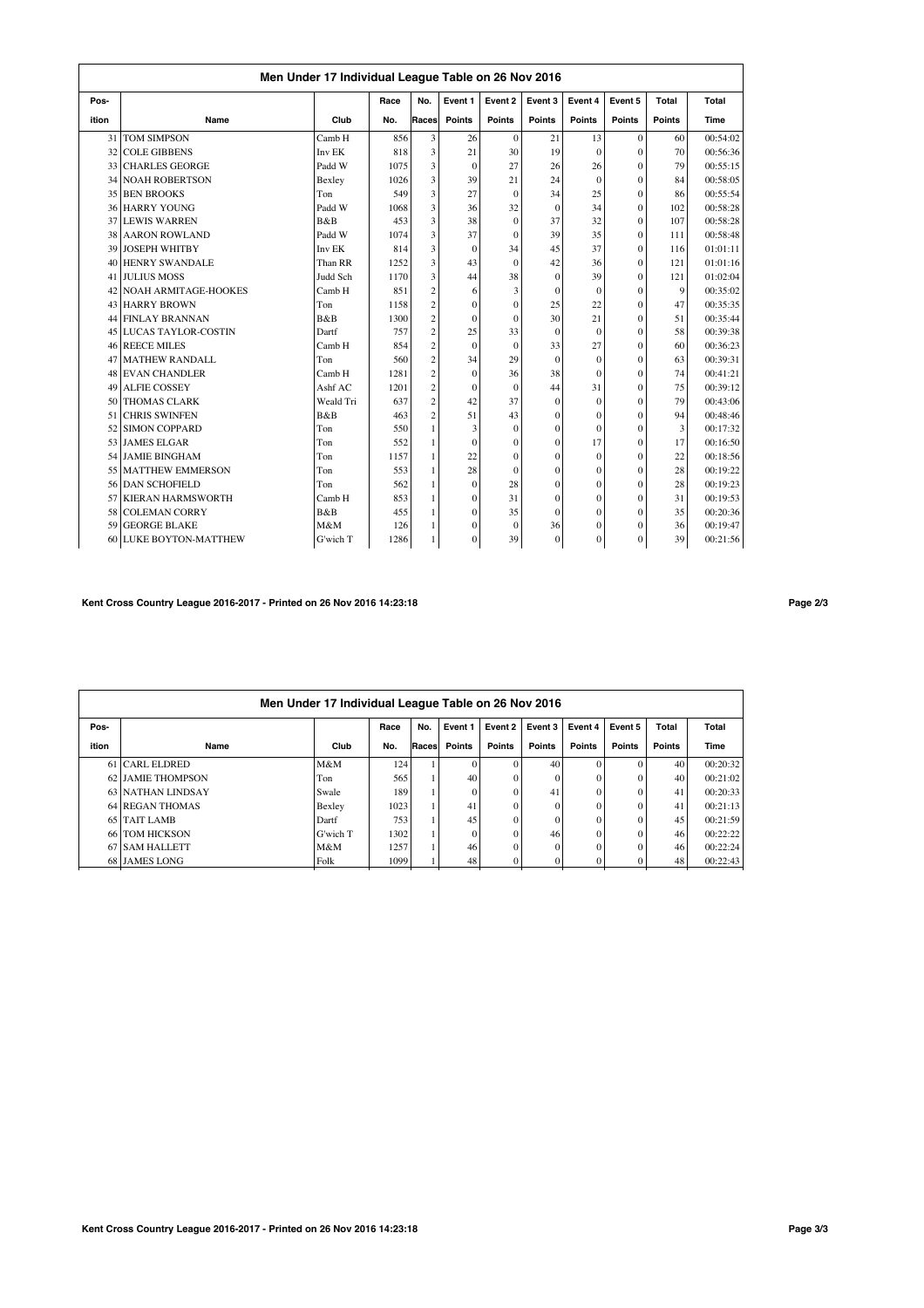|       | Women Under 20 Individual League Table on 26 Nov 2016 |            |      |                |                |                   |                |          |               |                |          |  |  |  |
|-------|-------------------------------------------------------|------------|------|----------------|----------------|-------------------|----------------|----------|---------------|----------------|----------|--|--|--|
| Pos-  |                                                       |            | Race | No.            | Event 1        | Event 2           | Event 3        | Event 4  | Event 5       | Total          | Total    |  |  |  |
| ition | Name                                                  | Club       | No.  | Races          | <b>Points</b>  | <b>Points</b>     | <b>Points</b>  | Points   | <b>Points</b> | <b>Points</b>  | Time     |  |  |  |
|       | <b>BONNIE MAUGEY</b>                                  | Dartf      | 6129 | 4              |                | $\mathbf{\hat{}}$ | 4              |          |               | 8              | 01:03:13 |  |  |  |
|       | 2 HOLLY DIXON                                         | G'wich T   | 6104 | 4              | 3              |                   | 7              |          | $\Omega$      | 16             | 01:06:50 |  |  |  |
|       | <b>3 MOLLY HAWKINS</b>                                | Camb H     | 6123 | 3              | $\overline{2}$ |                   | 6              |          | $\Omega$      | 13             | 00:52:31 |  |  |  |
|       | <b>4 EMILIA HOPE</b>                                  | Ton        | 6119 | 2              | $\theta$       |                   | 3              | $\Omega$ |               | 6              | 00:35:08 |  |  |  |
|       | 5 EMMA JENKINS                                        | M&M        | 6105 | 2              | $\theta$       | 6                 | 5              | $\Omega$ | $\Omega$      | 11             | 00:37:15 |  |  |  |
|       | <b>6 SHELLEY CLARK</b>                                | Camb H     | 6130 | $\overline{c}$ |                |                   | $\theta$       | $\theta$ |               | 12             | 00:45:10 |  |  |  |
|       | <b>7 JESSICA KEENE</b>                                | B&B        | 6114 |                | $\theta$       |                   |                | $\theta$ | $\Omega$      |                | 00:14:54 |  |  |  |
|       | <b>8 ALICE RALPH</b>                                  | Ton        | 6132 |                | $\theta$       |                   | $\theta$       |          | $\Omega$      |                | 00:17:57 |  |  |  |
|       | 9 LUCY THOMPSON                                       | Ton        | 6120 |                | $\theta$       | $\Omega$          | 2              | $\theta$ | $\Omega$      | $\overline{c}$ | 00:16:12 |  |  |  |
|       | 10 SOPHIE FENNER                                      | Camb H     | 6122 |                | 4              | $\Omega$          | $\Omega$       | $\theta$ | $\Omega$      | 4              | 00:15:45 |  |  |  |
|       | 11 EMILY HALE                                         | M&M        | 6134 |                | $\theta$       | $\Omega$          | 8              | $\Omega$ | $\Omega$      | 8              | 00:18:48 |  |  |  |
|       | 12 JENNY PAYNE                                        | <b>MPP</b> | 6131 |                | $\theta$       | $\Omega$          | 9 <sub>1</sub> |          | $\Omega$      | 9              | 00:22:29 |  |  |  |

# **Kent Cross Country League 2016-2017 - Printed on 26 Nov 2016 14:01:33 Page 1/1**

|       | Men Under 20 Individual League Table on 26 Nov 2016 |            |      |                         |                |                |                |                |              |                |          |  |  |  |
|-------|-----------------------------------------------------|------------|------|-------------------------|----------------|----------------|----------------|----------------|--------------|----------------|----------|--|--|--|
| Pos-  |                                                     |            | Race | No.                     | Event 1        | Event 2        | Event 3        | Event 4        | Event 5      | <b>Total</b>   | Total    |  |  |  |
| ition | Name                                                | Club       | No.  | Races                   | Points         | Points         | <b>Points</b>  | Points         | Points       | Points         | Time     |  |  |  |
|       | <b>SIMEON KLEINSASSER</b>                           | <b>BGA</b> | 2002 | 4                       | $\overline{c}$ | 3              | 1              | 2              | $\mathbf{0}$ | 8              | 01:08:13 |  |  |  |
|       | 2 CAMERON PAYAS                                     | M&M        | 2009 | 4                       |                | 5              | $\overline{c}$ | 3              | $\mathbf{0}$ | 11             | 01:08:31 |  |  |  |
| 3     | <b>KIERAN HUGHES</b>                                | Dartf      | 2030 | 4                       | 6              | 6              | 3              | $\overline{7}$ | $\mathbf{0}$ | 22             | 01:10:16 |  |  |  |
|       | 4 LESTER NOBLE                                      | <b>BGA</b> | 2003 | 4                       | 5              | 7              | 4              | 9              | $\Omega$     | 25             | 01:10:50 |  |  |  |
| 5     | <b>STEPHEN KEIDERLING</b>                           | <b>BGA</b> | 2001 | 4                       | 8              | 8              | 6              | 20             | $\Omega$     | 42             | 01:14:38 |  |  |  |
|       | <b>6 CALLUM BROOKS</b>                              | M&M        | 2007 | 4                       | 10             | 12             | 8              | 16             | $\Omega$     | 46             | 01:16:17 |  |  |  |
|       | 7 BAYLEY MASSEY                                     | Camb H     | 2033 | 3                       | 4              | $\overline{4}$ | $\mathbf{0}$   | 5              | $\Omega$     | 13             | 00:51:45 |  |  |  |
| 8     | <b>ALAN TAYLOR</b>                                  | SFactor    | 2040 | 3                       | $\mathbf{0}$   | 11             | 9              | 18             | $\Omega$     | 38             | 00:57:15 |  |  |  |
| 9     | <b>MAX READ</b>                                     | M&M        | 2039 | $\overline{\mathbf{c}}$ | 3              | $\theta$       | $\theta$       | 14             | $\Omega$     | 17             | 00:34:52 |  |  |  |
| 10    | <b>MAXWELL PHILLIPS</b>                             | M&M        | 2013 | $\overline{c}$          | $\overline{7}$ | $\theta$       | $\mathbf{0}$   | 10             | $\Omega$     | 17             | 00:35:30 |  |  |  |
| 11    | <b>MARLEY GODDEN</b>                                | M&M        | 2010 | $\overline{c}$          | $\mathbf Q$    | $\overline{9}$ | $\mathbf{0}$   | $\mathbf{0}$   | $\Omega$     | 18             | 00:37:49 |  |  |  |
|       | 12 CONNOR BURFORD                                   | Dartf      | 2031 | $\overline{c}$          | 11             | 10             | $\mathbf{0}$   | $\mathbf{0}$   | $\Omega$     | 21             | 00:38:39 |  |  |  |
| 13    | <b>TOM WHITE</b>                                    | Weald Tri  | 2028 | $\overline{2}$          | $\mathbf{0}$   | 13             | 0              | 21             | $\Omega$     | 34             | 00:39:34 |  |  |  |
| 14    | <b>TEWELDEBRHAN MENGES</b>                          | M&M        | 2011 | 1                       | $\Omega$       | $\theta$       | $\theta$       |                | $\Omega$     | $\mathbf{1}$   | 00:15:23 |  |  |  |
|       | 15 JAMIE GOODGE                                     | Ton        | 2025 |                         | $\Omega$       |                | $\theta$       | $\Omega$       | $\Omega$     | $\mathbf{1}$   | 00:16:38 |  |  |  |
|       | <b>16 JAMIE ATKINS</b>                              | Dartf      | 2032 |                         | $\Omega$       | $\overline{c}$ | 0              | $\theta$       | $\Omega$     | $\overline{c}$ | 00:16:58 |  |  |  |
| 17    | <b>SIMON HABTOM</b>                                 | M&M        | 2008 |                         | $\theta$       | $\theta$       | $\mathbf{0}$   |                | $\Omega$     | $\overline{4}$ | 00:16:00 |  |  |  |
| 18    | <b>OLIVER DUNN</b>                                  | Ton        | 2024 |                         | $\Omega$       | $\theta$       | 5              | $\Omega$       | $\Omega$     | 5              | 00:17:58 |  |  |  |
| 19    | <b>CHARLIE DAVIS</b>                                | B&B        | 2021 | 1                       | $\Omega$       | $\Omega$       | $\mathbf{0}$   | 6              | $\Omega$     | 6              | 00:16:02 |  |  |  |
| 20    | <b>SHISHAY TEMELSO</b>                              | Inv EK     | 2049 |                         | $\theta$       | $\theta$       | 7              | $\theta$       | $\Omega$     | $\tau$         | 00:18:44 |  |  |  |
| 21    | <b>DECLAN BURTON</b>                                | Ton        | 2023 |                         | $\Omega$       | $\theta$       | $\mathbf{0}$   | 8              | $\Omega$     | 8              | 00:16:32 |  |  |  |
|       | 22 HAYDEN BASSETT                                   | Weald Tri  | 2029 | 1                       | $\mathbf{0}$   | $\mathbf{0}$   | 10             | $\mathbf{0}$   | $\mathbf{0}$ | 10             | 00:27:13 |  |  |  |
| 23    | <b>KIERAN ELAND</b>                                 | Ton        | 2055 |                         | $\mathbf{0}$   | $\mathbf{0}$   | $\mathbf{0}$   | 11             | $\mathbf{0}$ | 11             | 00:16:40 |  |  |  |
| 24    | <b>JAMES CRAWLEY</b>                                | B&B        | 2022 |                         | $\Omega$       | $\theta$       | $\Omega$       | 12             | $\Omega$     | 12             | 00:16:40 |  |  |  |
| 25    | <b>AHFEROM GOITOM</b>                               | Ashf AC    | 2035 |                         | 12             | $\theta$       | $\mathbf{0}$   | $\mathbf{0}$   | $\Omega$     | 12             | 00:22:04 |  |  |  |
| 26    | <b>IBRAHIM IDRIS</b>                                | M&M        | 1354 | 1                       | $\Omega$       | $\theta$       | 0              | 13             | $\Omega$     | 13             | 00:16:44 |  |  |  |
| 27    | <b>OLIVER KINGSTON</b>                              | Ton        | 2038 | 1                       | $\Omega$       | $\theta$       | $\mathbf{0}$   | 15             | $\Omega$     | 15             | 00:16:54 |  |  |  |
| 28    | <b>CHRIS EVERETT</b>                                | Ton        | 2046 |                         | $\mathbf{0}$   | $\mathbf{0}$   | $\mathbf{0}$   | 17             | $\mathbf{0}$ | 17             | 00:17:50 |  |  |  |
| 29    | <b>MITCHELL HORNE</b>                               | Bexley     | 2054 |                         | $\Omega$       | $\theta$       | $\mathbf{0}$   | 19             | $\theta$     | 19             | 00:18:44 |  |  |  |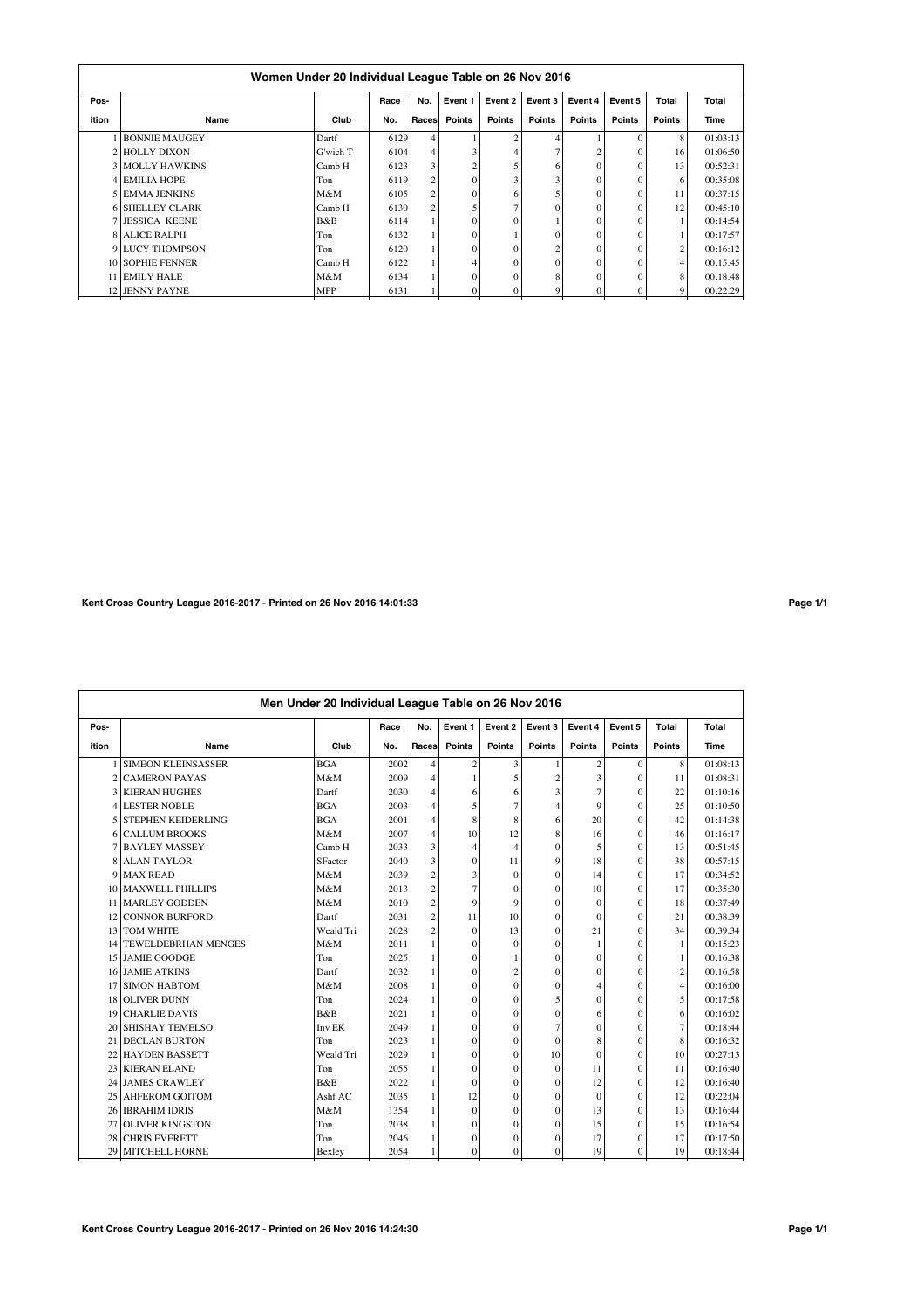|       | Senior Women Individual League Table on 26 Nov 2016 |          |      |                         |               |                |                |              |          |                |          |  |  |
|-------|-----------------------------------------------------|----------|------|-------------------------|---------------|----------------|----------------|--------------|----------|----------------|----------|--|--|
| Pos-  |                                                     |          | Race | No.                     | Event 1       | Event 2        | Event 3        | Event 4      | Event 5  | Total          | Total    |  |  |
| ition | Name                                                | Club     | No.  | Races                   | <b>Points</b> | <b>Points</b>  | Points         | Points       | Points   | <b>Points</b>  | Time     |  |  |
|       | 1 MARIA HESLOP                                      | Padd W   | 284  | $\overline{\mathbf{3}}$ | 3             | 3              | $\theta$       | 1            | $\Omega$ | $\overline{7}$ | 00:56:29 |  |  |
|       | 2 HANNAH EWENS                                      | CP-Tri   | 45   | 3                       | 10            | 9              | $\theta$       | 6            | $\theta$ | 25             | 00:59:35 |  |  |
|       | 3 CLAIRE DAY                                        | Padd W   | 281  | 3                       | 13            | $\overline{7}$ | $\mathbf{0}$   | $\mathbf{Q}$ | $\theta$ | 29             | 00:59:52 |  |  |
|       | <b>4 STEPHANIE HEARN</b>                            | M&M      | 314  | 3                       | 7             | 11             | $\mathbf{0}$   | 14           | $\theta$ | 32             | 01:00:06 |  |  |
|       | 5 TINA OLDERSHAW                                    | Padd W   | 283  | 3                       | 11            | 12             | $\overline{0}$ | 10           | $\theta$ | 33             | 01:00:20 |  |  |
|       | <b>6 KELSEY FUSS</b>                                | B&B      | 6116 | 3                       | 8             | 19             | $\overline{0}$ | 11           | $\theta$ | 38             | 01:00:55 |  |  |
|       | <b>SHAUNA PAICE</b>                                 | Ton      | 568  | 3                       | 14            | 10             | $\mathbf{0}$   | 16           | $\theta$ | 40             | 01:00:55 |  |  |
|       | <b>8 LUCY THOMPSON</b>                              | Ton      | 6120 | 3                       | 15            | 13             | $\mathbf{0}$   | 13           | $\theta$ | 41             | 01:00:59 |  |  |
|       | 9 SARAH BELAON                                      | B&B      | 329  | 3                       | 18            | 17             | $\mathbf{0}$   | 12           | $\Omega$ | 47             | 01:01:36 |  |  |
|       | 10 JENNY FOWLER                                     | M&M      | 311  | 3                       | 23            | 18             | $\overline{0}$ | 19           | $\theta$ | 60             | 01:02:31 |  |  |
|       | 11 LYNNE CHAMPION                                   | I&I      | 17   | $\overline{\mathbf{3}}$ | 22            | 21             | $\mathbf{0}$   | 18           | $\theta$ | 61             | 01:02:30 |  |  |
|       | 12 SARAH HALL                                       | Inv EK   | 6126 | 3                       | 30            | 29             | $\overline{0}$ | 17           | $\theta$ | 76             | 01:03:52 |  |  |
|       | 13 HANNAH BRADLEY                                   | Dartf RR | 993  | 3                       | 34            | 24             | $\overline{0}$ | 22           | $\theta$ | 80             | 01:03:35 |  |  |
|       | 14 ELISE RENDALL                                    | Padd W   | 282  | $\overline{\mathbf{3}}$ | 35            | 31             | $\overline{0}$ | 31           | $\theta$ | 97             | 01:05:11 |  |  |
|       | <b>15 BRIONY WALSH</b>                              | Ashf AC  | 287  | 3                       | 44            | 26             | $\overline{0}$ | 35           | $\theta$ | 105            | 01:05:45 |  |  |
|       | <b>16 JILLIAN HOLFORD</b>                           | Tun W    | 676  | 3                       | 42            | 35             | $\mathbf{0}$   | 32           | $\theta$ | 109            | 01:05:46 |  |  |
|       | <b>17 LUCY PITCAIRN-KNOWLES</b>                     | Ton      | 569  | 3                       | 41            | 34             | $\mathbf{0}$   | 34           | $\theta$ | 109            | 01:05:42 |  |  |
|       | 18 SARA ELMOVIST                                    | B&B      | 327  | 3                       | 40            | 36             | $\mathbf{0}$   | 36           | $\theta$ | 112            | 01:05:55 |  |  |
|       | 19 ANN FULLER                                       | Dartf RR | 999  | 3                       | 43            | 38             | $\mathbf{0}$   | 39           | $\theta$ | 120            | 01:06:21 |  |  |
|       | 20 STEPHANIE WOOD                                   | Dartf    | 877  | 3                       | 49            | 48             | $\overline{0}$ | 46           | $\theta$ | 143            | 01:08:45 |  |  |
| 21    | <b>MARIE WATSON</b>                                 | S.Kent   | 92   | 3                       | 51            | 49             | $\mathbf{0}$   | 49           | $\theta$ | 149            | 01:09:21 |  |  |
| 22    | <b>JENNY TOMEI</b>                                  | B&B      | 331  | 3                       | 45            | 45             | $\mathbf{0}$   | 62           | $\theta$ | 152            | 01:08:58 |  |  |
|       | 23 RACHEL FAGG                                      | Ton      | 566  | 3                       | 52            | 56             | $\mathbf{0}$   | 48           | $\theta$ | 156            | 01:09:54 |  |  |
| 24    | <b>NINA RIDGE</b>                                   | Ton      | 570  | 3                       | 57            | 50             | $\overline{0}$ | 52           | $\theta$ | 159            | 01:09:47 |  |  |
| 25    | <b>REBECCA DYER</b>                                 | Ashf AC  | 286  | 3                       | 56            | 57             | $\mathbf{0}$   | 51           | $\theta$ | 164            | 01:10:25 |  |  |
|       | 26 LISA BERKMAN                                     | Swale    | 185  | 3                       | 58            | 52             | $\overline{0}$ | 61           | $\theta$ | 171            | 01:10:31 |  |  |
| 27    | <b>JACKIE KING</b>                                  | I&I      | 12   | 3                       | 61            | 58             | $\overline{0}$ | 55           | $\theta$ | 174            | 01:10:45 |  |  |
| 28    | <b>EMMA DODDS</b>                                   | G'wich T | 198  | 3                       | 60            | 64             | $\mathbf{0}$   | 56           | $\theta$ | 180            | 01:10:59 |  |  |
| 29    | <b>ALISON WILLIAMS</b>                              | M&M      | 319  | 3                       | 65            | 59             | $\theta$       | 58           | $\theta$ | 182            | 01:11:08 |  |  |
| 30    | <b>MO FAZAKERLEY</b>                                | M&M      | 316  | 3                       | 67            | 61             | $\mathbf{0}$   | 57           | $\theta$ | 185            | 01:11:16 |  |  |

# **Kent Cross Country League 2016-2017 - Printed on 26 Nov 2016 18:43:29 Page 1/8**

|       | Senior Women Individual League Table on 26 Nov 2016 |            |      |       |         |         |               |               |              |               |          |  |  |
|-------|-----------------------------------------------------|------------|------|-------|---------|---------|---------------|---------------|--------------|---------------|----------|--|--|
| Pos-  |                                                     |            | Race | No.   | Event 1 | Event 2 | Event 3       | Event 4       | Event 5      | Total         | Total    |  |  |
| ition | Name                                                | Club       | No.  | Races | Points  | Points  | <b>Points</b> | <b>Points</b> | Points       | <b>Points</b> | Time     |  |  |
|       | 31 SALLY GEORGE                                     | I&I        | 26   | 3     | 70      | 65      | $\theta$      | 53            | $\Omega$     | 188           | 01:11:23 |  |  |
| 32    | <b>ABBI BRISSENDEN</b>                              | S.Kent     | 85   | 3     | 72      | 60      | $\theta$      | 63            | $\theta$     | 195           | 01:11:39 |  |  |
|       | 33 JESSICA DANDO                                    | Dartf      | 886  | 3     | 64      | 62      | $\theta$      | 73            | $\theta$     | 199           | 01:12:11 |  |  |
|       | 34 DONELLE YAPP                                     | B&B        | 336  | 3     | 86      | 54      | $\theta$      | 65            | $\theta$     | 205           | 01:12:45 |  |  |
|       | 35 JENNY BUTTERFIELD                                | G'wich T   | 195  | 3     | 75      | 70      | $\theta$      | 60            | $\theta$     | 205           | 01:12:33 |  |  |
|       | 36 DENISE ROSE                                      | Dartf RR   | 992  | 3     | 76      | 63      | $\theta$      | 68            | $\theta$     | 207           | 01:12:30 |  |  |
| 37    | <b>JO HOVENDEN</b>                                  | Med Tri    | 649  | 3     | 79      | 68      | $\mathbf{0}$  | 69            | $\mathbf{0}$ | 216           | 01:13:39 |  |  |
| 38    | <b>LESLEY MERCER</b>                                | Tun W      | 692  | 3     | 77      | 72      | $\theta$      | 70            | $\theta$     | 219           | 01:13:46 |  |  |
| 39    | <b>ALEXANDRA DIX</b>                                | CP-Tri     | 44   | 3     | 92      | 73      | $\mathbf{0}$  | 75            | $\theta$     | 240           | 01:16:07 |  |  |
| 40    | <b>JODY STOAKES</b>                                 | Folk       | 1093 | 3     | 90      | 69      | $\theta$      | 83            | $\theta$     | 242           | 01:14:46 |  |  |
| 41    | <b>CATRIONA WATTS</b>                               | Folk       | 1103 | 3     | 84      | 79      | $\theta$      | 81            | $\theta$     | 244           | 01:15:35 |  |  |
|       | 42 ELIZABETH IVES                                   | Dartf      | 875  | 3     | 91      | 78      | $\theta$      | 80            | $\theta$     | 249           | 01:15:57 |  |  |
|       | 43 JOANNE MURPHY                                    | Camb H     | 1260 | 3     | 85      | 77      | $\mathbf{0}$  | 93            | $\bf{0}$     | 255           | 01:15:49 |  |  |
|       | 44 STELLA RICHARDSON                                | Tun W      | 698  | 3     | 88      | 82      | $\theta$      | 92            | $\theta$     | 262           | 01:16:38 |  |  |
|       | 45 LYNNE MORGAN                                     | Dartf      | 874  | 3     | 93      | 86      | $\theta$      | 94            | $\Omega$     | 273           | 01:18:20 |  |  |
|       | 46 LISA WILD                                        | <b>RRM</b> | 168  | 3     | 95      | 97      | $\theta$      | 88            | $\theta$     | 280           | 01:18:55 |  |  |
| 47    | <b>GAIL TURBUTT</b>                                 | Folk       | 1077 | 3     | 96      | 90      | $\theta$      | 98            | $\theta$     | 284           | 01:19:14 |  |  |
|       | 48 ANITA DUBERY                                     | Orp        | 616  | 3     | 111     | 84      | $\theta$      | 91            | $\theta$     | 286           | 01:19:49 |  |  |
|       | 49 RENEE-MARIE YOUNG                                | Dartf      | 876  | 3     | 101     | 87      | $\theta$      | 99            | $\theta$     | 287           | 01:19:09 |  |  |
|       | 50 MONICA WHITEFIELD                                | Camb H     | 937  | 3     | 112     | 89      | $\mathbf{0}$  | 95            | $\mathbf{0}$ | 296           | 01:20:53 |  |  |
|       | 51 JANICE MOOREKITE                                 | Larkf      | 29   | 3     | 97      | 93      | $\theta$      | 113           | $\theta$     | 303           | 01:20:22 |  |  |
| 52    | <b>MANDY JARVIS</b>                                 | Bexley     | 1259 | 3     | 98      | 92      | $\theta$      | 115           | $\theta$     | 305           | 01:20:30 |  |  |
|       | 53 EMMA HARKINS                                     | G'wich T   | 203  | 3     | 120     | 100     | $\theta$      | 105           | $\theta$     | 325           | 01:23:26 |  |  |
| 54    | <b>MOLLY STEWART</b>                                | Med Tri    | 6121 | 3     | 119     | 105     | $\mathbf{0}$  | 102           | $\theta$     | 326           | 01:23:54 |  |  |
|       | 55 SARAH DODDS                                      | Bexley     | 1261 | 3     | 109     | 112     | $\theta$      | 120           | $\theta$     | 341           | 01:25:13 |  |  |
|       | 56 MARIA MACDONALD                                  | Camb H     | 930  | 3     | 116     | 107     | $\mathbf{0}$  | 123           | $\mathbf{0}$ | 346           | 01:25:46 |  |  |
|       | 57 KAT FORD                                         | M&M        | 924  | 3     | 126     | 110     | $\mathbf{0}$  | 124           | $\bf{0}$     | 360           | 01:28:57 |  |  |
| 58    | <b>GERALDINE LEGON</b>                              | Bexley     | 1056 | 3     | 128     | 124     | $\mathbf{0}$  | 132           | $\bf{0}$     | 384           | 01:35:31 |  |  |
| 59.   | <b>TINA EKE</b>                                     | Folk       | 1079 | 3     | 131     | 123     | $\theta$      | 133           | $\Omega$     | 387           | 01:36:36 |  |  |
| 60    | <b>GILLIAN MANNING</b>                              | Dartf      | 879  | 3     | 133     | 122     | $\Omega$      | 134           | $\theta$     | 389           | 01:37:53 |  |  |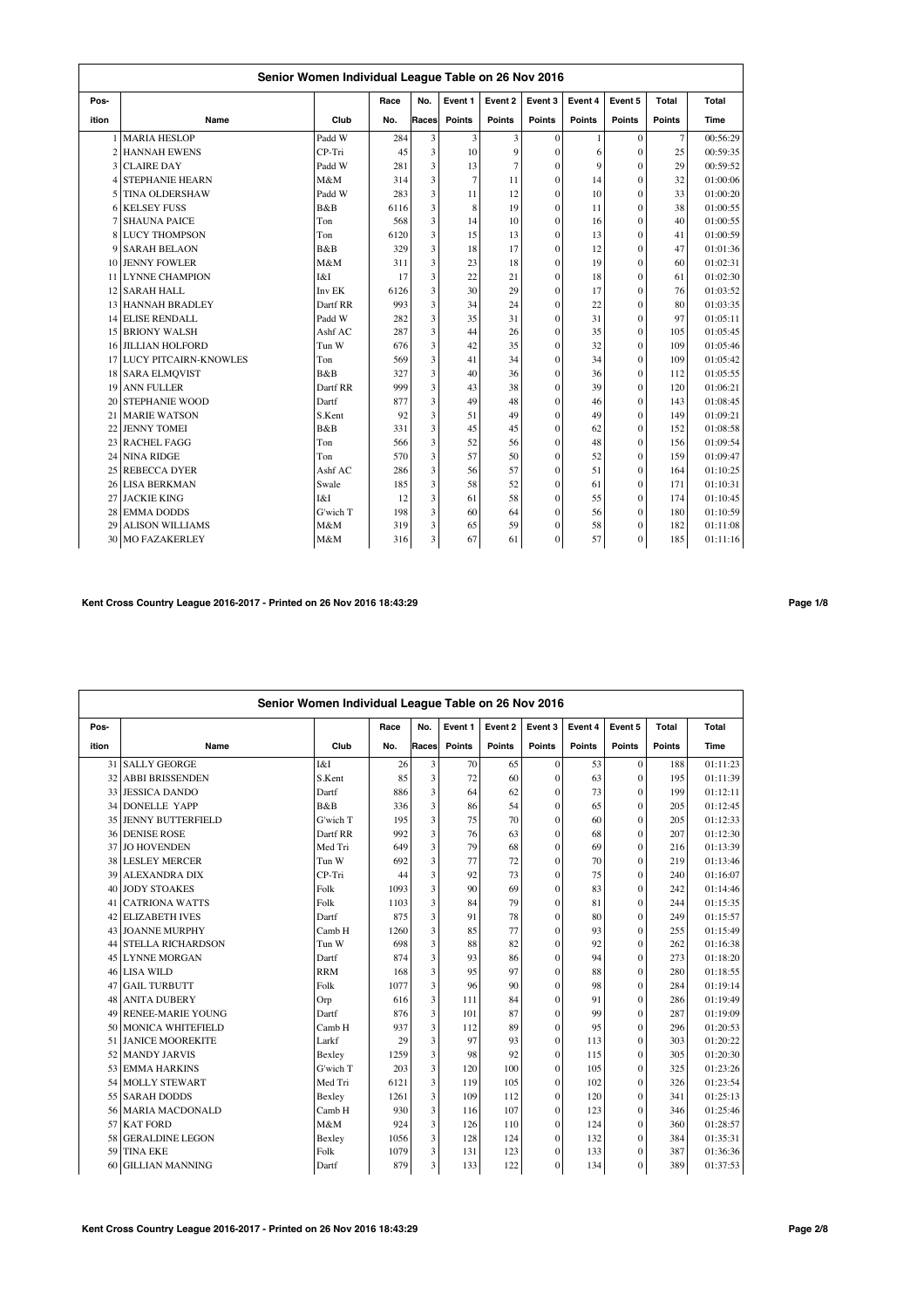|       |                           | Senior Women Individual League Table on 26 Nov 2016 |      |                         |              |                |                |                |                |        |          |
|-------|---------------------------|-----------------------------------------------------|------|-------------------------|--------------|----------------|----------------|----------------|----------------|--------|----------|
| Pos-  |                           |                                                     | Race | No.                     | Event 1      | Event 2        | Event 3        | Event 4        | Event 5        | Total  | Total    |
| ition | Name                      | Club                                                | No.  | Races                   | Points       | <b>Points</b>  | <b>Points</b>  | <b>Points</b>  | <b>Points</b>  | Points | Time     |
|       | 61 JESSICA KEENE          | B&B                                                 | 6114 | $\mathbf{2}$            | 4            |                | $\Omega$       | $\theta$       | $\theta$       | 5      | 00:38:38 |
| 62    | <b>ELAINE RAYNER</b>      | B&B                                                 | 330  | $\overline{c}$          | $\theta$     | $\overline{c}$ | $\theta$       | $\overline{4}$ | $\theta$       | 6      | 00:36:58 |
| 63    | <b>CAROLINE FORD</b>      | Camb H                                              | 925  | $\overline{c}$          | $\theta$     | $\overline{4}$ | $\theta$       | $\overline{c}$ | $\theta$       | 6      | 00:37:16 |
|       | 64 HAZEL BEHAGG           | Dartf RR                                            | 991  | $\overline{c}$          | $\theta$     | 5              | $\theta$       | 3              | $\theta$       | 8      | 00:37:35 |
| 65    | CAROLE PENLINGTON         | B&B                                                 | 326  | $\overline{c}$          | $\mathbf{0}$ | 6              | $\mathbf{0}$   | 5              | $\theta$       | 11     | 00:37:59 |
|       | 66 LIZ WEEKS              | M&M                                                 | 317  | $\overline{c}$          | 5            | $\theta$       | $\Omega$       | 8              | $\theta$       | 13     | 00:39:14 |
| 67    | <b>BETH ARMSTRONG</b>     | Bexley                                              | 1155 | $\overline{c}$          | $\mathbf{Q}$ | $\mathbf{0}$   | $\Omega$       | $\overline{7}$ | $\theta$       | 16     | 00:39:21 |
| 68    | <b>CLARE REEVES</b>       | Dartf                                               | 884  | $\overline{c}$          | $\mathbf{0}$ | 14             | $\Omega$       | 15             | $\theta$       | 29     | 00:39:43 |
| 69    | <b>ANOUSHKA JOHNSON</b>   | Dartf                                               | 871  | $\overline{c}$          | $\theta$     | 16             | $\theta$       | 21             | $\theta$       | 37     | 00:40:18 |
|       | 70 PRU CLEMENTS           | Tun W                                               | 703  | $\overline{c}$          | 19           | $\theta$       | $\Omega$       | 20             | $\theta$       | 39     | 00:41:04 |
|       | <b>71 SASHA HOUGHTON</b>  | Ton                                                 | 567  | $\overline{c}$          | 17           | $\theta$       | $\theta$       | 30             | $\theta$       | 47     | 00:41:43 |
|       | 72 DONNA MEWIS            | <b>Beck</b>                                         | 1130 | $\overline{c}$          | 25           | 22             | $\theta$       | $\Omega$       | $\theta$       | 47     | 00:43:37 |
|       | 73 LORNA CLOWES           | B&B                                                 | 337  | $\overline{c}$          | 21           | $\theta$       | $\theta$       | 27             | $\theta$       | 48     | 00:41:45 |
|       | 74 JACQUELINE O'REILLY    | S'oaks AC                                           | 779  | $\overline{\mathbf{c}}$ | 27           | $\theta$       | $\overline{0}$ | 23             | $\theta$       | 50     | 00:41:44 |
|       | <b>75 JENNIE BUTLER</b>   | B&B                                                 | 325  | $\overline{\mathbf{c}}$ | $\Omega$     | 23             | $\Omega$       | 28             | $\theta$       | 51     | 00:41:20 |
|       | <b>76 ASHLEY PEARSON</b>  | Orp                                                 | 606  | $\overline{c}$          | 28           | $\theta$       | $\Omega$       | 24             | $\theta$       | 52     | 00:41:49 |
| 77    | NIKKI GOODWIN             | Folk                                                | 1092 | $\overline{c}$          | 24           | 28             | $\Omega$       | $\theta$       | $\theta$       | 52     | 00:44:01 |
|       | 78 RACHEL WINTERBOTTOM    | S.Kent                                              | 93   | $\overline{c}$          | 33           | 20             | $\Omega$       | $\theta$       | $\theta$       | 53     | 00:44:00 |
| 79    | <b>HANNAH ROBERTS</b>     | Dartf                                               | 872  | $\overline{c}$          | 29           | 27             | $\Omega$       | $\theta$       | $\theta$       | 56     | 00:44:18 |
| 80    | <b>MARNIE ELLISON</b>     | Dartf RR                                            | 998  | $\overline{c}$          | 36           | $\theta$       | $\Omega$       | 29             | $\theta$       | 65     | 00:42:51 |
| 81    | <b>CATRIONA TUPLIN</b>    | CP-Tri                                              | 55   | $\overline{c}$          | 37           | 32             | $\theta$       | $\Omega$       | $\theta$       | 69     | 00:45:02 |
| 82    | <b>SARAH HOTHAM</b>       | Inv EK                                              | 801  | $\overline{c}$          | 38           | $\theta$       | $\theta$       | 38             | $\theta$       | 76     | 00:43:34 |
|       | 83 SAM LEIGHTON           | B&B                                                 | 6107 | $\overline{c}$          | $\Omega$     | 40             | $\theta$       | 37             | $\theta$       | 77     | 00:43:17 |
| 84    | <b>CAROLINE CURTIS</b>    | Folk                                                | 1081 | $\overline{c}$          | $\Omega$     | 39             | $\Omega$       | 40             | $\theta$       | 79     | 00:43:22 |
|       | 85 JANE BRADSHAW          | B&B                                                 | 324  | $\overline{c}$          | 39           | 41             | $\Omega$       | $\Omega$       | $\theta$       | 80     | 00:45:42 |
| 86    | <b>JOANNA CLOWES</b>      | B&B                                                 | 6117 | $\overline{c}$          | $\Omega$     | 42             | $\Omega$       | 41             | $\theta$       | 83     | 00:43:38 |
| 87    | <b>DANIELLE CRITCHLEY</b> | B&B                                                 | 333  | $\overline{c}$          | 47           | $\Omega$       | $\mathbf{0}$   | 42             | $\overline{0}$ | 89     | 00:44:39 |
| 88    | <b>SUE GODSELL</b>        | G'wich T                                            | 200  | $\overline{c}$          | 54           | $\theta$       | $\Omega$       | 45             | $\theta$       | 99     | 00:45:21 |
| 89    | <b>LAURA CRANE</b>        | Bexley                                              | 1058 | $\overline{\mathbf{c}}$ | $\theta$     | 53             | $\Omega$       | 50             | $\theta$       | 103    | 00:45:45 |
| 90    | VICKY TALBOT-ROSNER       | Inv EK                                              | 803  | $\overline{c}$          | 53           | $\Omega$       | $\mathbf{0}$   | 59             | $\overline{0}$ | 112    | 00:46:03 |

## **Kent Cross Country League 2016-2017 - Printed on 26 Nov 2016 18:43:29 Page 3/8**

|       |                           | Senior Women Individual League Table on 26 Nov 2016<br>No.<br>Event 1<br>Event 2<br>Event 3<br>Event 4<br>Event 5<br>Total<br>Total<br>Race<br><b>Points</b><br><b>Points</b><br><b>Points</b><br>Club<br>Races<br><b>Points</b><br><b>Points</b><br><b>Points</b><br>Time<br>No.<br>CP-Tri<br>47<br>$\overline{c}$<br>63<br>67<br>$\mathbf{0}$<br>$\mathbf{0}$<br>130<br>00:49:30<br>$\mathbf{0}$<br>$\overline{c}$<br>55<br>78<br>133<br>00:47:33<br>Tun W<br>1206<br>$\mathbf{0}$<br>$\theta$<br>$\mathbf{0}$<br>$\overline{c}$<br>S.Kent<br>82<br>$\Omega$<br>$\theta$<br>$\theta$<br>146<br>00:48:20<br>84<br>64<br>$\overline{c}$<br>Folk<br>74<br>$\overline{0}$<br>$\theta$<br>148<br>00:48:28<br>1078<br>$\mathbf{0}$<br>74<br>$\overline{c}$<br>75<br>Tun W<br>693<br>78<br>$\mathbf{0}$<br>$\theta$<br>153<br>00:51:17<br>$\mathbf{0}$<br>$\overline{c}$<br>CP-Tri<br>85<br>00:49:32<br>$\mathbf{0}$<br>71<br>$\theta$<br>40<br>$\mathbf{0}$<br>156 |      |                |              |              |                |              |              |     |          |
|-------|---------------------------|----------------------------------------------------------------------------------------------------------------------------------------------------------------------------------------------------------------------------------------------------------------------------------------------------------------------------------------------------------------------------------------------------------------------------------------------------------------------------------------------------------------------------------------------------------------------------------------------------------------------------------------------------------------------------------------------------------------------------------------------------------------------------------------------------------------------------------------------------------------------------------------------------------------------------------------------------------------|------|----------------|--------------|--------------|----------------|--------------|--------------|-----|----------|
| Pos-  |                           |                                                                                                                                                                                                                                                                                                                                                                                                                                                                                                                                                                                                                                                                                                                                                                                                                                                                                                                                                                |      |                |              |              |                |              |              |     |          |
| ition | Name                      |                                                                                                                                                                                                                                                                                                                                                                                                                                                                                                                                                                                                                                                                                                                                                                                                                                                                                                                                                                |      |                |              |              |                |              |              |     |          |
| 91    | <b>HELEN GARRETT</b>      |                                                                                                                                                                                                                                                                                                                                                                                                                                                                                                                                                                                                                                                                                                                                                                                                                                                                                                                                                                |      |                |              |              |                |              |              |     |          |
| 92    | <b>SONIA BARDEN</b>       |                                                                                                                                                                                                                                                                                                                                                                                                                                                                                                                                                                                                                                                                                                                                                                                                                                                                                                                                                                |      |                |              |              |                |              |              |     |          |
| 93    | <b>LAUREN FEARN</b>       |                                                                                                                                                                                                                                                                                                                                                                                                                                                                                                                                                                                                                                                                                                                                                                                                                                                                                                                                                                |      |                |              |              |                |              |              |     |          |
| 94    | <b>CATHERINE O'CONNOR</b> |                                                                                                                                                                                                                                                                                                                                                                                                                                                                                                                                                                                                                                                                                                                                                                                                                                                                                                                                                                |      |                |              |              |                |              |              |     |          |
| 95    | <b>CAROL TSANG</b>        |                                                                                                                                                                                                                                                                                                                                                                                                                                                                                                                                                                                                                                                                                                                                                                                                                                                                                                                                                                |      |                |              |              |                |              |              |     |          |
| 961   | <b>LIZZY BRAMA</b>        |                                                                                                                                                                                                                                                                                                                                                                                                                                                                                                                                                                                                                                                                                                                                                                                                                                                                                                                                                                |      |                |              |              |                |              |              |     |          |
| 97    | <b>CATHY COOKE</b>        | CP-Tri                                                                                                                                                                                                                                                                                                                                                                                                                                                                                                                                                                                                                                                                                                                                                                                                                                                                                                                                                         | 43   | $\overline{c}$ | $\mathbf{0}$ | 80           | $\mathbf{0}$   | 76           | $\theta$     | 156 | 00:49:13 |
| 98    | <b>ANTONIA TATNELL</b>    | Weald Tri                                                                                                                                                                                                                                                                                                                                                                                                                                                                                                                                                                                                                                                                                                                                                                                                                                                                                                                                                      | 632  | $\overline{c}$ | 83           | 83           | $\mathbf{0}$   | $\mathbf{0}$ | $\theta$     | 166 | 00:52:46 |
| 99    | <b>NADJA BROUWER</b>      | G'wich T                                                                                                                                                                                                                                                                                                                                                                                                                                                                                                                                                                                                                                                                                                                                                                                                                                                                                                                                                       | 194  | $\overline{c}$ | 87           | 81           | $\theta$       | $\theta$     | $\Omega$     | 168 | 00:52:43 |
| 100   | HELEN NYBERG-MITROI       | Dartf                                                                                                                                                                                                                                                                                                                                                                                                                                                                                                                                                                                                                                                                                                                                                                                                                                                                                                                                                          | 873  | $\overline{c}$ | 89           | $\mathbf{0}$ | $\overline{0}$ | 82           | $\mathbf{0}$ | 171 | 00:49:49 |
| 101   | <b>NIENKE HENSBROEK</b>   | G'wich T                                                                                                                                                                                                                                                                                                                                                                                                                                                                                                                                                                                                                                                                                                                                                                                                                                                                                                                                                       | 204  | $\overline{c}$ | $\theta$     | 91           | $\theta$       | 86           | $\theta$     | 177 | 00:50:49 |
| 102   | <b>STEPHANIE DANN</b>     | Dartf                                                                                                                                                                                                                                                                                                                                                                                                                                                                                                                                                                                                                                                                                                                                                                                                                                                                                                                                                          | 887  | $\overline{c}$ | $\mathbf{0}$ | 96           | $\mathbf{0}$   | 100          | $\theta$     | 196 | 00:52:06 |
| 103   | <b>SUSAN EDWARDS</b>      | Camb H                                                                                                                                                                                                                                                                                                                                                                                                                                                                                                                                                                                                                                                                                                                                                                                                                                                                                                                                                         | 929  | $\overline{c}$ | 102          | $\Omega$     | $\theta$       | 101          | $\theta$     | 203 | 00:52:31 |
|       | 104 HELEN FOOKS           | I&I                                                                                                                                                                                                                                                                                                                                                                                                                                                                                                                                                                                                                                                                                                                                                                                                                                                                                                                                                            | 11   | $\overline{c}$ | $\mathbf{0}$ | 98           | $\mathbf{0}$   | 106          | $\mathbf{0}$ | 204 | 00:52:52 |
|       | 105 JANE WHEELER          | Ashf AC                                                                                                                                                                                                                                                                                                                                                                                                                                                                                                                                                                                                                                                                                                                                                                                                                                                                                                                                                        | 289  | $\overline{c}$ | 105          | 101          | $\mathbf{0}$   | $\Omega$     | $\mathbf{0}$ | 206 | 00:56:38 |
|       | 106 JENNY BALDOCK         | <b>RRM</b>                                                                                                                                                                                                                                                                                                                                                                                                                                                                                                                                                                                                                                                                                                                                                                                                                                                                                                                                                     | 179  | $\overline{c}$ | 100          | $\Omega$     | $\Omega$       | 108          | $\Omega$     | 208 | 00:52:54 |
| 107   | <b>LAURA FINCH</b>        | Orp                                                                                                                                                                                                                                                                                                                                                                                                                                                                                                                                                                                                                                                                                                                                                                                                                                                                                                                                                            | 611  | $\overline{c}$ | 104          | $\Omega$     | $\theta$       | 109          | $\theta$     | 213 | 00:53:16 |
| 108   | <b>EMMALONG</b>           | Folk                                                                                                                                                                                                                                                                                                                                                                                                                                                                                                                                                                                                                                                                                                                                                                                                                                                                                                                                                           | 1098 | $\overline{c}$ | 103          | $\Omega$     | $\theta$       | 111          | $\theta$     | 214 | 00:53:12 |
| 109   | <b>GEMMA RICHARDSON</b>   | Tun W                                                                                                                                                                                                                                                                                                                                                                                                                                                                                                                                                                                                                                                                                                                                                                                                                                                                                                                                                          | 690  | $\overline{c}$ | $\mathbf{0}$ | 99           | $\overline{0}$ | 116          | $\theta$     | 215 | 00:53:33 |
| 110   | <b>LISA DONALDSON</b>     | G'wich T                                                                                                                                                                                                                                                                                                                                                                                                                                                                                                                                                                                                                                                                                                                                                                                                                                                                                                                                                       | 244  | $\overline{c}$ | 110          | 106          | $\mathbf{0}$   | $\mathbf{0}$ | $\theta$     | 216 | 00:58:37 |
| 111   | <b>THEA SAUNDERS</b>      | G'wich T                                                                                                                                                                                                                                                                                                                                                                                                                                                                                                                                                                                                                                                                                                                                                                                                                                                                                                                                                       | 218  | $\overline{c}$ | $\mathbf{0}$ | 109          | $\mathbf{0}$   | 107          | $\mathbf{0}$ | 216 | 00:54:32 |
| 112   | <b>KATIE BAREFORD</b>     | Bexley                                                                                                                                                                                                                                                                                                                                                                                                                                                                                                                                                                                                                                                                                                                                                                                                                                                                                                                                                         | 1154 | $\overline{c}$ | 118          | 111          | $\mathbf{0}$   | $\mathbf{0}$ | $\theta$     | 229 | 00:59:53 |
| 113   | <b>RUKI SIDHWA</b>        | CP-Tri                                                                                                                                                                                                                                                                                                                                                                                                                                                                                                                                                                                                                                                                                                                                                                                                                                                                                                                                                         | 53   | $\overline{c}$ | 117          | 115          | $\mathbf{0}$   | $\mathbf{0}$ | $\theta$     | 232 | 01:00:49 |
|       | 114 JENNY RAYMENT         | <b>Beck</b>                                                                                                                                                                                                                                                                                                                                                                                                                                                                                                                                                                                                                                                                                                                                                                                                                                                                                                                                                    | 1143 | $\overline{c}$ | $\mathbf{0}$ | 114          | $\theta$       | 119          | $\theta$     | 233 | 00:56:34 |
|       | 115 JACQUELINE RIDOUT     | Dartf RR                                                                                                                                                                                                                                                                                                                                                                                                                                                                                                                                                                                                                                                                                                                                                                                                                                                                                                                                                       | 707  | $\overline{c}$ | $\mathbf{0}$ | 113          | $\overline{0}$ | 125          | $\theta$     | 238 | 00:58:02 |
| 116   | <b>KIRSTIE TAYLOR</b>     | Dartf                                                                                                                                                                                                                                                                                                                                                                                                                                                                                                                                                                                                                                                                                                                                                                                                                                                                                                                                                          | 881  | $\overline{c}$ | 121          | $\Omega$     | $\mathbf{0}$   | 117          | $\theta$     | 238 | 00:56:03 |
| 117   | NICKY BUTTERWORTH         | Bexley                                                                                                                                                                                                                                                                                                                                                                                                                                                                                                                                                                                                                                                                                                                                                                                                                                                                                                                                                         | 1051 | $\overline{c}$ | 125          | 116          | $\mathbf{0}$   | $\theta$     | $\theta$     | 241 | 01:02:14 |
|       | 118 LISA SMITH            | Folk                                                                                                                                                                                                                                                                                                                                                                                                                                                                                                                                                                                                                                                                                                                                                                                                                                                                                                                                                           | 1085 | $\overline{c}$ | 0            | 119          | $\mathbf{0}$   | 128          | $\theta$     | 247 | 00:59:59 |
|       | 119 JULIE LOCKWOOD        | G'wich T                                                                                                                                                                                                                                                                                                                                                                                                                                                                                                                                                                                                                                                                                                                                                                                                                                                                                                                                                       | 210  | $\mathbf{2}$   | $\mathbf{0}$ | 121          | $\mathbf{0}$   | 126          | $\theta$     | 247 | 01:00:37 |
| 120   | <b>ELIZABETH LAWRENCE</b> | Bexley                                                                                                                                                                                                                                                                                                                                                                                                                                                                                                                                                                                                                                                                                                                                                                                                                                                                                                                                                         | 1054 | $\overline{c}$ | 132          | 120          | $\mathbf{0}$   | $\mathbf{0}$ | $\theta$     | 252 | 01:06:10 |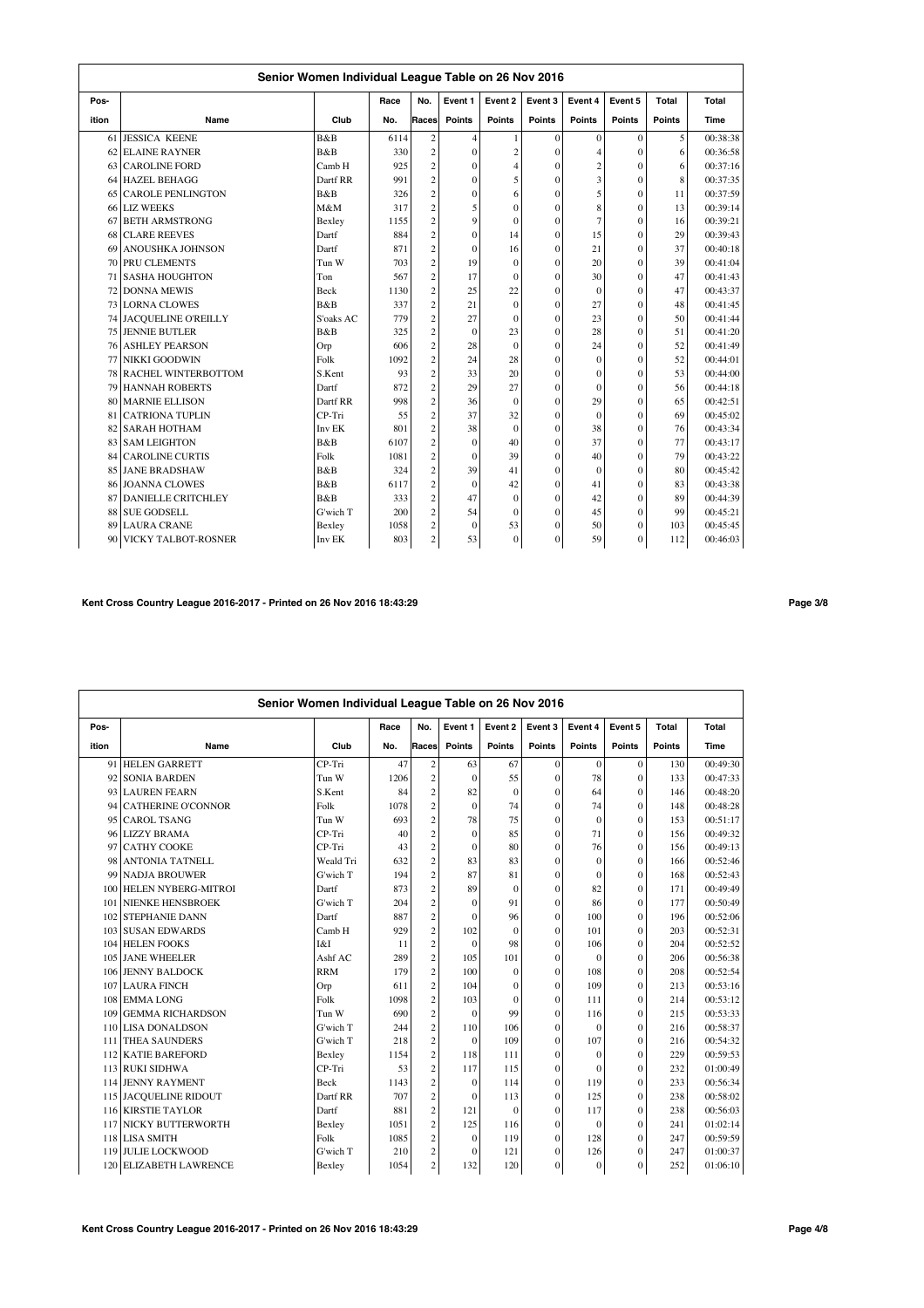|       | Senior Women Individual League Table on 26 Nov 2016 |             |      |                |                |               |                |              |          |                |          |  |
|-------|-----------------------------------------------------|-------------|------|----------------|----------------|---------------|----------------|--------------|----------|----------------|----------|--|
| Pos-  |                                                     |             | Race | No.            | Event 1        | Event 2       | Event 3        | Event 4      | Event 5  | Total          | Total    |  |
| ition | Name                                                | Club        | No.  | Races          | Points         | <b>Points</b> | <b>Points</b>  | Points       | Points   | <b>Points</b>  | Time     |  |
| 121   | <b>STEPHANIE HAM</b>                                | Bexley      | 1053 | $\overline{c}$ | 127            | $\mathbf{0}$  | $\theta$       | 130          | $\theta$ | 257            | 01:00:53 |  |
| 122   | <b>JANICE MUNDAY</b>                                | Dartf       | 880  | $\overline{c}$ | 129            | $\theta$      | $\mathbf{0}$   | 129          | $\Omega$ | 258            | 01:02:26 |  |
| 123   | <b>HILARY LOGAN</b>                                 | G'wich T    | 211  | $\overline{c}$ | 134            | $\theta$      | $\mathbf{0}$   | 135          | $\theta$ | 269            | 01:09:35 |  |
| 124   | <b>JEANNETTE GILES</b>                              | I&I         | 16   | $\overline{c}$ | 135            | $\mathbf{0}$  | $\overline{0}$ | 137          | $\theta$ | 272            | 01:17:12 |  |
| 125   | <b>NICOLE TAYLOR</b>                                | Ton         | 571  | 1              | 1              | $\theta$      | $\mathbf{0}$   | $\mathbf{0}$ | $\theta$ | 1              | 00:18:34 |  |
| 126   | <b>LILLY COWARD</b>                                 | Inv EK      | 6128 | 1              | $\overline{c}$ | $\Omega$      | $\mathbf{0}$   | $\mathbf{0}$ | $\theta$ | $\overline{c}$ | 00:19:32 |  |
| 127   | <b>LUCY MARLOW</b>                                  | Camb H      | 1113 | 1              | 6              | $\theta$      | $\theta$       | $\theta$     | $\theta$ | 6              | 00:20:40 |  |
| 128   | <b>CHLOE BIRD</b>                                   | Ton         | 981  | 1              | $\mathbf{0}$   | 8             | $\mathbf{0}$   | $\mathbf{0}$ | $\theta$ | 8              | 00:20:16 |  |
| 129   | <b>LOUISE KNIGHT</b>                                | M&M         | 315  | 1              | 12             | $\theta$      | $\mathbf{0}$   | $\theta$     | $\Omega$ | 12             | 00:21:02 |  |
| 130   | <b>EMILY GELDER</b>                                 | Camb H      | 928  | $\mathbf{1}$   | $\mathbf{0}$   | 15            | $\mathbf{0}$   | $\mathbf{0}$ | $\theta$ | 15             | 00:20:56 |  |
| 131   | <b>SARAH SHEPHEARD</b>                              | Padd W      | 280  | $\mathbf{1}$   | 16             | $\mathbf{0}$  | $\mathbf{0}$   | $\mathbf{0}$ | $\theta$ | 16             | 00:21:37 |  |
| 132   | <b>JENNIFER NEAL</b>                                | B&B         | 322  | 1              | 20             | $\Omega$      | $\mathbf{0}$   | $\mathbf{0}$ | $\theta$ | 20             | 00:21:51 |  |
| 133   | POLLY PITCAIRN-KNOWLES                              | Ton         | 6135 | 1              | $\theta$       | $\Omega$      | $\theta$       | 25           | $\theta$ | 25             | 00:19:49 |  |
| 134   | <b>EMILIE KENT</b>                                  | Dartf RR    | 1000 | 1              | $\mathbf{0}$   | 25            | $\mathbf{0}$   | $\theta$     | $\Omega$ | 25             | 00:21:46 |  |
| 135   | <b>EMILIA HOPE</b>                                  | Ton         | 6119 | $\mathbf{1}$   | $\mathbf{0}$   | $\theta$      | $\overline{0}$ | 26           | $\Omega$ | 26             | 00:19:50 |  |
| 136   | <b>ANNIETTA REBINDAINE</b>                          | Larkf       | 1220 | $\mathbf{1}$   | 26             | $\Omega$      | $\mathbf{0}$   | $\theta$     | $\theta$ | 26             | 00:22:19 |  |
| 137   | <b>CARA OLIVER</b>                                  | Camb H      | 933  | 1              | $\mathbf{0}$   | 30            | $\overline{0}$ | $\mathbf{0}$ | $\theta$ | 30             | 00:22:03 |  |
| 138   | <b>ROSE BAKER</b>                                   | Camb H      | 927  | 1              | 31             | $\mathbf{0}$  | $\mathbf{0}$   | $\mathbf{0}$ | $\theta$ | 31             | 00:22:38 |  |
| 139   | <b>TRACEY WILKINSON-BEGG</b>                        | Folk        | 1088 | 1              | 32             | $\mathbf{0}$  | $\mathbf{0}$   | $\mathbf{0}$ | $\theta$ | 32             | 00:22:40 |  |
| 140   | <b>TRACEEY HORNE</b>                                | Ton         | 1345 | 1              | $\mathbf{0}$   | $\Omega$      | $\mathbf{0}$   | 33           | $\theta$ | 33             | 00:20:14 |  |
| 141   | <b>HARRIET WOOLLEY</b>                              | Tun W       | 682  | 1              | $\mathbf{0}$   | 33            | $\overline{0}$ | $\theta$     | $\theta$ | 33             | 00:22:14 |  |
| 142   | <b>ANTONIA SKERRITT</b>                             | clubchange  | 1273 | 1              | $\mathbf{0}$   | 37            | $\mathbf{0}$   | $\theta$     | $\theta$ | 37             | 00:22:22 |  |
| 143   | <b>SALLY KYLE</b>                                   | Dartf RR    | 995  | $\mathbf{1}$   | $\mathbf{0}$   | $\Omega$      | $\overline{0}$ | 43           | $\Omega$ | 43             | 00:21:03 |  |
| 144   | <b>MELISSA BERRY</b>                                | Ton         | 6133 | $\mathbf{1}$   | $\theta$       | 43            | $\mathbf{0}$   | $\theta$     | $\Omega$ | 43             | 00:23:01 |  |
| 145   | <b>MOLLY HAWKINS</b>                                | Camb H      | 6123 | $\mathbf{1}$   | $\mathbf{0}$   | $\mathbf{0}$  | $\mathbf{0}$   | 44           | $\theta$ | 44             | 00:21:09 |  |
| 146   | <b>MEL BURDETT</b>                                  | <b>Beck</b> | 1134 | 1              | $\mathbf{0}$   | 44            | $\mathbf{0}$   | $\mathbf{0}$ | $\theta$ | 44             | 00:23:16 |  |
| 147   | <b>EMILY MEINS</b>                                  | Camb H      | 935  | 1              | $\theta$       | 46            | $\mathbf{0}$   | $\mathbf{0}$ | $\theta$ | 46             | 00:23:24 |  |
| 148   | <b>DAWN SANDERS</b>                                 | Bexley      | 1055 | 1              | 46             | $\mathbf{0}$  | $\overline{0}$ | $\mathbf{0}$ | $\theta$ | 46             | 00:23:31 |  |
| 149   | <b>JANE FORD</b>                                    | CP-Tri      | 46   | 1              | $\mathbf{0}$   | $\theta$      | $\mathbf{0}$   | 47           | $\Omega$ | 47             | 00:21:17 |  |
| 150   | <b>KATE MARCHANT</b>                                | <b>Beck</b> | 1137 | 1              | $\theta$       | 47            | $\theta$       | $\theta$     | $\theta$ | 47             | 00:23:28 |  |

# **Kent Cross Country League 2016-2017 - Printed on 26 Nov 2016 18:43:29 Page 5/8**

|       |                              | Senior Women Individual League Table on 26 Nov 2016 |      |              |              |               |               |               |              |               |          |
|-------|------------------------------|-----------------------------------------------------|------|--------------|--------------|---------------|---------------|---------------|--------------|---------------|----------|
| Pos-  |                              |                                                     | Race | No.          | Event 1      | Event 2       | Event 3       | Event 4       | Event 5      | Total         | Total    |
| ition | Name                         | Club                                                | No.  | Races        | Points       | <b>Points</b> | <b>Points</b> | <b>Points</b> | Points       | <b>Points</b> | Time     |
|       | 151 LISA ATKINSON            | Camb H                                              | 1149 | 1            | 48           | $\Omega$      | $\mathbf{0}$  | $\theta$      | $\mathbf{0}$ | 48            | 00:23:51 |
|       | <b>152 LOUISE WALKER</b>     | G'wich T                                            | 226  | 1            | 50           | $\theta$      | $\Omega$      | $\theta$      | $\theta$     | 50            | 00:23:58 |
|       | 153 BERNADETTE HARROP        | M&M                                                 | 313  | 1            | $\mathbf{0}$ | 51            | $\mathbf{0}$  | $\mathbf{0}$  | $\theta$     | 51            | 00:24:00 |
|       | 154 CHARLOTTE WOOD           | Dartf RR                                            | 996  | $\mathbf{1}$ | $\mathbf{0}$ | $\Omega$      | $\mathbf{0}$  | 54            | $\theta$     | 54            | 00:21:45 |
|       | <b>155 CHRISTINE BOND</b>    | Camb H                                              | 926  | 1            | 55           | $\Omega$      | $\mathbf{0}$  | $\Omega$      | $\theta$     | 55            | 00:24:16 |
|       | 156 NATASHA RAGGETT          | CP-Tri                                              | 51   | 1            | 59           | $\Omega$      | $\mathbf{0}$  | $\mathbf{0}$  | $\theta$     | 59            | 00:24:27 |
|       | 157 SALLY SHEWELL            | S'oaks AC                                           | 778  | 1            | 62           | $\mathbf{0}$  | $\mathbf{0}$  | $\mathbf{0}$  | $\Omega$     | 62            | 00:24:42 |
|       | <b>158 SHANNON RISKY</b>     | B&B                                                 | 6115 | 1            | $\mathbf{0}$ | $\Omega$      | $\mathbf{0}$  | 66            | $\theta$     | 66            | 00:22:19 |
| 159   | <b>AMANDA WILLIAMS</b>       | Orp                                                 | 1266 | 1            | $\mathbf{0}$ | 66            | $\mathbf{0}$  | $\mathbf{0}$  | $\theta$     | 66            | 00:24:41 |
|       | 160 AURELIA OSBOURNE         | <b>Beck</b>                                         | 1129 | 1            | 66           | $\Omega$      | $\mathbf{0}$  | $\mathbf{0}$  | $\theta$     | 66            | 00:24:49 |
|       | <b>161 LOUISE CHAPMAN</b>    | I&I                                                 | 18   | 1            | $\Omega$     | $\Omega$      | $\mathbf{0}$  | 67            | $\Omega$     | 67            | 00:22:19 |
|       | 162 EMILY PARRY              | CP-Tri                                              | 49   | 1            | 68           | $\Omega$      | $\mathbf{0}$  | $\Omega$      | $\theta$     | 68            | 00:24:53 |
|       | 163 DONNA MARTIN             | Camb H                                              | 934  | $\mathbf{1}$ | 69           | $\mathbf{0}$  | $\mathbf{0}$  | $\mathbf{0}$  | $\Omega$     | 69            | 00:25:02 |
|       | 164 HOLLY ROBSON             | CP-Tri                                              | 52   | 1            | 71           | $\theta$      | $\mathbf{0}$  | $\mathbf{0}$  | $\theta$     | 71            | 00:25:04 |
|       | <b>165 SOPHIE FENNER</b>     | Camb H                                              | 6122 | 1            | $\mathbf{0}$ | 71            | $\mathbf{0}$  | $\mathbf{0}$  | $\Omega$     | 71            | 00:25:06 |
|       | <b>166 SOPHIE RICHARDSON</b> | Tun W                                               | 1347 | 1            | $\Omega$     | $\Omega$      | $\Omega$      | 72            | $\theta$     | 72            | 00:22:51 |
| 167   | <b>ANNA SIMMONS</b>          | Camb H                                              | 1114 | 1            | 73           | $\Omega$      | $\mathbf{0}$  | $\mathbf{0}$  | $\Omega$     | 73            | 00:25:08 |
|       | <b>168 JANE PENDERED</b>     | Weald Tri                                           | 627  | 1            | 74           | $\theta$      | $\mathbf{0}$  | $\mathbf{0}$  | $\Omega$     | 74            | 00:25:15 |
| 169   | <b>JESS OWEN</b>             | Ton                                                 | 601  | 1            | $\mathbf{0}$ | 76            | $\mathbf{0}$  | $\Omega$      | $\theta$     | 76            | 00:25:38 |
|       | 170 SALLY CARR               | Camb H                                              | 1349 | $\mathbf{1}$ | $\mathbf{0}$ | $\mathbf{0}$  | $\mathbf{0}$  | 77            | $\theta$     | 77            | 00:23:15 |
|       | 171 LIZZIE CHURCH            | G'wich T                                            | 197  | 1            | $\mathbf{0}$ | $\Omega$      | $\mathbf{0}$  | 79            | $\theta$     | 79            | 00:23:20 |
|       | 172 SALLY DAWODU-TALABI      | I&I                                                 | 25   | 1            | 80           | $\theta$      | $\Omega$      | $\mathbf{0}$  | $\theta$     | 80            | 00:26:11 |
|       | 173 AMY WEEDEN               | <b>RRM</b>                                          | 170  | 1            | 81           | $\Omega$      | $\mathbf{0}$  | $\Omega$      | $\Omega$     | 81            | 00:26:12 |
|       | 174 SUSAN DIXON              | Camb H                                              | 1350 | 1            | $\mathbf{0}$ | $\Omega$      | $\mathbf{0}$  | 84            | $\Omega$     | 84            | 00:23:24 |
|       | 175 ALI CANN                 | G'wich T                                            | 243  | 1            | $\mathbf{0}$ | $\Omega$      | $\mathbf{0}$  | 85            | $\theta$     | 85            | 00:23:27 |
|       | 176 KELLY FOSTER             | <b>RRM</b>                                          | 1352 | $\mathbf{1}$ | $\mathbf{0}$ | $\theta$      | $\mathbf{0}$  | 87            | $\theta$     | 87            | 00:23:34 |
| 177   | <b>GAIL ARNOTT</b>           | Beck                                                | 1115 | $\mathbf{1}$ | $\mathbf{0}$ | 88            | $\mathbf{0}$  | $\mathbf{0}$  | $\mathbf{0}$ | 88            | 00:26:54 |
| 178   | <b>CLARE BROWN</b>           | clubchange                                          | 1344 | $\mathbf{1}$ | $\mathbf{0}$ | $\mathbf{0}$  | $\mathbf{0}$  | 89            | $\Omega$     | 89            | 00:23:37 |
| 179   | <b>CLAIRE CLARKE</b>         | Orp                                                 | 617  | 1            | 0            | $\Omega$      | $\mathbf{0}$  | 90            | $\Omega$     | 90            | 00:23:44 |
|       | 180 JEANETTE WHITE           | Tun W                                               | 1297 | $\mathbf{1}$ | $\mathbf{0}$ | 94            | $\mathbf{0}$  | $\mathbf{0}$  | $\Omega$     | 94            | 00:27:26 |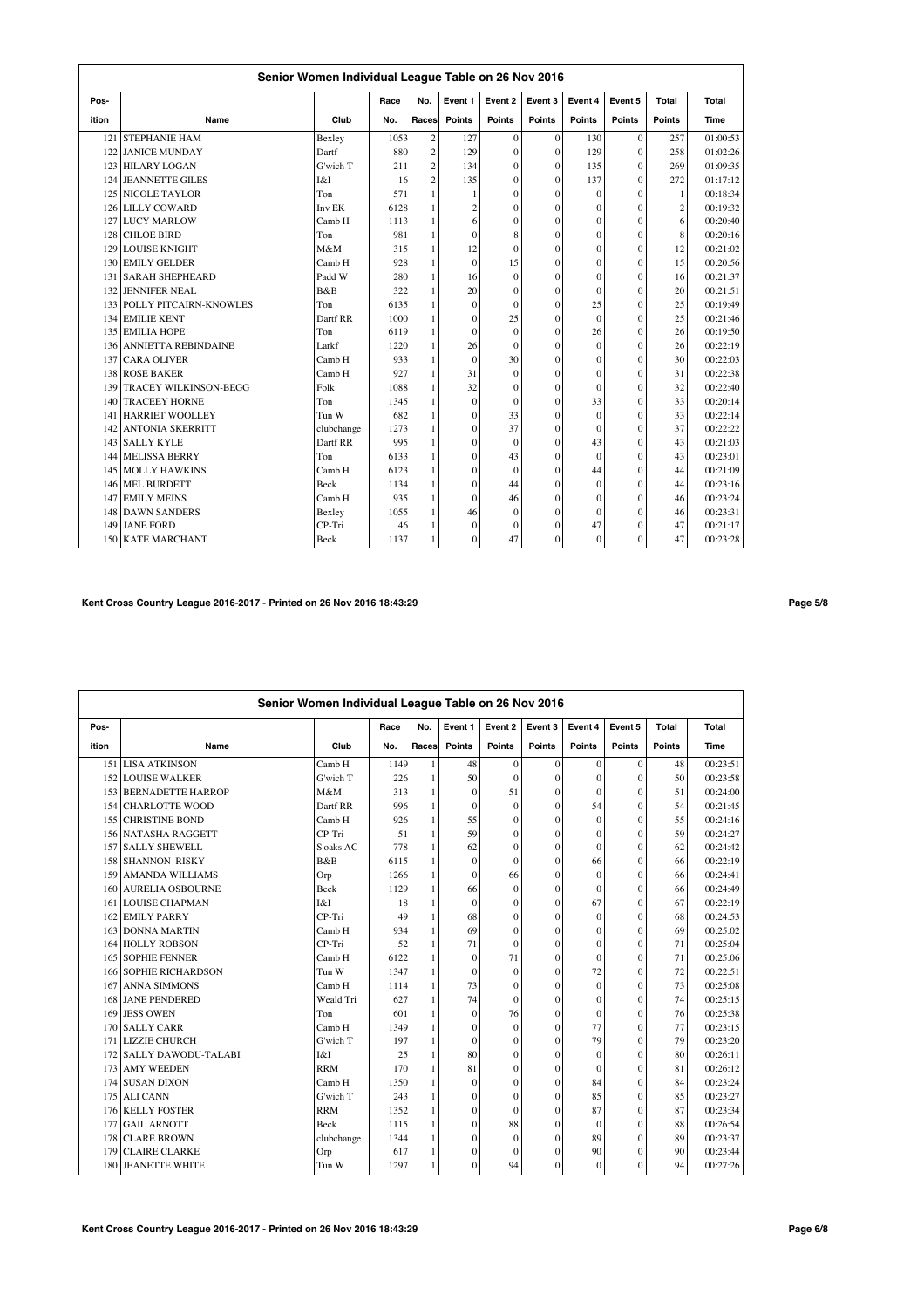|     | Senior Women Individual League Table on 26 Nov 2016<br>Event 5<br>No.<br>Event 1<br>Event 2<br>Event 3<br>Event 4<br>Total<br>Total<br>Pos-<br>Race<br>Club<br>Races<br>Points<br><b>Points</b><br><b>Points</b><br>Points<br>Points<br><b>Points</b><br>Time<br>ition<br>Name<br>No.<br>94<br>1217<br>$\mathbf{0}$<br>$\mathbf{0}$<br>$\mathbf{0}$<br>94<br>181<br><b>SAMANTHA HAYES</b><br>Weald Tri<br>$\mathbf{1}$<br>$\theta$ |             |      |              |              |                |                |          |              |     |          |
|-----|------------------------------------------------------------------------------------------------------------------------------------------------------------------------------------------------------------------------------------------------------------------------------------------------------------------------------------------------------------------------------------------------------------------------------------|-------------|------|--------------|--------------|----------------|----------------|----------|--------------|-----|----------|
|     |                                                                                                                                                                                                                                                                                                                                                                                                                                    |             |      |              |              |                |                |          |              |     |          |
|     |                                                                                                                                                                                                                                                                                                                                                                                                                                    |             |      |              |              |                |                |          |              |     |          |
|     |                                                                                                                                                                                                                                                                                                                                                                                                                                    |             |      |              |              |                |                |          |              |     | 00:27:39 |
|     | 182 GEORGIA CHILD                                                                                                                                                                                                                                                                                                                                                                                                                  | Ashf AC     | 285  | 1            | $\theta$     | 95             | $\theta$       | $\theta$ | $\Omega$     | 95  | 00:27:30 |
|     | 183 SUE COOPER                                                                                                                                                                                                                                                                                                                                                                                                                     | Inv EK      | 804  | 1            | $\Omega$     | $\theta$       | $\mathbf{0}$   | 96       | $\theta$     | 96  | 00:24:17 |
|     | 184 ISABEL DICKINSON                                                                                                                                                                                                                                                                                                                                                                                                               | Ashf AC     | 288  | 1            | $\theta$     | $\theta$       | $\mathbf{0}$   | 97       | $\theta$     | 97  | 00:24:18 |
|     | 185 SUE JAMES                                                                                                                                                                                                                                                                                                                                                                                                                      | Padd W      | 279  | $\mathbf{1}$ | 99           | $\theta$       | $\overline{0}$ | $\Omega$ | $\theta$     | 99  | 00:27:49 |
|     | 186 KAREN CLARK                                                                                                                                                                                                                                                                                                                                                                                                                    | Weald Tri   | 635  | $\mathbf{1}$ | $\Omega$     | 102            | $\mathbf{0}$   | $\Omega$ | $\theta$     | 102 | 00:28:42 |
|     | 187 MONIKA THALER                                                                                                                                                                                                                                                                                                                                                                                                                  | Orp         | 973  | $\mathbf{1}$ | $\mathbf{0}$ | $\Omega$       | $\mathbf{0}$   | 103      | $\Omega$     | 103 | 00:24:47 |
|     | 188 ANNE DELLOW                                                                                                                                                                                                                                                                                                                                                                                                                    | Dartf RR    | 708  | $\mathbf{1}$ | $\mathbf{0}$ | 103            | $\mathbf{0}$   | $\theta$ | $\mathbf{0}$ | 103 | 00:28:45 |
|     | 189 KATIE MYERS                                                                                                                                                                                                                                                                                                                                                                                                                    | G'wich T    | 214  | $\mathbf{1}$ | $\mathbf{0}$ | $\theta$       | $\theta$       | 104      | $\mathbf{0}$ | 104 | 00:24:49 |
| 190 | <b>NICKY WHITE</b>                                                                                                                                                                                                                                                                                                                                                                                                                 | Tun W       | 1296 | $\mathbf{1}$ | $\theta$     | 104            | $\mathbf{0}$   | $\Omega$ | $\theta$     | 104 | 00:28:54 |
| 191 | <b>FRANCES NESTOR</b>                                                                                                                                                                                                                                                                                                                                                                                                              | Camb H      | 932  | 1            | 106          | $\theta$       | $\theta$       | $\Omega$ | $\theta$     | 106 | 00:28:26 |
| 192 | <b>CATHERINE PINCHEN</b>                                                                                                                                                                                                                                                                                                                                                                                                           | G'wich T    | 216  | 1            | 107          | $\theta$       | $\overline{0}$ | $\theta$ | $\theta$     | 107 | 00:28:38 |
| 193 | <b>CLAIRE PEPPIAT-WILDMAN</b>                                                                                                                                                                                                                                                                                                                                                                                                      | <b>RRM</b>  | 169  | $\mathbf{1}$ | 108          | $\theta$       | $\overline{0}$ | $\Omega$ | $\theta$     | 108 | 00:29:09 |
|     | 194 SUZI WILTSHIRE                                                                                                                                                                                                                                                                                                                                                                                                                 | Dartf       | 885  | $\mathbf{1}$ | $\mathbf{0}$ | 108            | $\mathbf{0}$   | $\theta$ | $\mathbf{0}$ | 108 | 00:29:27 |
|     | 195 JENNY WHITEHEAD                                                                                                                                                                                                                                                                                                                                                                                                                | Folk        | 1100 | $\mathbf{1}$ | $\theta$     | $\theta$       | $\overline{0}$ | 110      | $\theta$     | 110 | 00:25:05 |
|     | <b>196 SHELLEY CLARK</b>                                                                                                                                                                                                                                                                                                                                                                                                           | Camb H      | 6130 | $\mathbf{1}$ | $\theta$     | $\mathbf{0}$   | $\theta$       | 112      | $\mathbf{0}$ | 112 | 00:25:12 |
|     | 197 TANIA YATES                                                                                                                                                                                                                                                                                                                                                                                                                    | I&I         | 191  | $\mathbf{1}$ | 113          | $\theta$       | $\mathbf{0}$   | $\theta$ | $\mathbf{0}$ | 113 | 00:29:38 |
|     | 198 RACHEL HOLMES                                                                                                                                                                                                                                                                                                                                                                                                                  | G'wich T    | 1303 | 1            | $\mathbf{0}$ | $\overline{0}$ | $\mathbf{0}$   | 114      | $\mathbf{0}$ | 114 | 00:25:21 |
|     | 199 LOUISE ALAN-SMITH                                                                                                                                                                                                                                                                                                                                                                                                              | CP-Tri      | 39   | $\mathbf{1}$ | 114          | $\theta$       | $\theta$       | $\theta$ | $\theta$     | 114 | 00:29:39 |
|     | 200 DAWN DOBBERSON                                                                                                                                                                                                                                                                                                                                                                                                                 | Bexley      | 1060 | 1            | 115          | $\Omega$       | $\overline{0}$ | $\theta$ | $\theta$     | 115 | 00:29:46 |
| 201 | <b>LYNNE HILL</b>                                                                                                                                                                                                                                                                                                                                                                                                                  | <b>SLGR</b> | 910  | 1            | $\mathbf{0}$ | 117            | $\overline{0}$ | $\Omega$ | $\theta$     | 117 | 00:31:10 |
|     | 202 ROSE WADE                                                                                                                                                                                                                                                                                                                                                                                                                      | Bexley      | 1063 | 1            | $\mathbf{0}$ | $\mathbf{0}$   | $\mathbf{0}$   | 118      | $\mathbf{0}$ | 118 | 00:25:41 |
|     | 203 SUSAN SMITH                                                                                                                                                                                                                                                                                                                                                                                                                    | <b>RRM</b>  | 167  | 1            | $\mathbf{0}$ | 118            | $\mathbf{0}$   | $\Omega$ | $\theta$     | 118 | 00:31:35 |
|     | 204 JANE JEFFERY                                                                                                                                                                                                                                                                                                                                                                                                                   | <b>RRM</b>  | 178  | 1            | $\theta$     | $\mathbf{0}$   | $\mathbf{0}$   | 121      | $\mathbf{0}$ | 121 | 00:26:08 |
|     | 205 DAWN ANNETT                                                                                                                                                                                                                                                                                                                                                                                                                    | <b>SLGR</b> | 916  | $\mathbf{1}$ | $\mathbf{0}$ | $\mathbf{0}$   | $\mathbf{0}$   | 122      | $\mathbf{0}$ | 122 | 00:26:20 |
|     | 206 ALISON JELLY                                                                                                                                                                                                                                                                                                                                                                                                                   | Folk        | 1110 | $\mathbf{1}$ | 122          | $\theta$       | $\Omega$       | $\theta$ | $\theta$     | 122 | 00:30:39 |
|     | 207 ANNA ROWLAND                                                                                                                                                                                                                                                                                                                                                                                                                   | Camb H      | 931  | $\mathbf{1}$ | 123          | $\theta$       | $\mathbf{0}$   | $\theta$ | $\mathbf{0}$ | 123 | 00:30:59 |
|     | 208 LUISA ABELA                                                                                                                                                                                                                                                                                                                                                                                                                    | Orp         | 618  | $\mathbf{1}$ | 124          | $\mathbf{0}$   | $\mathbf{0}$   | $\theta$ | $\mathbf{0}$ | 124 | 00:31:02 |
| 209 | <b>WENDY CHATMAN</b>                                                                                                                                                                                                                                                                                                                                                                                                               | <b>SLGR</b> | 912  | 1            | $\Omega$     | 125            | $\mathbf{0}$   | $\Omega$ | $\Omega$     | 125 | 00:34:15 |
|     | 210 KATE LANCEFIELD                                                                                                                                                                                                                                                                                                                                                                                                                | Folk        | 1107 | 1            | $\mathbf{0}$ | 126            | $\mathbf{0}$   | $\theta$ | $\theta$     | 126 | 00:37:00 |

## **Kent Cross Country League 2016-2017 - Printed on 26 Nov 2016 18:43:29 Page 7/8**

|       | Senior Women Individual League Table on 26 Nov 2016 |        |      |        |                |         |         |               |         |        |          |  |
|-------|-----------------------------------------------------|--------|------|--------|----------------|---------|---------|---------------|---------|--------|----------|--|
| Pos-  |                                                     |        | Race | No.    | Event 1        | Event 2 | Event 3 | Event 4 l     | Event 5 | Total  | Total    |  |
| ition | Name                                                | Club   | No.  | Racesl | Points         | Points  | Points  | <b>Points</b> | Points  | Points | Time     |  |
|       | 211 CLAIRE JENKINS                                  | Orp    | 1348 |        | $\Omega$       |         |         | 127           |         | 127    | 00:28:02 |  |
|       | 212 KIM TAYLOR                                      | Dartf  | 882  |        | 130            |         |         |               |         | 130    | 00:33:20 |  |
|       | 213 AUDREY LIVINGSTON                               | CP-Tri | 48   |        | $\overline{0}$ |         |         | 131           |         | 131    | 00:29:17 |  |
|       | 214 JANET PYNE                                      | Dartf  | 878  |        | $\Omega$       |         |         | 136           |         | 136    | 00:33:25 |  |